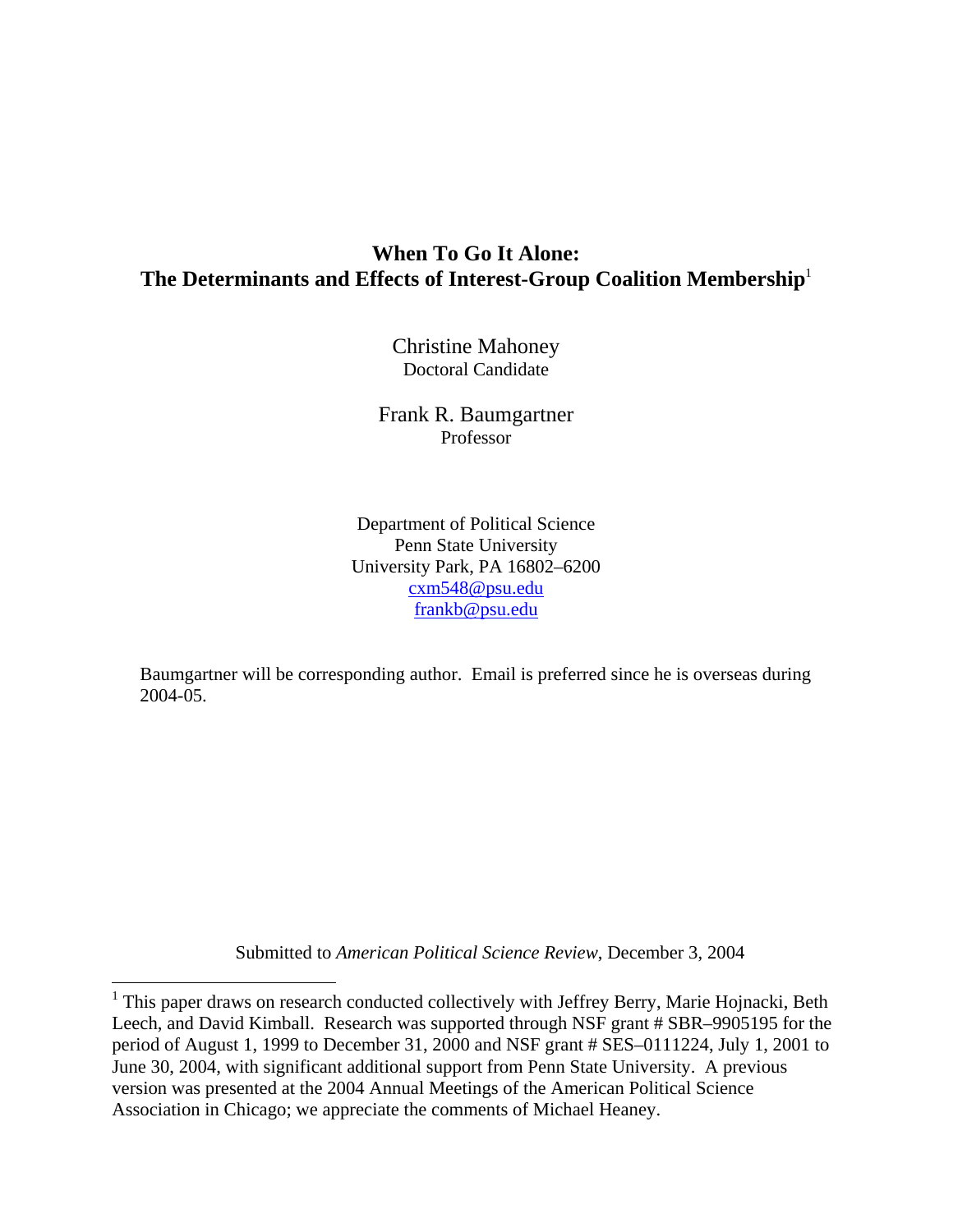# **When To Go It Alone: The Determinants and Effects of Interest-Group Coalition Membership**

**Abstract**: We analyze who participates in lobbying coalitions, on what types of issues, and to what effect. Our analysis is based on a random sample of 98 issues that were the object of lobbying activity in the federal government and on information concerning each actor that played a major role in them. We analyze both organizational and contextual variables and demonstrate conclusively that groups of all kinds participate in coalitions; organizational characteristics are far less important than the issue-specific context in determining who participates. We also show that coalitions are not linked to policy success in most cases; rather the effect is contingent on policy goals. Policy success is unrelated to organizational characteristics including resources but strongly related to issue-context.

#### Submitted to *American Political Science Review*, December 3, 2004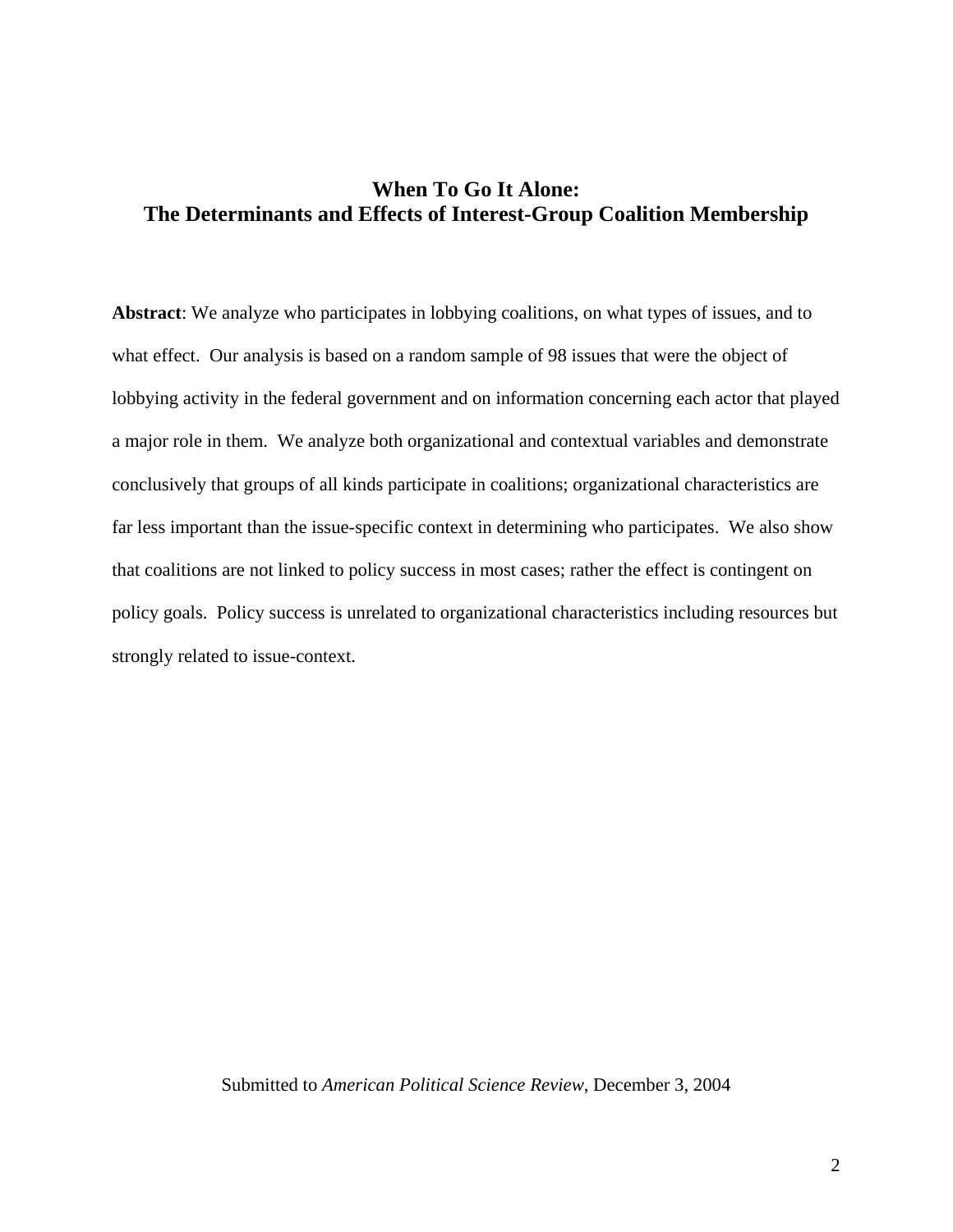## **Introduction**

Interest-group coalitions abound in the Washington lobbying process. From high-profile cases such as the massive struggles in the Clinton administration relating to Permanent Normal Trade Relations with China to more prosaic issues such as Amending the Windfall Elimination Provisions and Government Pension Offsets for certain federal workers, we find formal and informal coalitions of policy advocates active across the board, in all types of issues. What groups join these coalitions, and why do they do so rather than work on their own? How does participation in a coalition affect the likelihood of policy success? Do certain types of groups have a tendency to work through coalitions, or is coalition involvement driven by factors specific to the issue at hand?

We show here that issue-specific contextual factors are far more important than organizational characteristics in determining coalition involvement. Further, we demonstrate that coalition action is not necessarily an ideal tactical choice. The benefit of participation in a coalition is contingent on the policy aims of the actor. The intent of the organization—whether it seeks to protect or change the status quo—has a major impact on coalition involvement as well as on coalition effectiveness.

We report analysis here from a massive study of lobbying and public advocacy conducted with several colleagues over the past five years. Our large study, based on a random sample of policy issues across the full range of areas of governmental activity and on over 300 interviews and five years of systematic data collection about both the issues and the other organizations involved, allows us to answer a number of questions about who participates in coalitions, why, and to what effect. In contrast to previous studies that have been based on a small number of issues, a small number of actors, or on general surveys of what groups typically do, we have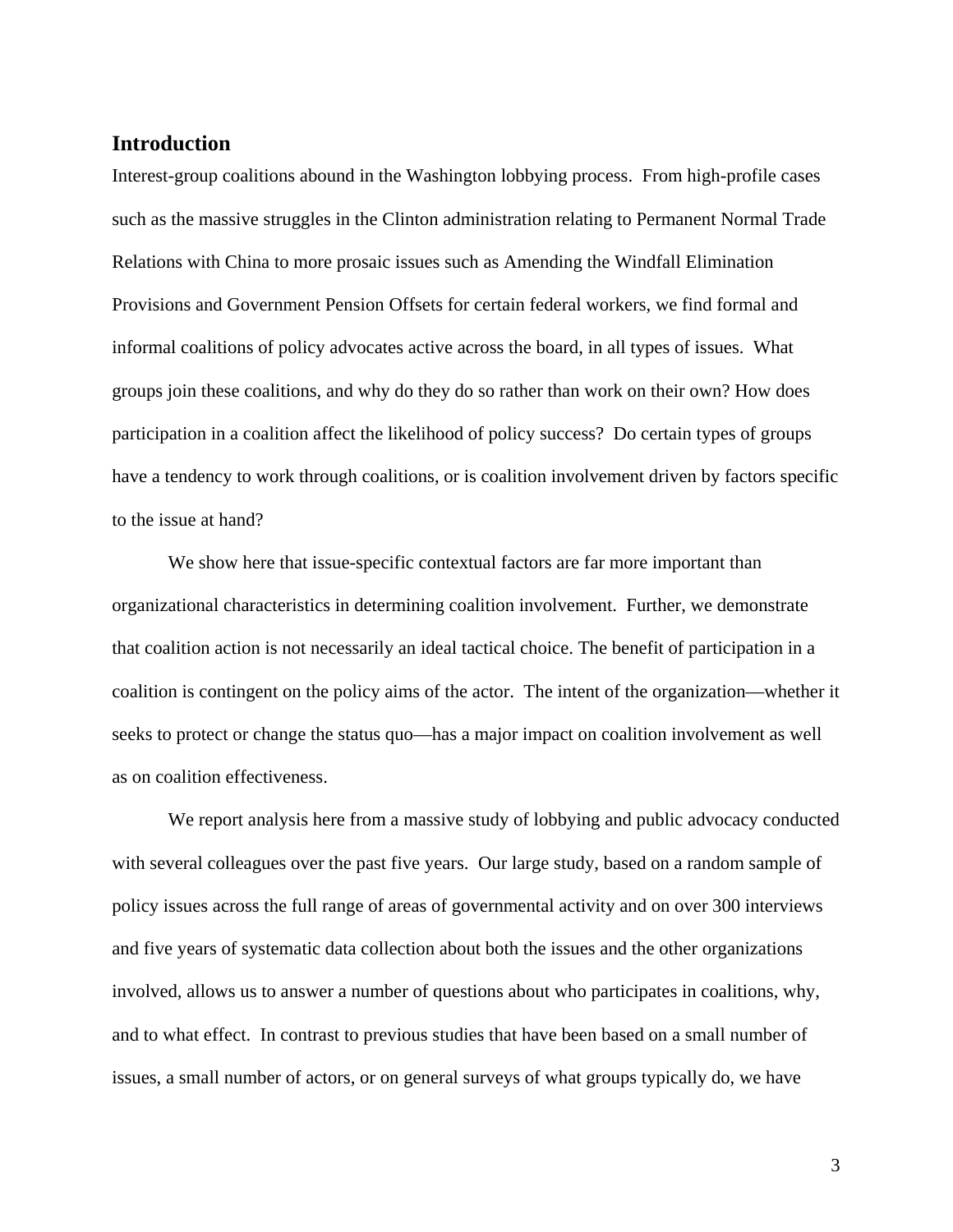collected data on organizational characteristics such as budgets, lobbying staff, revenues, affiliated PACs, and many other relevant factors on over 2,000 Washington policy advocates on a large random sample of issues covering the full range of policy activities of the federal government. We also collected information as to whether each of these actors was a participant of any of the coalitions active on their issue. Further, we know the degree of conflict, salience and scope of each issue, among other things. Our research design and multi-year data collection activities allow us to generalize across issues and also to compare the impact of organizational characteristics with issue-specific variables. Coalition participation and success are more strongly related to context—what the group is attempting to achieve, and in what type of policy environment—than to any general characteristics of the organizations such as membership size, group type, staff size, or anything else which differs from group to group. Our findings answer some questions about coalition involvement definitively and also raise a number of issues for further research. They also demonstrate the importance of a research approach combining attention to individual and contextual variables.

#### **The Causes and Consequences of Coalition Participation**

In this section we briefly review some expectations about organizations' decisions to join a coalition, the types of issues on which coalitions should be expected, and finally about the value of coalition participation in terms of achieving one's policy goals.

## *Why Participate?*

Why would an organization join a coalition rather than only lobby on its own? A surprising variety of perspectives is apparent in reviewing the literature on why organizations participate in lobbying coalitions.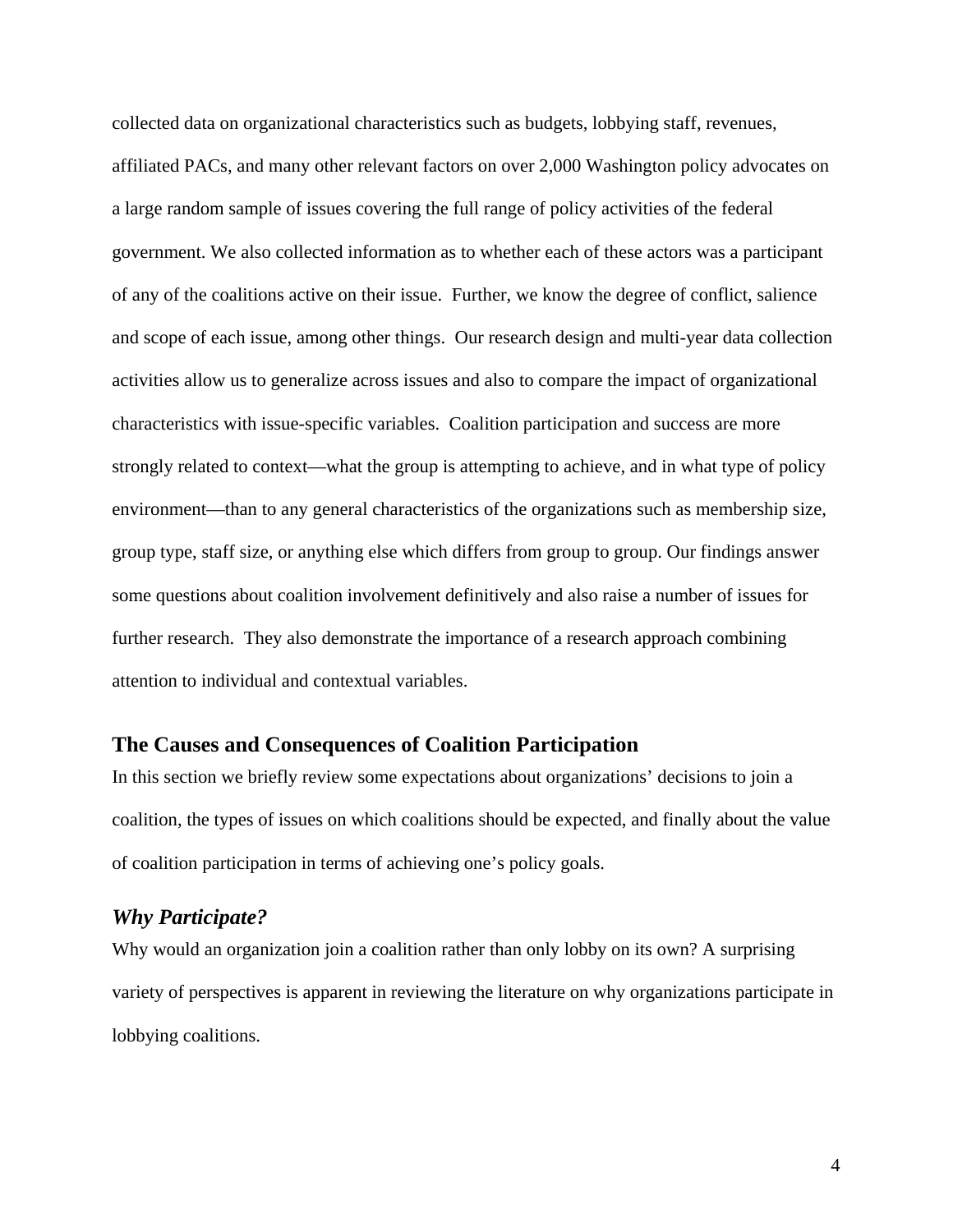There are many attractive features of allying with organizations that share the same policy goal. First, the creation of a large and diverse coalition demonstrates to policymakers the breadth of support for a policy position. Scholars from Mayhew (1974) to Kingdon (1981) to Esterling (forthcoming) have suggested that policymakers look for signs that a policy proposal has broad support among affected constituencies. This may be because it signals that technical research has been done and the policy is likely to work as advertised, according to those with specialized knowledge (see Esterling, forthcoming) or because Members of Congress simply want to know whether a vote in favor of this provision will later be used against them in the next election by some organization (see Mayhew 1974; Kingdon 1981). In any case, a broad coalition with the right members signals a lot to policymakers; this can be invaluable in building support (see Hula 1995).

Moreover, organizations may become involved in coalitions as an instrument to broaden the appeal of their issue. While organizations do not control the nature of the issues with which they deal single-handedly, groups seeking a particular policy change from government may sometimes benefit from expanding the definition of the issue to include other similarly situated potential allies. Expanding the issue (say) from being one that affects your company's ability to gain a favorable regulation affecting one factory's emissions to one affecting the nation's overall emissions regulation policy may improve a corporation's chances for success. (Another possibility is that groups are more effective if they avoid these "broadening" strategies and "go it alone" in the policy process, keeping the issue defined as narrowly as possible.)

Second, economies of scale and benefits from tight coordination can come only with a formal coalition or organizational structure of some sort. Regular coalition meetings, for example, might provide access to inside, up-to-date information to which an organization might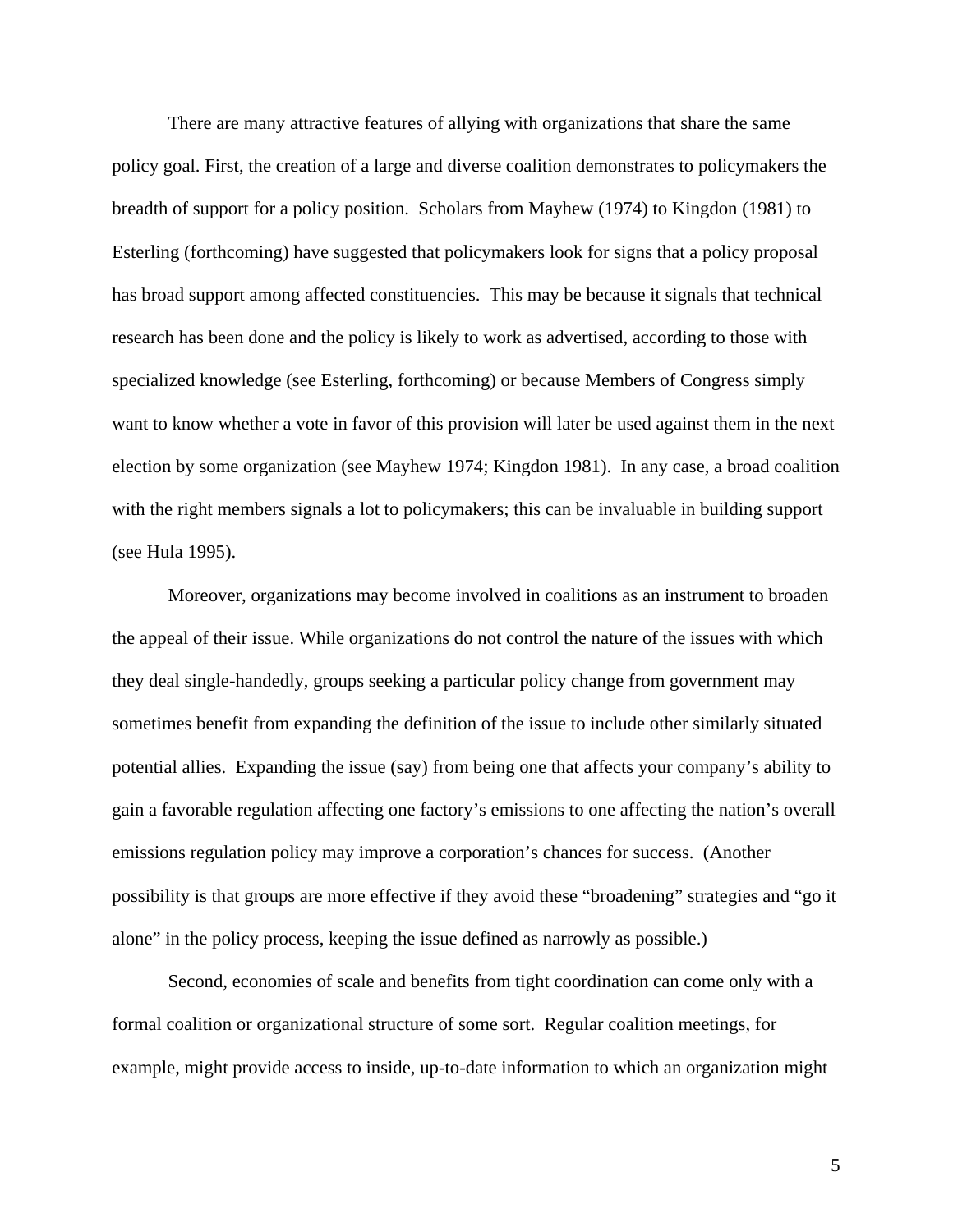otherwise not be privy (Hula 1999). Similarly, economies of scale in a coalition allow the lobbying workload to be divided so that each member can do those things for which it has comparative advantage, such as lobbying those Members of Congress where it has the most members or the greatest access or credibility.

Third, organizations that lead coalitions can benefit from long-term reputational gains by demonstrating to others their commitment and effectiveness (Hojnacki 1998, Heaney 2004).

Fourth, groups may join coalitions because they may falsely believe it will be useful. Folklore abounds in Washington and there are many examples of impressive policy successes that came about at least partly because of the efforts of organized coalitions. (The large number of equally impressive policy failures may not be remembered as well, or may be attributed to more powerful coalitions on the other side.) Coalition entrepreneurs may be effective salespersons, convincing many potential members that they should join a coalition and contribute resources to it because doing so will increase the likelihood of policy success.

A final reason to join a coalition is simple: it is relatively low-cost and a rational lobbyist may try out many lobbying techniques knowing that they cannot always know ahead of time which particular technique will be useful. This type of "all directional" lobbying simply involves using a greater number of tactics rather than fewer, without necessarily targeting the choice of tactics so carefully (Baumgartner and Leech 1998; Coen 1997; Pijnenburg 1998; Beyers 2002). In this scenario, relatively low-cost tactics such as joining a coalition make good sense even if the precise pay-off to this one tactic may be uncertain.

However, while potential benefits may be reaped, there are reasons why coalition participation would not be pursued by organizations. Coalition-building involves leadership and start-up costs, and poses the risk of free-riding by members once the coalition is established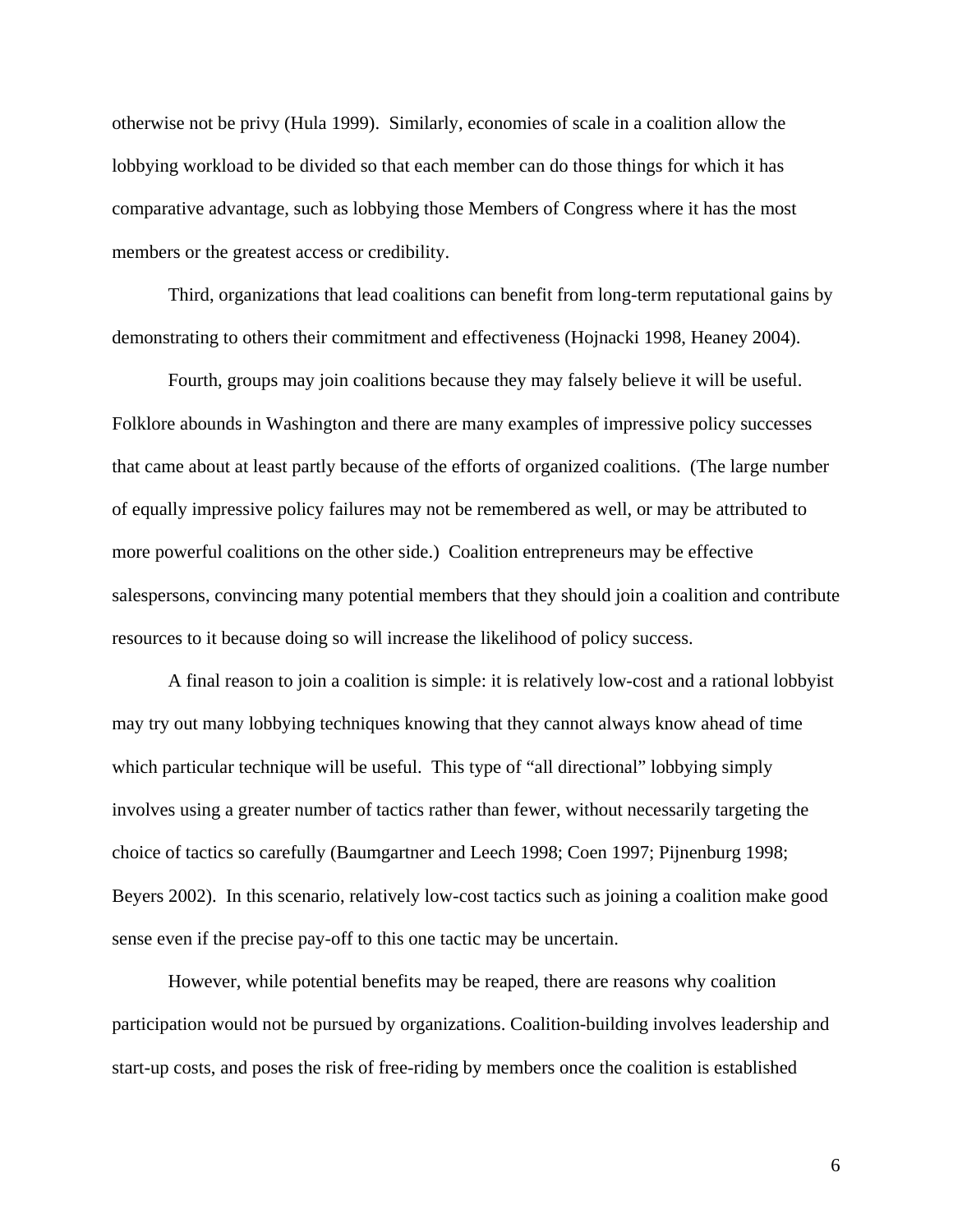(Hojnacki 1998). In addition, building a coalition may lead to a dilution of an organization's original position, rendering its arguments less effective. In order to recruit a broad membership to a coalition (essential to success according to the first perspective), goals must be broad enough to appeal to all. Groups or coalitions with extremely broad memberships simply cannot reach a consensus on many issues, rendering their lobbying capacities nil (see Truman's discussion on quasi-unanimity, 1951 or Smith's discussion of the issues on which the US Chamber of Commerce is able to take a position, 2000). A wide variety of scholars have discussed similar points, including in the context of the European Union where broad "Euro" groups have been seen to be less effective than national-level ones because their goals are typically less specific (McLaughlin, Jordan and Maloney 1993; Greenwood 1997; Coen 1997). Similarly Snow et al. (1986) describe the process of "frame extension" by which social movements broaden their goals to attract wider support and in doing so move further and further from their original positions, alienating their base. Broadening the base can also increase the visibility of the issue to potential opponents. Considering all these possible pitfalls, and the fact that like-minded policy advocates can informally coordinate their efforts relatively easily, establishing a formal coalition may not be worth the effort, according to this body of research.

#### *Who Participates?*

A great diversity of hypotheses, some directly contradictory, abound in the scholarly literature on who participates in lobbying coalitions. Many of the contradictions stem from considering behaviors that are expected in different types of issues; clearly participation in coalitions would depend on the issue and the goals of the organization, but many hypotheses are purely at the organization level and ignore these issue-specific factors. In reviewing the literature on coalition membership among lobbying organizations, we can see at least the following expectations.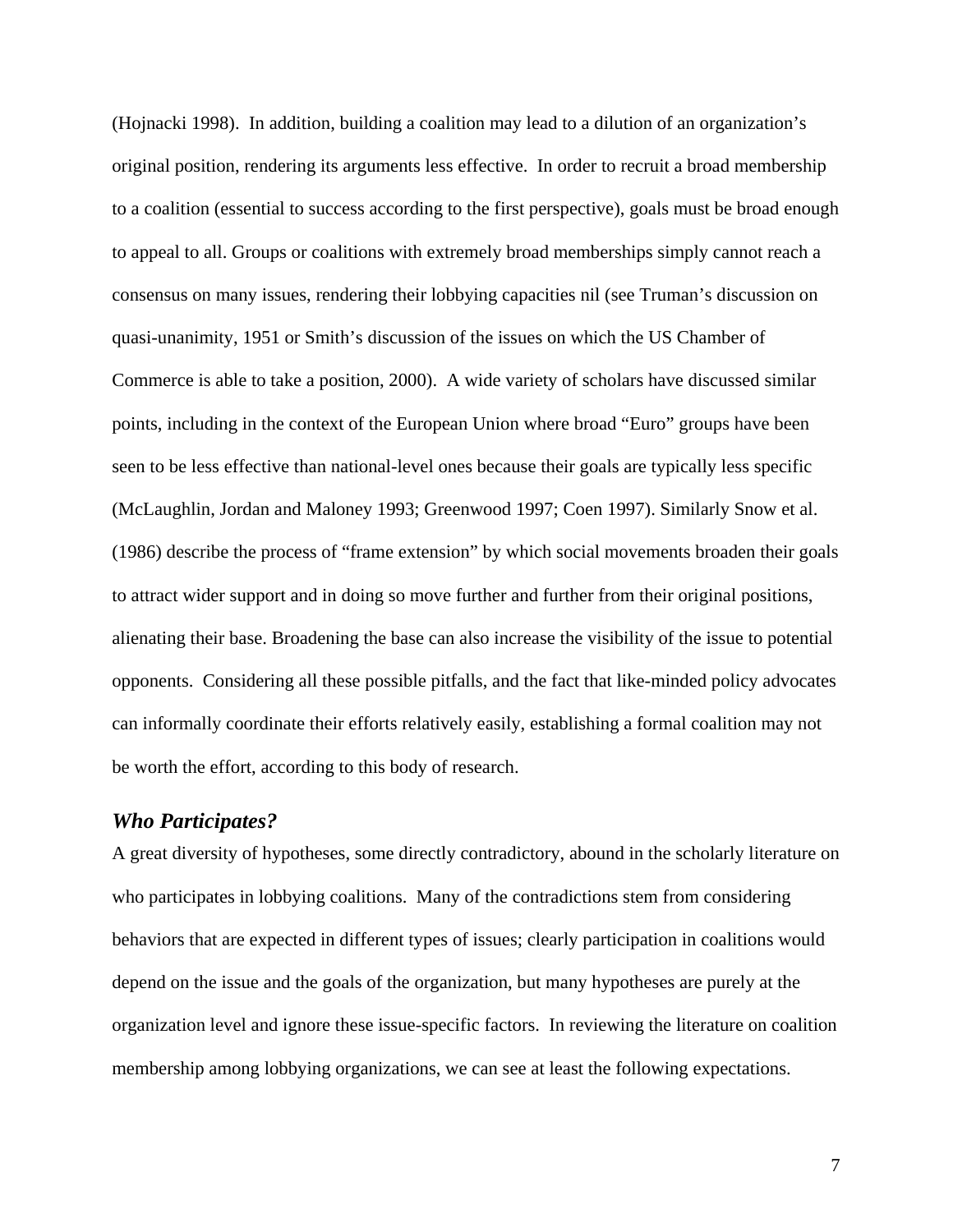First, coalitions are the weapons of the weak. They present a relatively low-cost mechanism either to participate in the policy process by lending one's name to a pre-existing coalition, or (for those organizing the coalition) to share the burden of a lobbying campaign with others as each member contributes some resources to the fight. As Whitford puts it, coalitions are a low-cost means for assembling minority interests into more powerful blocks (2003, 45). Thus it should be expected among citizen groups, nonprofits, unions, and especially consumer and environmental organizations. According to this logic, we should not expect to see lobbying in coalitions as much among the resource-rich or among trade associations, large corporations, and the like.

Second, coalitions are the weapons of the rich and powerful. It costs money to hire a coalition coordinator (or a PR firm to do this work), to assemble the membership list, to assess dues, design and print letterhead, and to coordinate activities. In addition, the coalition leadership will need to be well financed if numerous members free-ride, taking the benefits of coalition membership but contributing little to its activities. According to this logic, it is more likely that the best endowed organizations would be the most likely participants in coalitions. Certainly anecdotally we see impressive lists of high-profile corporations, trade groups, and major Washington players active in large coalitions on the most visible debates. A number of scholars have addressed the organizational resource question as it relates to participating in coalitions (Bacheller 1977; Schlozman and Tierney 1986; Walker 1991; Hula 1995, 1999; Hojnacki 1998).

Thus we see contradictory expectations of coalitions being a tool of the poor or a tool of the rich. Heaney (2004) suggests that a more appropriate model would be that the poor organizations may be free-riding members of the coalition not contributing to its leadership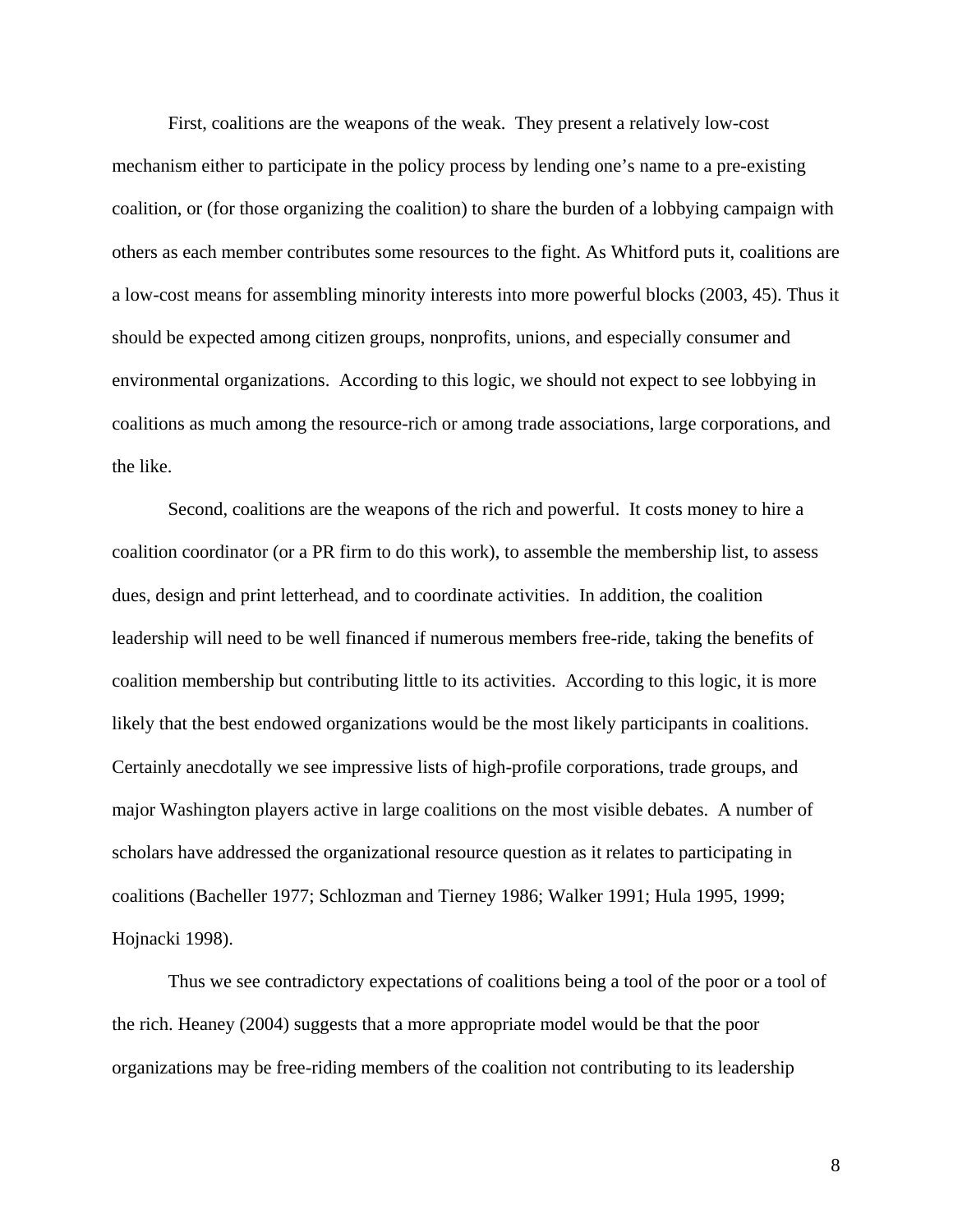while the wealthy groups may become coalition leaders; his statistical analysis showed no significant relation between resource levels and leadership position within coalitions, however. Rather, groups became active on those coalitions that were central to the group's core missions (see also Wilson 1973).

Third, some authors have suggested some types of organizations simply are less likely to engage in coalition activity relative to other actor types. Clark and Wilson (1961) suggest that cooperation is more likely among utilitarian groups and less likely among purposive groups which are more restricted in their activities due to incentive systems (1961, 162). Caldeira and Wright in their study of *amici curiae* activity suggest public firms and peak associations are less likely to cooperate (1990, 799). Thus perhaps actor type may predict coalition membership.

#### *When Do Coalitions Emerge?*

On what types of issues would coalitions be expected to emerge? Here again we see diverse and contradictory expectations emerging from the literature. First, the scope of the issue may be a determining factor. On the one hand, narrow issues may have clear and relatively homogeneous sets of groups that can easily be assembled into coalitions. Similarly, on narrow issues in a relatively restricted issue-niche, policymakers might expect to see coalitions and the absence of one might be taken as a sign of serious conflict. When there is consensus among regular participants in a well defined issue-niche, it should be straightforward to create a coalition (Browne 1990). On the other hand, on such niche issues a permanent sectoral association may already exist, rendering a coalition unnecessary. Many organizations have the option of lobbying as part of a trade or industry organization for issues that affect them and other similarly situated organizations (e.g., Ford Motor Company can rely on the Automobile Manufacturers Association in some cases when this trade group can promote a consensus view among all its members).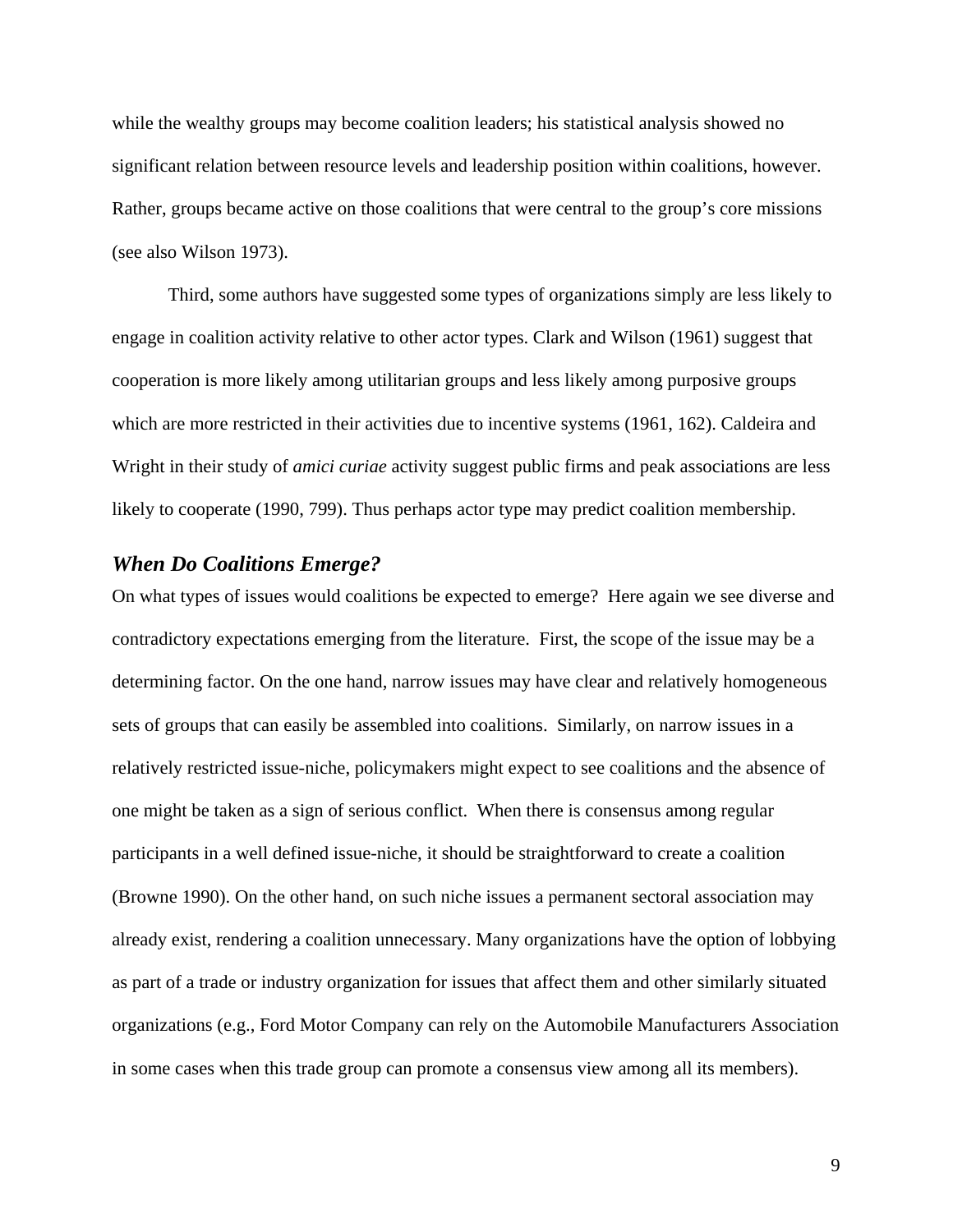After all, why work through an ad-hoc coalition when so many trade and professional groups already exist whose very purpose is to lobby in those cases where membership interests are relatively consensual? Therefore we might expect a high occurrence of coalitions on niche issues unless an industry association exists to play that role.

For broad issues, pre-existing standing associations are unlikely. Therefore, large issues cutting across previously established policy boundaries and including a wide range of types of interests may render temporary coalitions an effective strategy if some subset of participants shares a common policy goal (Salisbury et al., 1987). Further, broad issues may be the type of issue on which so-called "Baptist and bootlegger" coalitions have a better chance to form. For example, a broad coalition encompassing both energy producers and environmental groups may be possible on an issue that goes beyond their core concentrations. Such a coalition can signal to policymakers that an unusual consensus is possible at least in a particular issue. So we might expect coalitions on those issues that span traditional policy domains, or where heterogeneous combinations of actors can be brought together.

The second critical issue-level factor determining coalition formation is conflict. It seems clear from the literature that scholars expect coalitions to arise on highly conflictual issues. Highly conflictual issues will attract coalitions because conflict gives groups an incentive to band together to face a common threat (Gais and Walker 1991; Hojnacki 1997; Whitford 2003). In addition, if there are actively opposing sides of a debate and a coalition forms on one side; the literature suggests establishment of a coalition on the other side will follow.

Third, highly salient issues in terms of media attention may attract coalitions because of the higher resource needs in this type of lobbying and because of the greater value of asserting a broad base of support. On a topic that is receiving intense media coverage, effective lobbying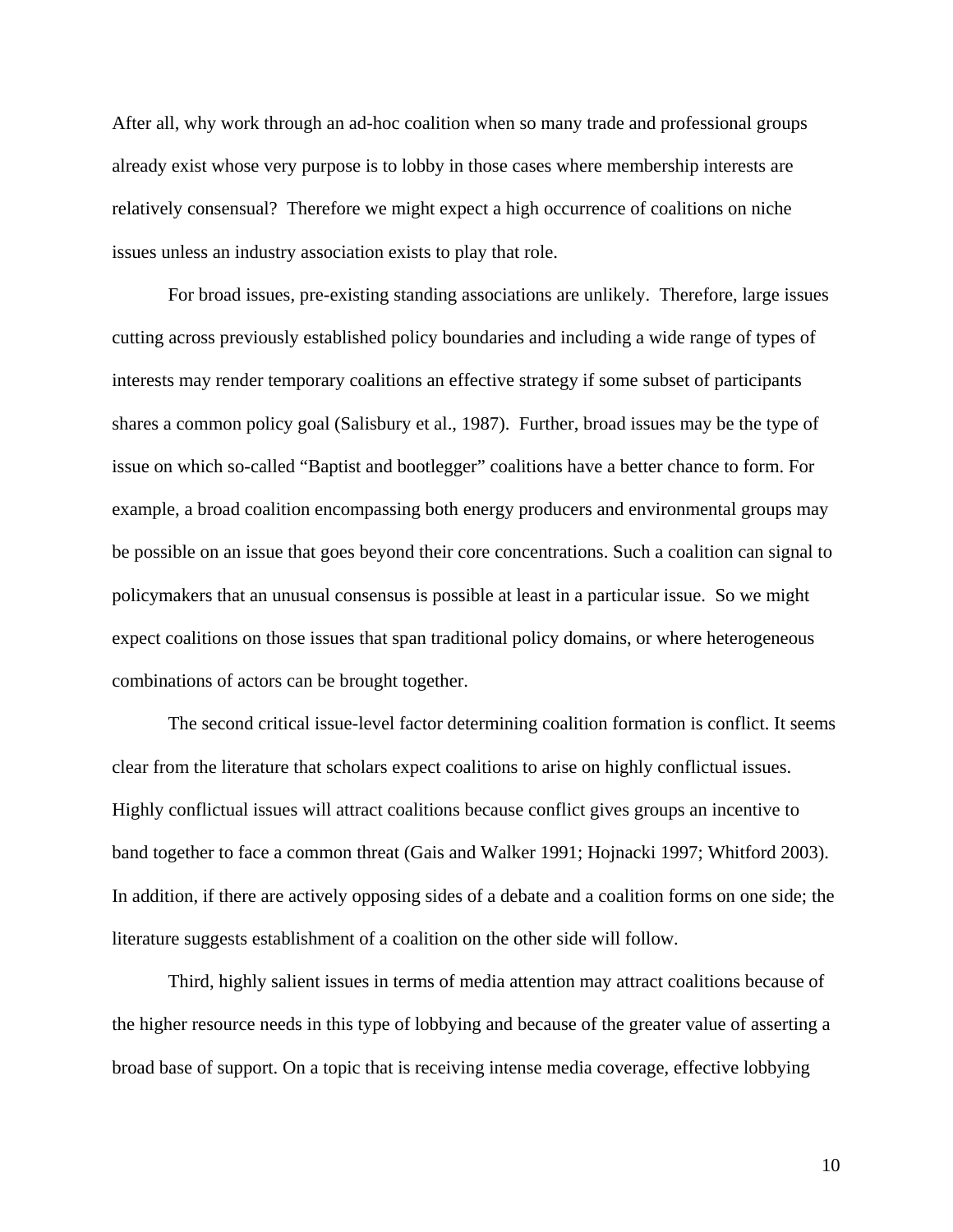will likely require press conferences, media campaigns, and publicity, all activities that require extra resources which can be gathered by pooling resources in a coalition.

Finally, coalitions may be ad hoc or long-standing. Once a coalition has been created it may be relatively inexpensive to keep it going. Whether this means simply maintaining a mailing list and monthly meeting date after one lobbying campaign ends and a similar one appears on the horizon, or if it extends to a more formal stage of creating a staff, a headquarters, and a budget, some coalitions are pre-made and others have to be made from scratch. This is largely stochastic or unrelated to the nature of the issue today, as it relates more to the history of action on the issue in previous years. In sum, one reason for the presence of coalitions may be policy history.

So we can see a number of expectations about when coalitions will emerge. In fact, the literature provides little clear guidance on when to expect coalitions to emerge.

#### *Do Coalitions Help Groups Achieve Success?*

There are many examples where groups working together in a coalition have accomplished notable policy successes that any one of them could not have expected to accomplish if working alone. For example, Table A-1 lists three major coalitions active in the successful effort to establish Permanent Normal Trade Relations with China under the Clinton administration. Washington lobbyists invest tremendous resources hiring staff, renting offices, and investing in the organizational infrastructure to make coalitions work, and many of these are successful. Clearly, many believe that coalitions increase the chance of policy success; otherwise why would there be so many and why would groups invest so much in them?

While it would seem obvious that groups would join coalitions because they believe these will help them achieve the policy outcomes they desire, few have actually studied whether in fact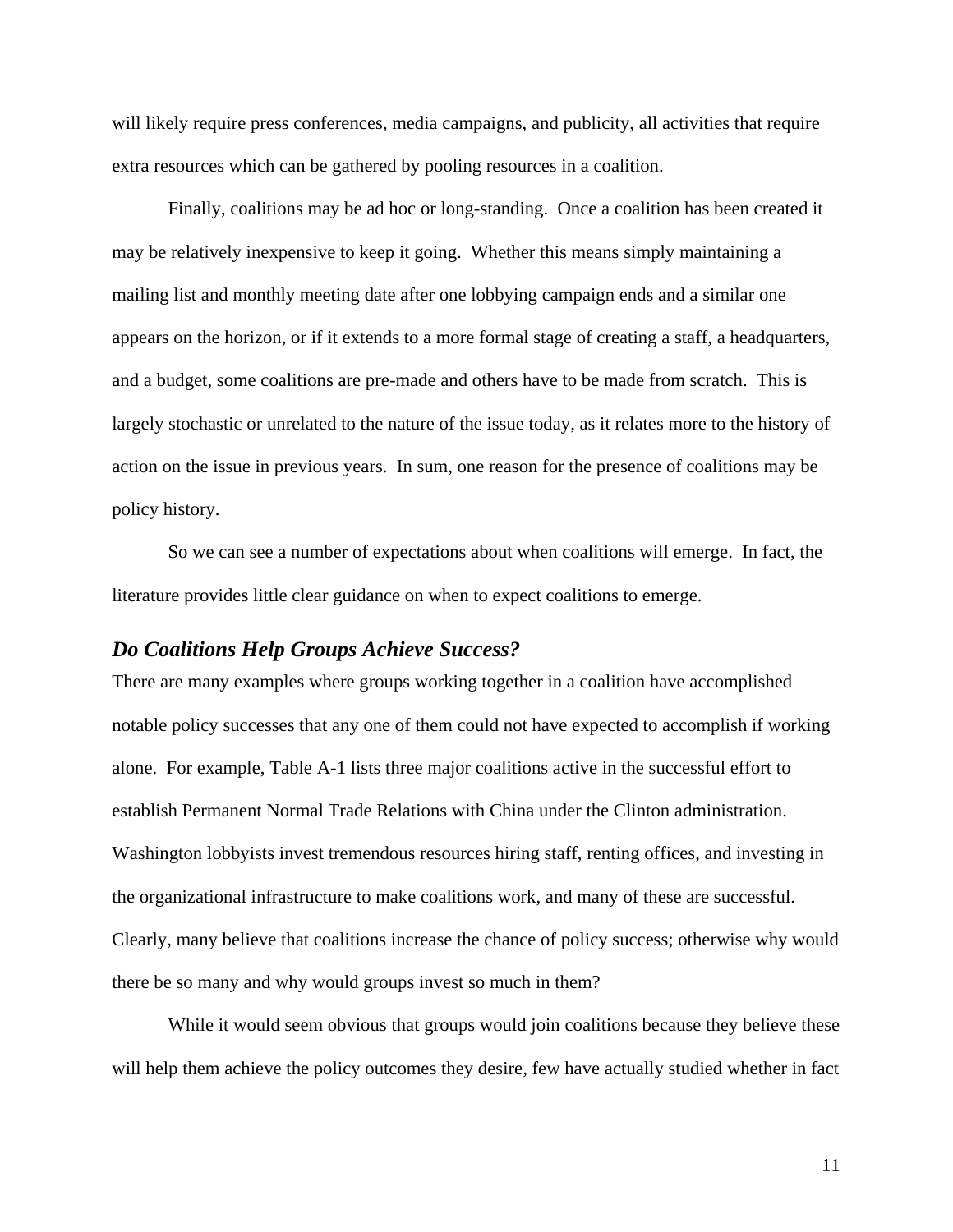they do. Rather, it seems more common to assume that rational lobbyists simply would not be investing resources in something that is unsuccessful. We move beyond assumption to systematic assessment in this paper and present some provocative results suggesting that coalitions are in fact more often related to failure than to success, even controlling for other relevant variables. There are many possible outcomes of the creation of a coalition, and there are many reasons for an organization to create or participate in a coalition that are unrelated to ultimate policy success.

Coalitions may be a sign of trouble. Their presence could be more commonly associated with efforts to mitigate disasters rather than attempts to achieve new policy victories. After all, for each organization attempting to push public policy in some new direction, other groups may need to mobilize to protect the status quo or their own interests. Some coalitions may be proactive; others, reactive, the result of a coalitional arms-race, so to speak. Many reactive coalitions may get created after organizations with similar stakes in the issue recognize that major changes adversely affecting their interests are either possible, likely, or inevitable. A defensive mobilization attempting to limit the degree of policy change, or stop it altogether, may be a very common lobbying situation. These reactive coalitions may emerge either in reaction to formal coalitions on the other side, or simply in response to threats that may not necessarily involve a rival coalition.

Coalitions can be "successful" if the outcome of their activities is to limit the degree of policy change its members suffer. However, this type of policy success (e.g., limiting one's losses) is quite different from achieving a new policy victory. In our project we assess both an organization's intent—that is, whether it seeks to protect the status quo or promote a new policy—and its success at achieving its goals. For each organization involved, we assess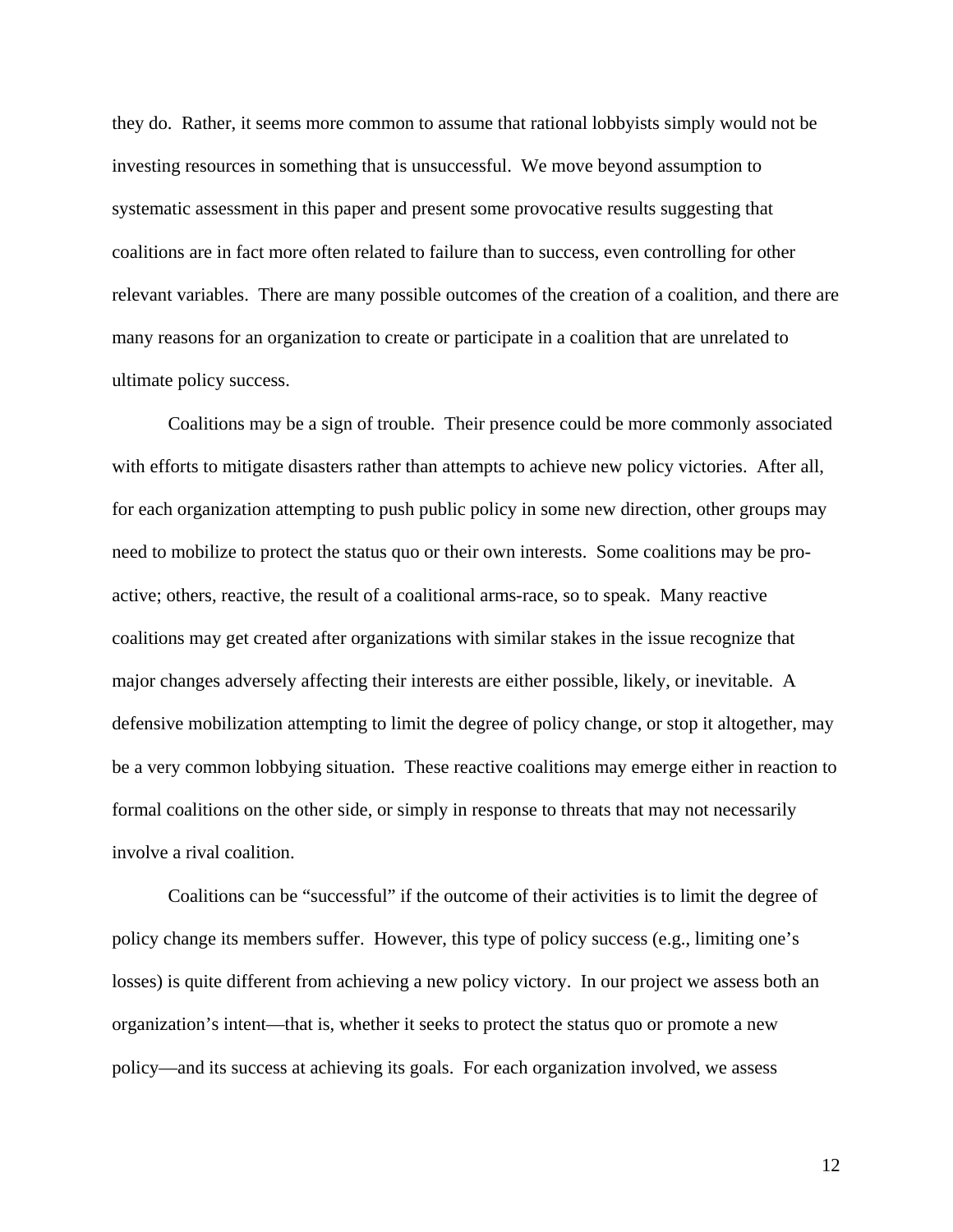whether it achieved all of its desired policy outcomes, some of them, or none at all. We can therefore systematically assess whether coalitions are related to outcome success and also whether this depends on the pro-active or reactive nature of the goals in the first place. Coalitions have dramatically different effects on success depending on intent.

Are coalitions more common among status-quo protectors or among those proactively seeking a new policy goal? The literature provides no guidance on this issue, but we will show it to be particularly important.

From the perspective of a coalitional entrepreneur attempting to recruit members (or even a rational organization deciding whether to join), mitigating a disaster can be just as valuable as gaining a new success. From the perspective of a policy analyst, however, it seems worth separating out proactive use of coalitions by those seeking new policy gains from the reactive use of the same strategy by those seeking to protect the status quo. Our analysis does exactly this. We can therefore assess the degree to which coalitions are associated with policy success as defined as new policy gains. Of course, the simplest hypothesis remains the most straightforward: Groups join coalitions because they expect them to be successful.

# *A Contradictory Set of Expectations in a Literature that Overlooks the Issue-Context*

As in many areas of the literature on lobbying, contradictory and confusing expectations abound concerning when one would expect to see an organization lobby through a coalition as opposed to working only on its own. The reasons for these different expectations are largely similar to those that affect the field of lobbying studies in general: Lobbyists are active in a variety of ways on many issues and adjust their tactics both in relation to their own particular resources as well as to the characteristics of the issue at hand. The same organization will follow different tactics on different issues, as the situation demands. This is easy enough for all to recognize, but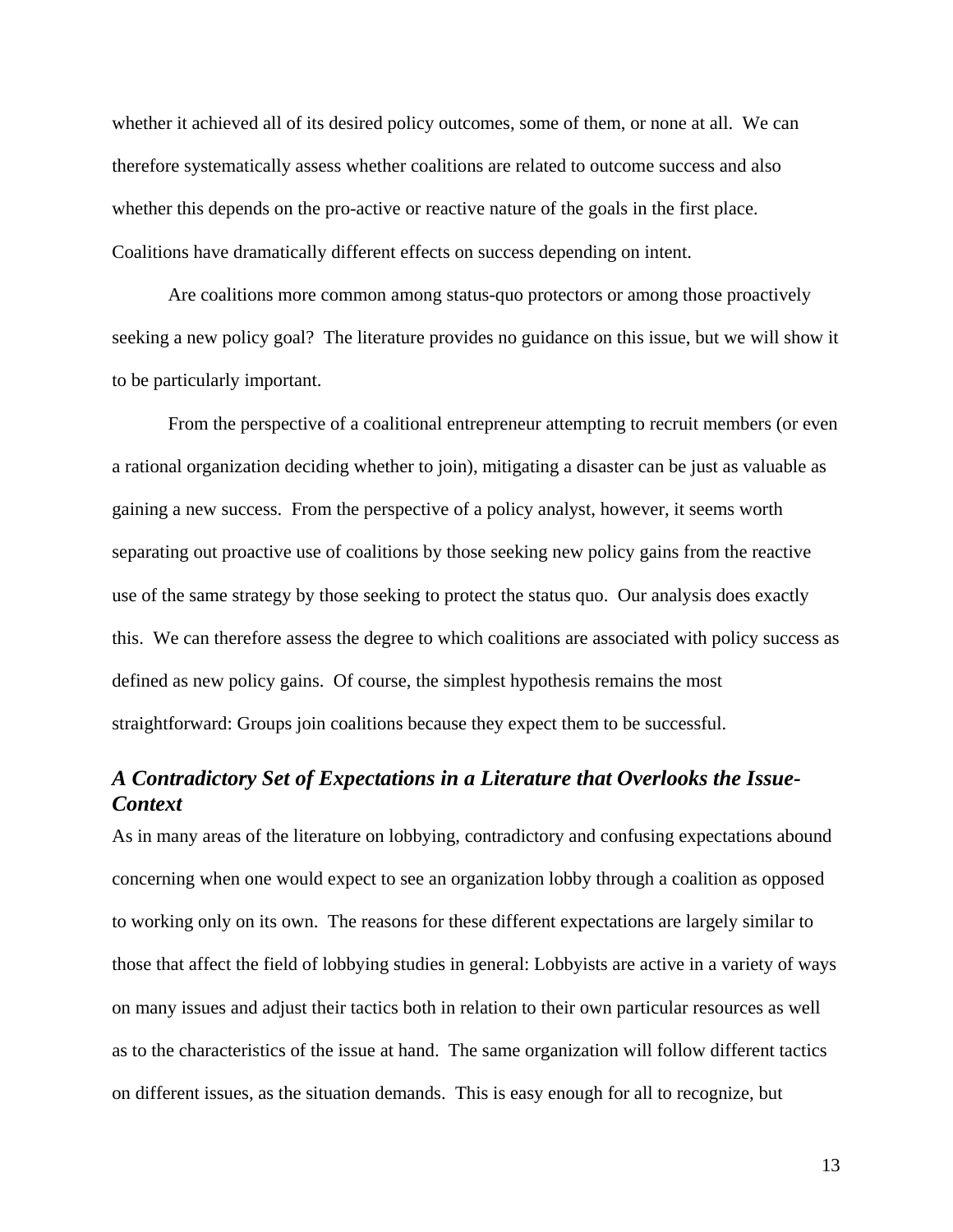surprisingly difficult to study in a systematic manner because general surveys of groups have tended to ask organizations to generalize about what they *usually* do, and issue-specific studies have typically been based on such a small number of issues (often just one; typically fewer than five; see Baumgartner and Leech 1998, chapters 7 and 9; see Kollman 1998 for a counterexample). Our study is based on a large number of randomly selected issues and on information regarding a complete set of major participants in that sample of issues. As such, we are able to address a number of hypotheses conclusively.

Many hypotheses stemming from the literature make good sense for certain groups in certain circumstances, but may not hold across the board. Creating a coalition may well be a good idea, other things being equal. However, other things in Washington are not equal; groups differ, issues differ, contexts differ. This may help explain why lobbying through coalitions is less often associated with policy success than the literature would lead one to expect. We turn now to our evidence after explaining our analytic approach.

## **Our Approach and Evidence**

 $\overline{a}$ 

We make use of the data collected as part of the Advocacy and Public Policymaking Project. This project involves interviews with over 300 policymakers and advocates on a random sample of 98 issues that were the object of federal government lobbying between 1999 and 2003. Appendix Table 1 lists each of the issues and the coalitions present on each one.<sup>2</sup>

Our project defines a "major actor" as a policymaker or advocate identified by others as playing a significant role in the policy process. We and our colleagues interviewed a large number of these major actors, generally one from the leadership of each of the major

 $2^2$  Table A-1 lists all 98 issues. We have not completed coding of all the actors for two issues and therefore have coalition data only on 96 issues. Some tables have slightly fewer than 96 cases because of missing data on one or more of the independent variables.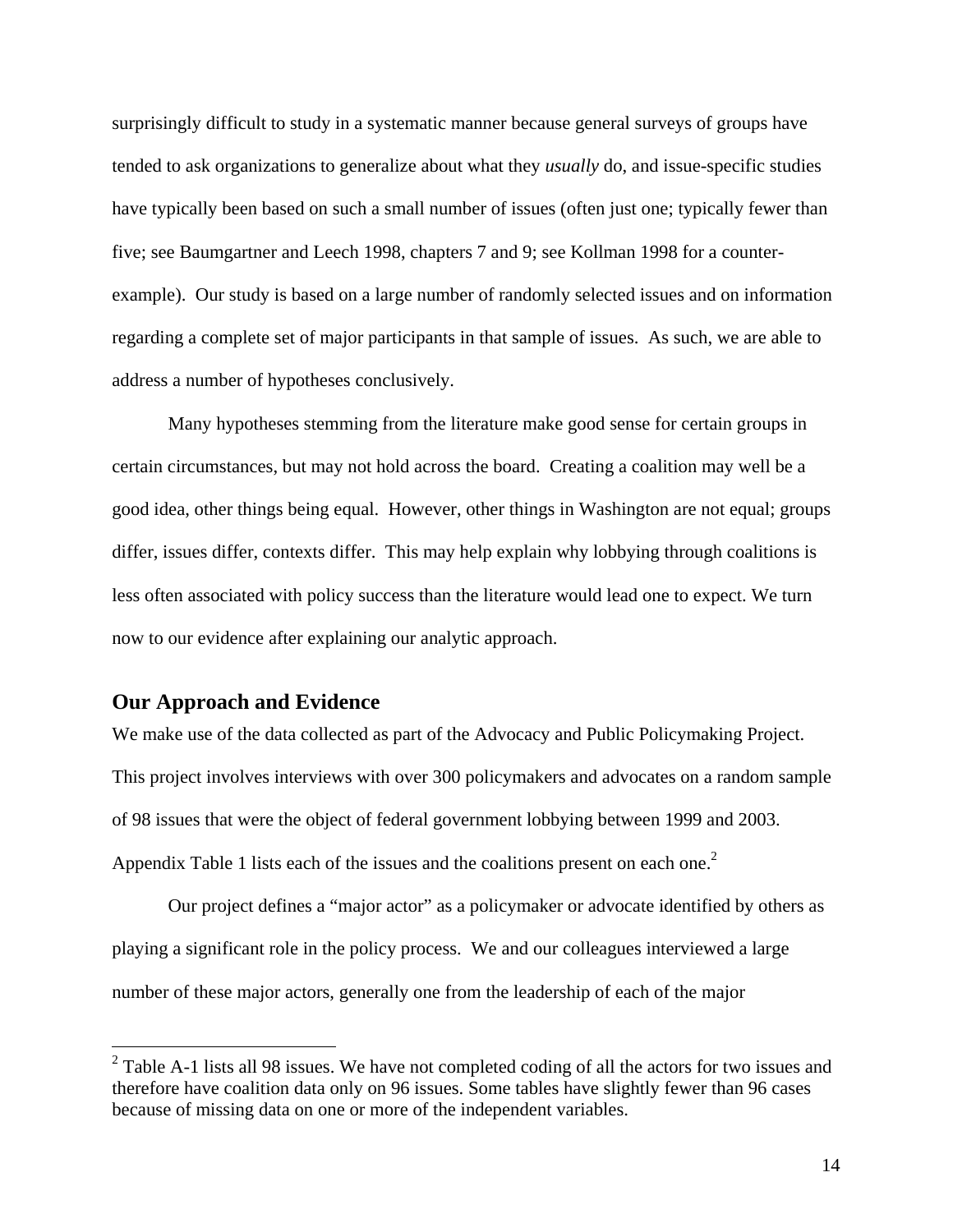perspectives on the issue. Our data are not limited to those whom we interviewed, however. As part of our large project, we and our colleagues gathered systematic information about every major actor, whether we interviewed them or not. Using publicly available sources such as web sites, government directories, IRS reports (form 990s for nonprofit organizations), lobby disclosure reports, FEC records, the *Associations Unlimited* web site, *Washington Representatives*, and business directories such as Fortune.com and Hoovers.com, we gathered a range of information about each of the major participants in every issue. This includes such things as organizational type, membership size, staff size, affiliated PACs, the use of outside lobbyists, the presence of a Washington DC based lobbying office, total sales for corporations, assets, and other indicators of material resources. Our large-scale effort to identify all major participants on each of our issues and then to gather systematic information about the material resources available to them allows us to assess these factors in a systematic fashion. In all, we identified a total of 2,160 major actors (including government officials acting as advocates themselves) across our sample of issues. Further, in addition to the publicly available information, we can assess whether they and their allied organizations were successful in gaining the policy outcomes they sought from our interviews, as well as whether they were seeking new policy changes or to maintain the status quo.

For every policy advocate active in each of our issues, we know whether they were a member of a coalition or not. We gathered membership lists of all 91 coalitions that were active across our 98 cases and coded whether our major actors were members of the coalitions. These lists were drawn from our interview materials, organizational websites, or the websites of the coalitions or the coalition leadership. Note that organizations could well be allied with other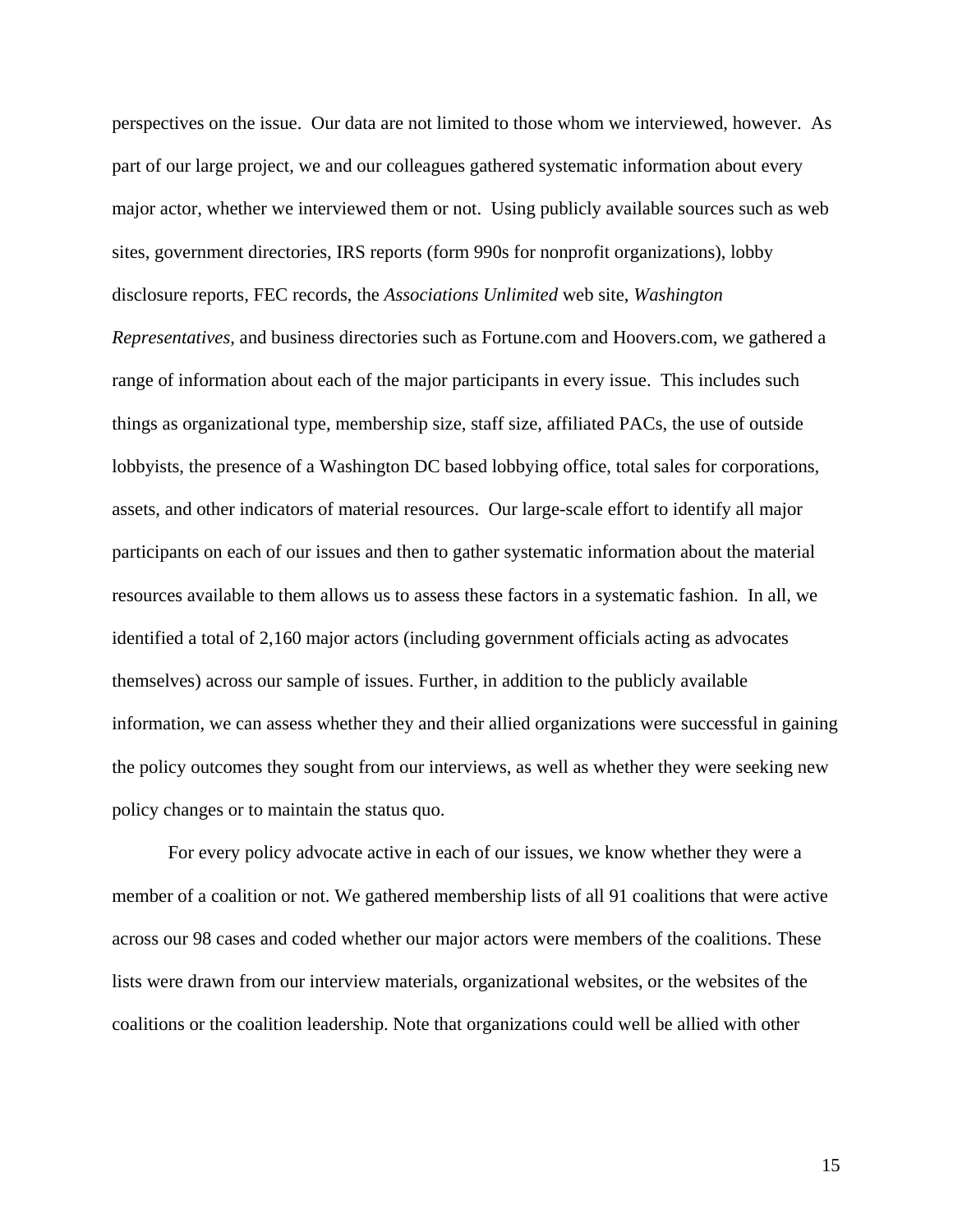advocates sharing the same goals without participating in a formal coalition. Our analysis here focuses on formal coalitions, not simple alliances based on shared goals.

#### (Insert Table 1 about here)

Table 1 shows the distribution of coalitions across our issues. Coalitions were active in just over half of our cases. About one-third of the cases involved only a single coalition, and about one-quarter of the issues involved two or more coalitions. (Note that our analysis includes only coalitions identified by others as playing an important role; there could have been other, relatively invisible coalitions on these issues as well; these are omitted from our study.) Among the 1,050 participants who were not Members of Congress, Congressional staff, or executive branch officials, 429 were involved as active members of coalitions, or 41 percent.

Just as we gathered significant information about each participant, we also know a great deal about each of our 98 issues, including the level of news coverage, the level of inside-thebeltway attention, the number of participants, and the level of conflict. We can systematically address variables at both the individual- and issue-level using these combined data sources, and we have significant variation on our key variables. We turn to this analysis now.

# **Analyzing Coalition Behavior**

Coalitions were present in 55 of our issues, absent 43 times. What distinguishes these issues? In general, issue-level factors alone, analyzed at the issue-level, do not explain the differences, as we will show. We then move to the individual-level where we can assess not only the effect of issue-characteristics but also of the individual characteristics of the organizations on joining lobbying coalitions. In fact, in the actor-level analysis the character of the issues at hand has a strong impact on the decision to participate in a coalition, much stronger than organizational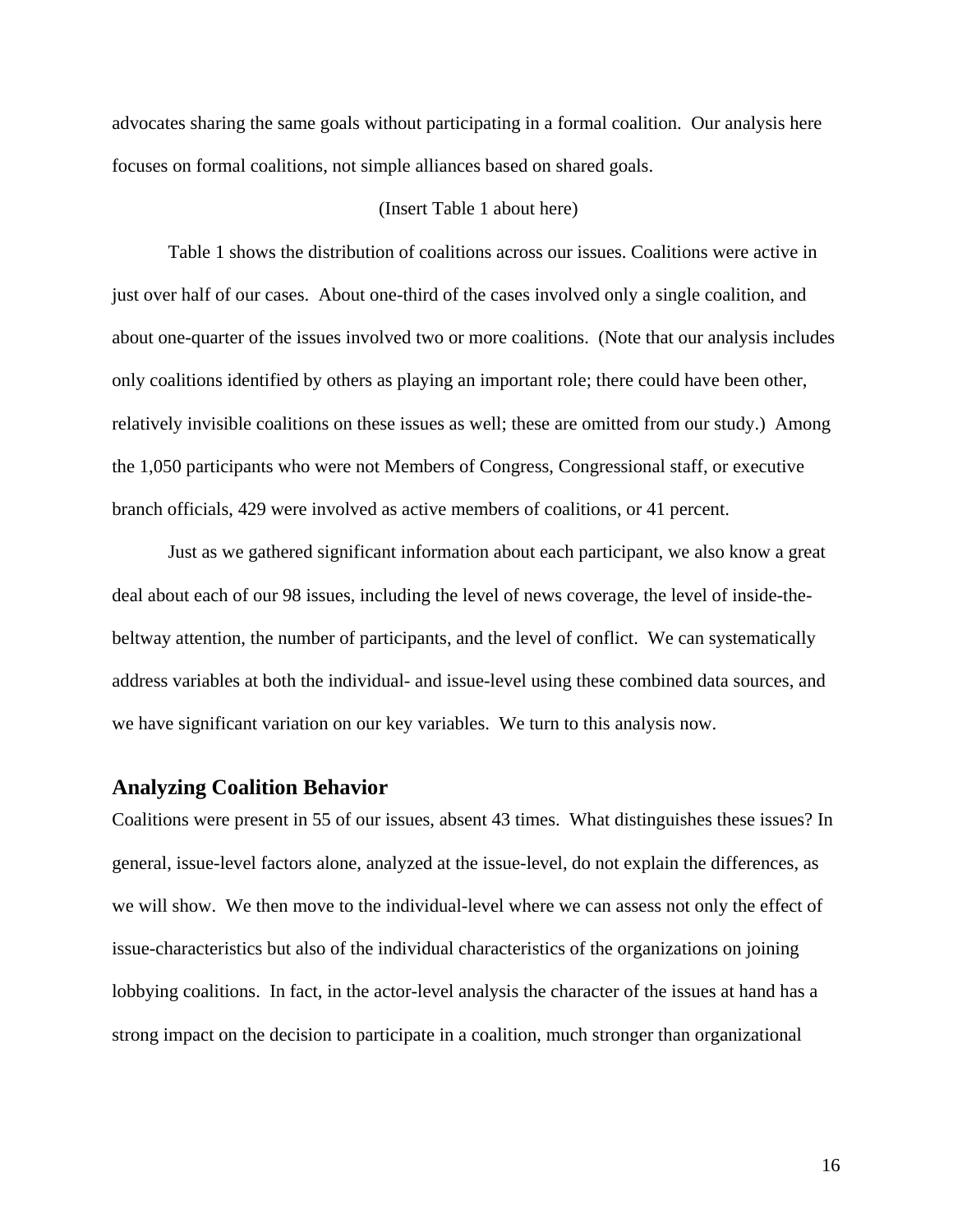resources alone. First we present the issue-level analysis and second we move to an individuallevel analysis.

#### *When Do Coalitions Emerge?*

 $\overline{a}$ 

In Table 2 we present a simple probit model that predicts the presence of a coalition on the basis of two measures of issue-salience (inside and outside of the beltway<sup>3</sup>), the types of conflict present, and the size of this issue measured by the total number of participants on the issue. This corresponds to the emphasis in the literature on conflict, salience, and scope.

#### (Insert Table 2 about here)

Table 2 shows that the total number of participants active on the issue is barely a significant predictor of the presence of a coalition. Moving from the mean value of that variable to one standard-deviation above the mean (with all other variables held at their means) increases the odds of a coalition being active by seven percent. No other variables have any significant impact, including the amount of newspaper and TV coverage (*Outside Salience Index*), the volume of congressional testimony and other inside-Washington activity (*Inside Salience Index*), whether there exist directly opposing positions (*Direct Opposition*) or more then one perspective active on the issue (*Alternative Perspective*). Overall, the model performs poorly, explaining little of the variation in coalition activity across the issues. In fact, the entire model barely achieves statistical significance. These findings are surprising given the literature that would lead one to expect some significant relations, especially between conflict and coalition behavior.

<sup>&</sup>lt;sup>3</sup> The Inside Salience Index is created from data on the number of floor statements made on the issue in Congress; the number of web articles on the issue on the House of Representatives website; the number of witnesses presenting testimony on the issue in Congressional hearings; and the number of National Journal articles on the issue. The Outside Salience Index is created from data on the number of news articles on the issue in major national newspapers and the number of network television news reports on the issue.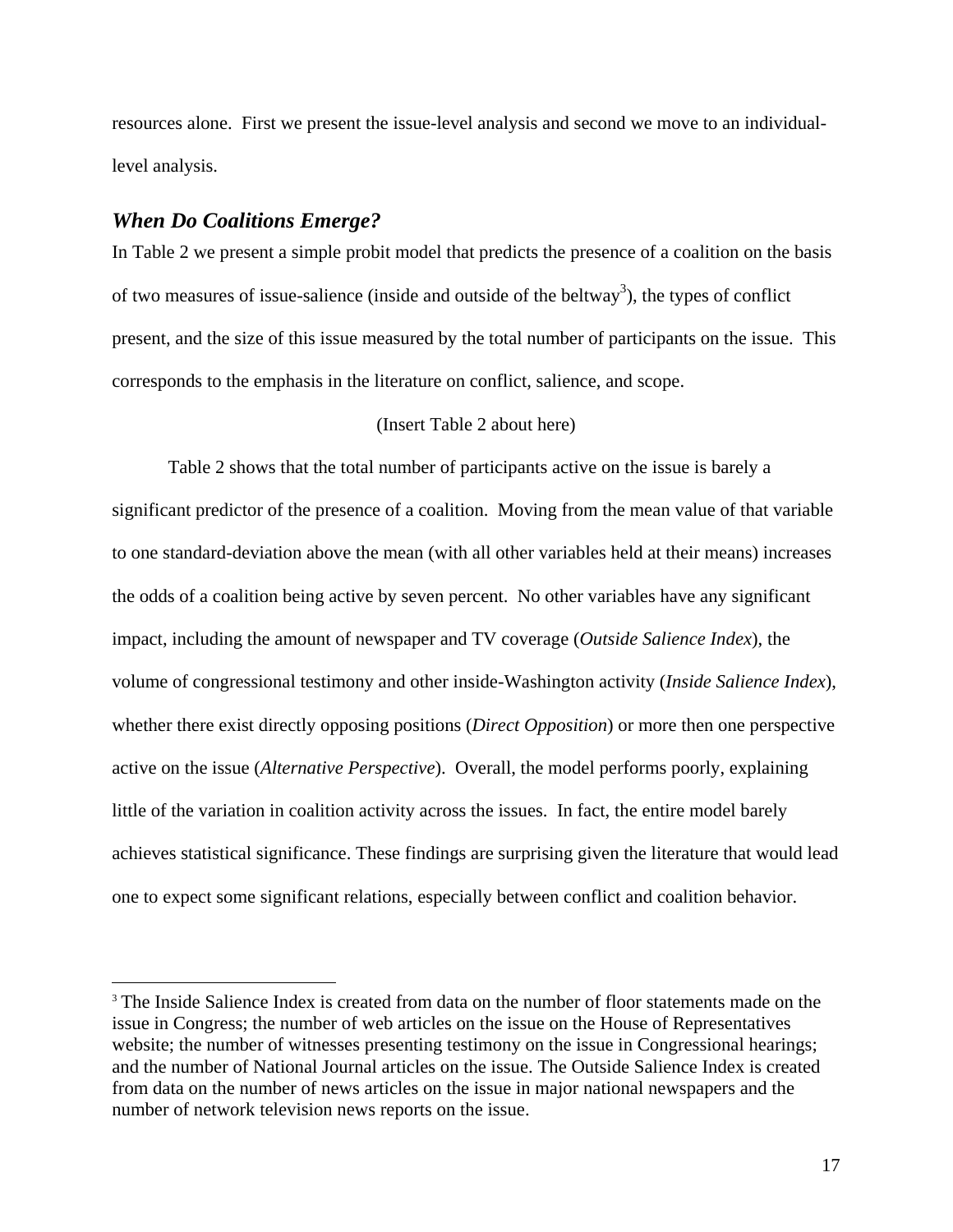Further, our large data collection effort reassures us that if there were a systematic relationship across the board between issue-characteristics and coalition activities, we would have found it.

Table 2 showed that virtually none of our issue-level predictors of coalitions has a strong impact on the likelihood that a coalition will be present in a given issue. It included two dummy variables for the types of conflict that may be present in a given issue. Table 3 shows the bivariate relation between conflict and coalition activity.

#### (Insert Table 3 about here)

The table shows that 14 of our issues had no conflict whatsoever. This includes situations where advocates were seeking a policy goal that was not opposed by any other actor in the system (though many advocates faced serious impediments to favorable action, such as being able to get the attention of prominent government officials or generalized concerns about budget scarcity; these issues however were characterized by the absence of any form of organized conflict or even different perspectives on the issue). In these 14 cases, coalitions were present six times, absent eight times. (This absence of conflict is the baseline model for the dummyvariable analysis in Table 2.)

The next level of conflict, affecting nine of our cases, concerns differing but not directly opposing perspectives on the issue. This would be for example when one side is seeking a revision to a given bill and another set of actors seek a different, but not directly opposing, policy approach. Actors seeking these two different goals may compete for the attention of policymakers but the outcomes they seek are not directly opposed. Coalitions might be expected here on the grounds that groups need to gain greater attention and support for their perspective, given the alternative perspective also being pushed in the policy process by rivals. However, here as well the evidence is split, with six cases showing coalitions and three showing no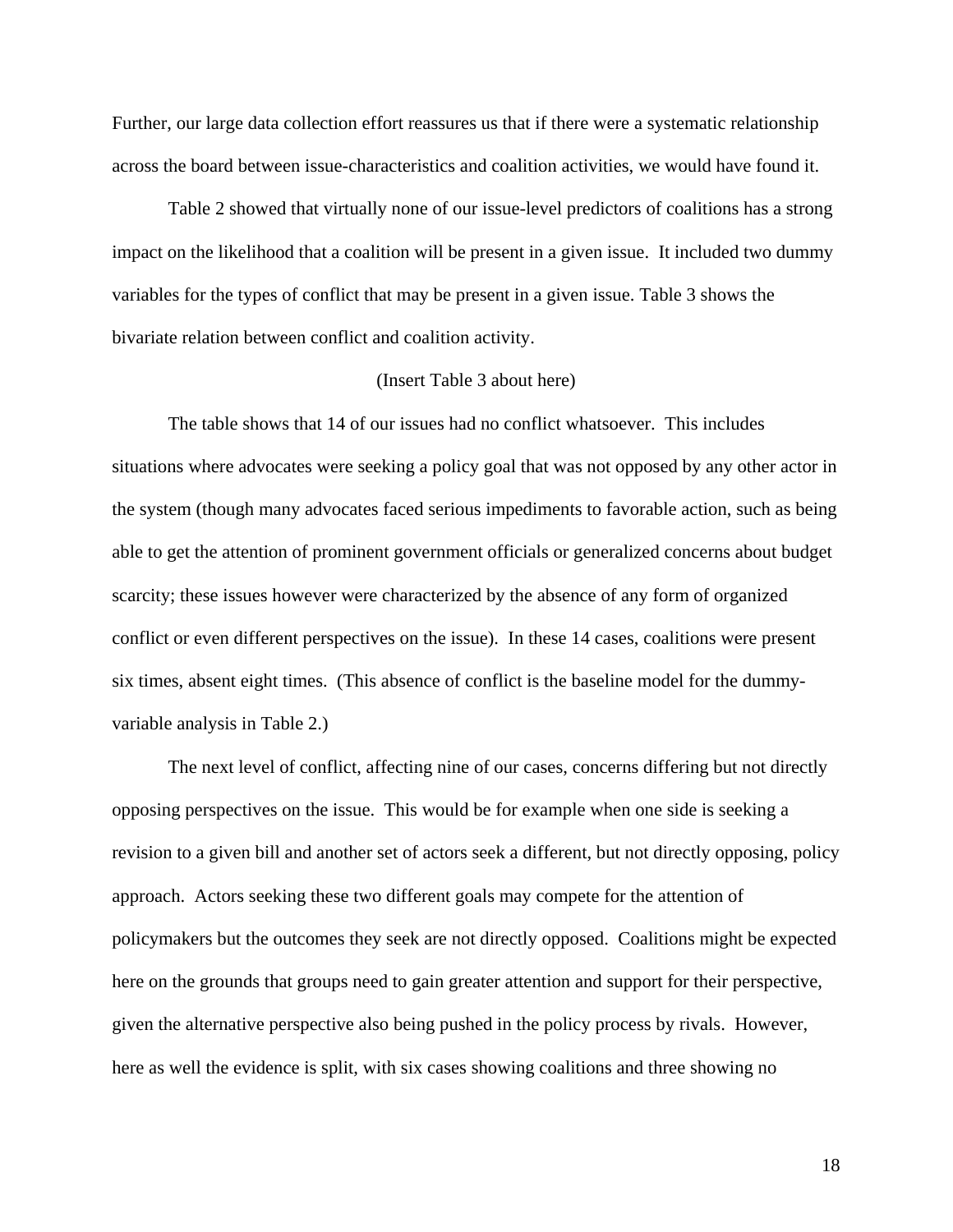coalitions. (In fact, this 67% rate is the strongest among the three categories of conflict, but Table 2 shows this to be a statistically insignificant difference in the multivariate context, and given the small number of cases we think it unwise to interpret too strongly that difference.)

The bulk of our cases, 73 of 96 in fact, involve the direct competition of opposing sides. Here is where one might expect the greatest level of coalition activity, since these are the cases where opposing sides are competing for the attention and support of government officials. In fact, however, there is no greater likelihood of coalitions emerging in these cases than in the others; 56% of these cases have a coalition present as compared to 55% in the dataset overall. The insignificant tau-*b* and Chi-sq. statistics shown make clear that conflict is not what drives coalition activity, and the multivariate results also show conflict to be unrelated to coalitions.

The lack of any significant relations between conflict or other issue-level variables and the presence of a coalition may at first seem surprising. Surely conflict, the sheer size of the issue (that is, the total number of major advocates involved), media or inside-Washington salience should matter, at least based on the literature. In spite of these reasonable expectations, our data show that a model at the issue level will not work. After all, for a coalition to be present, some lobbyist or other advocate must take the initiative to create it. Some coalitions we know are standing ones; others are ad-hoc. So it may not be so surprising after all that we cannot predict the presence of coalitions by looking at issue-level characteristics alone.

In the next section therefore we turn our attention to similar questions, but we use a lower level of aggregation. Rather than looking at our 98 issues, asking which ones will see coalitions emerge, we look at our 1,000+ policy advocates, asking which ones will participate in coalitions on which issues. We find much more success in isolating the determinants of coalition participation when we combine both individual-level factors with issue-level characteristics.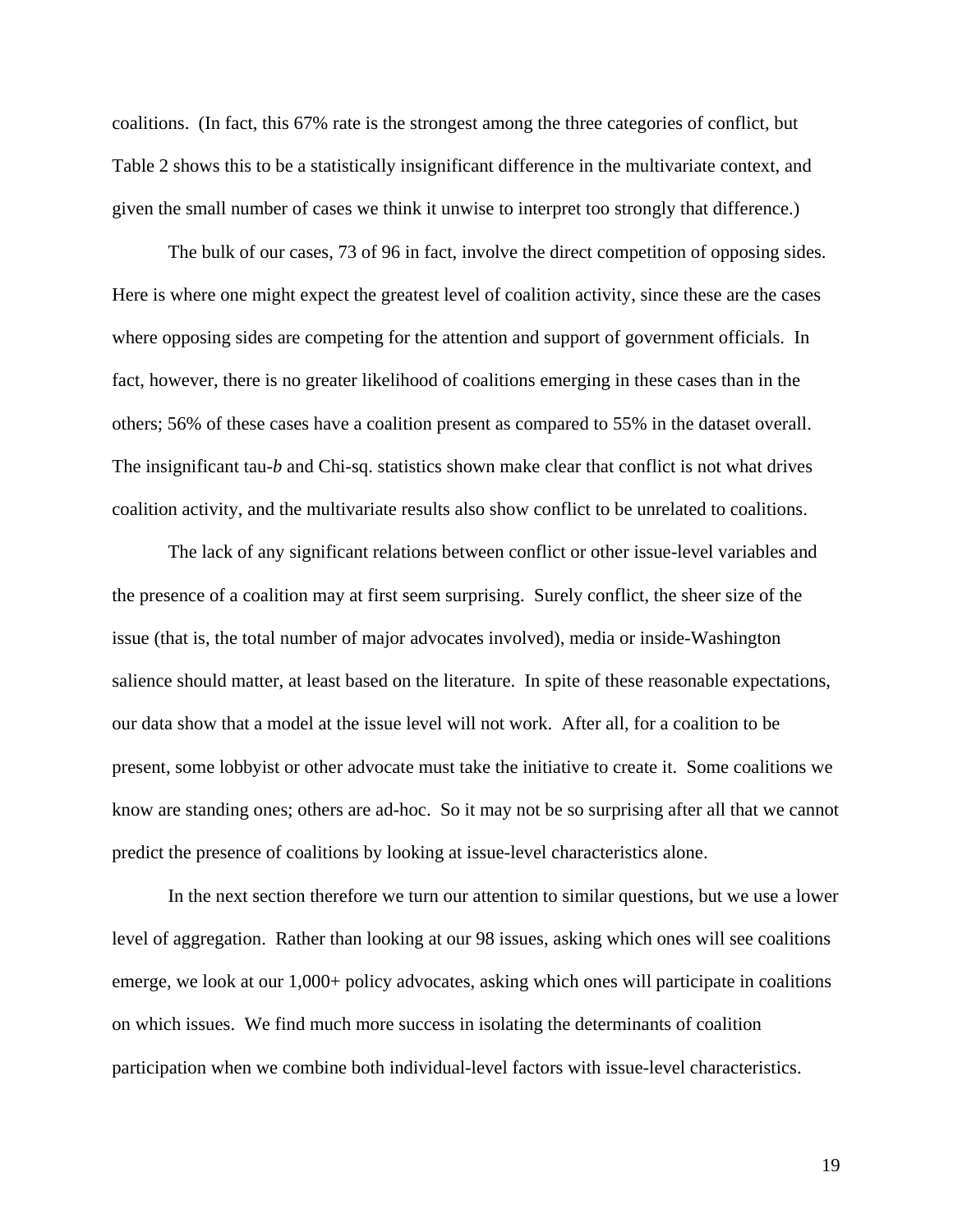Paradoxically, given the lack of any relationship between issue and coalitions in this section, we find very strong effects of the issue-context in the next section. Lobbyists participate in coalitions only on certain types of issues. But not every organization has the capacity to participate in a coalition, or to create one. Now we turn to this analysis that combines individual actor characteristics and issue-specific contextual factors.

#### *Who Participates in Coalitions?*

Table 4 presents a combined model of participation in a coalition. We first include a series of group-type dummy variables designed to test whether certain types of organizations are more likely to be involved in coalitions. Then we include a number of measures of material resources: membership size; having a Washington, DC office; having a hired outside PR/lobbying firm; number of professional staff in the government relations department; the number of affiliated PACs; and finally an overall budget resources index made up of several highly correlated measures of staff and monetary resources.<sup>4</sup> Third, we present a series of issue-level variables. For each organization we include measures of how many other actors were involved in the issue (*Issue Size*); two measures of salience (inside and outside Washington DC, introduced in Table 2); and two measures of conflict (Alternative Perspective and Direct Opposition, also explained above). Finally, we include two variables related to the particular context in which the organization finds itself on this particular issue: whether a coalition exists on the opposite side of the same issue; and the *Intent* of the organization—this is coded 1 for groups seeking to

 4 We created this index using Stata's "factor" and "score" commands from information on the organization's 1) income and 2) assets from either the IRS databases on non-profits or the IRS database maintained by *Associations Unlimited* as well as information on 3) staff size and 4) budget size from *Washington Representatives*. If an actor was missing data on any of the four items, we used the available variables, adjusting their weights to account for the number of missing variables and using regression coefficients from a model predicting the index only for those cases with all valid data. In this way we were able to estimate the budget resources index for virtually all the relevant cases.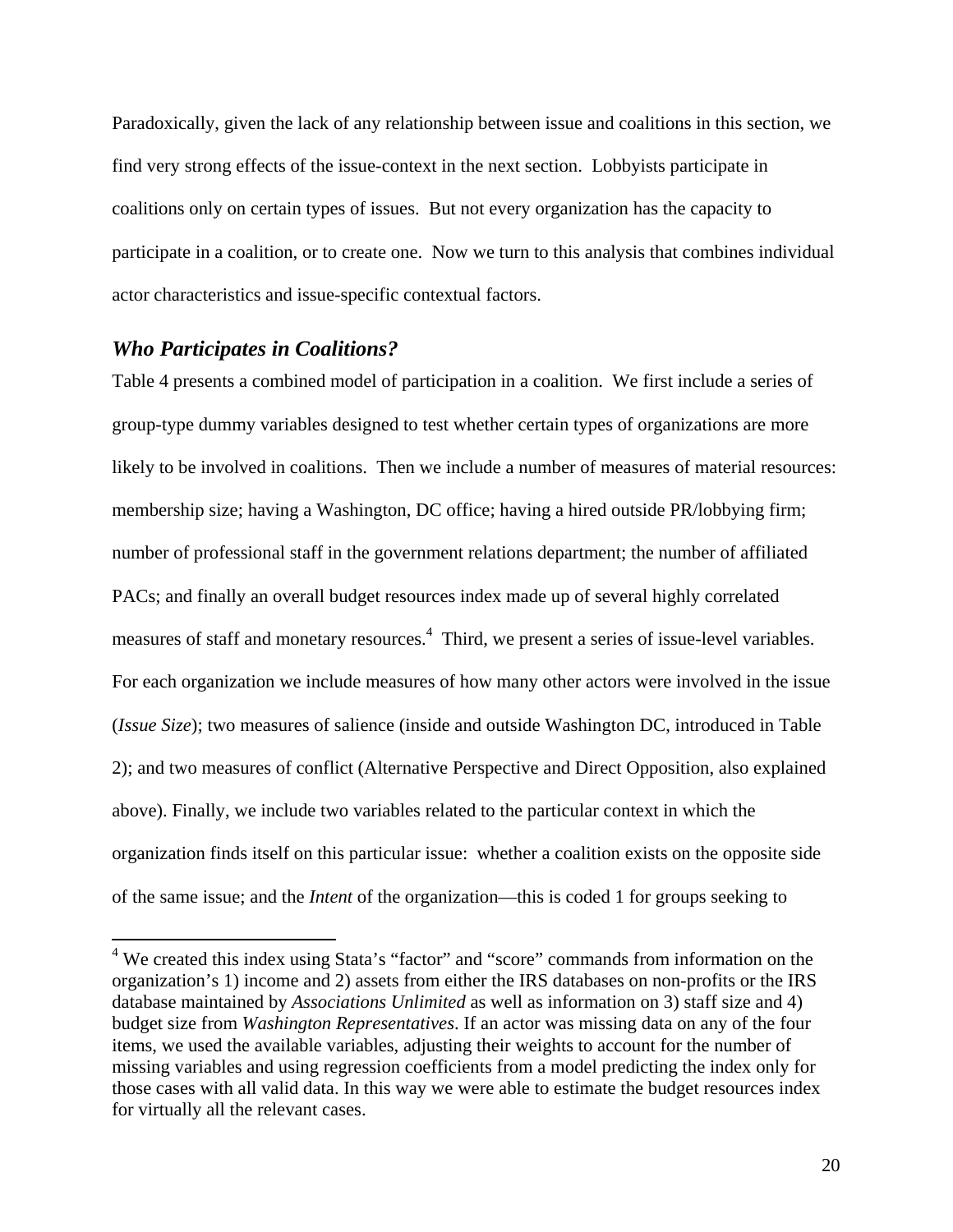change the status quo; 0 for groups seeking to preserve it. Because our measures of organizational resources are different for corporations and membership organizations, we present models for each separately. Table 4 focuses on membership organizations, not corporations.

#### (Insert Table 4 about here)

Looking first at the organizational type variables, it is apparent that there is little systematic pattern. Organizations of government units and citizens groups are relatively unlikely to participate in coalitions, though these values are barely above statistical significance. None of the other group-type variables is statistically significant: Unions, trade associations, and professional associations are all equally likely to participate in coalitions, depending on other factors. We also see only modest and mostly insignificant results for organizational characteristics including budget resources, affiliated PACs, and even the size of an organization's Washington lobbying office; only two organizational characteristics are significant even at a reduced .10 level of significance. Having a large membership reduces coalition involvement, and having a Washington, DC office increases it. Neither variable is particularly strong, however; indeed neither passes the .05 threshold.<sup>5</sup>

What factors tend to matter? The data point to issue-specific characteristics, especially conflict, salience, and intent. Factors leading to greater involvement in coalitions include attempting to change the status-quo and inside-Washington salience. Factors reducing coalition involvement include any type of conflict and outside-Washington salience. The presence of a coalition on the other side of the issue has no significant impact.

 $<sup>5</sup>$  We also conducted a similar analysis restricted only to corporations. This could not be</sup> presented in the same model as Table 4 because our measures of corporate resources are different than those for organizations. Results (see WEB table W-1) are generally similar to those shown in Table 4. However, for corporations, virtually none of the variables included, even issue-characteristics, has a significant impact, and the entire regression is statistically insignificant. Therefore we do not present it but make it available for those who are interested.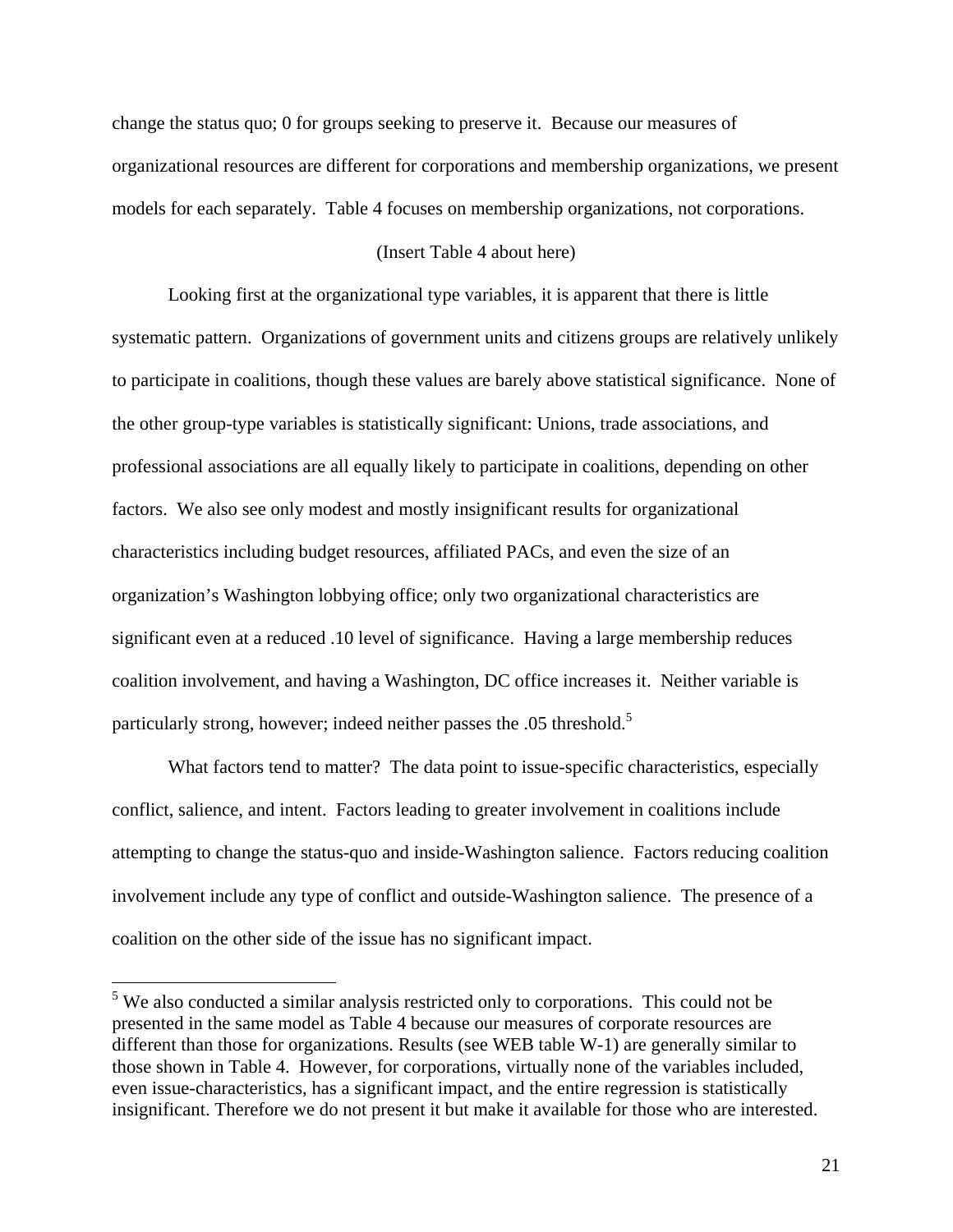The most powerful signals coming from the results laid out in Table 4 are two-fold: First, individual-level factors including comprehensive measures of material resources and organizational characteristics have little effect across the board on coalition behavior. Organizational type similarly has little to no impact, other things held constant. Second, issuecontext seems to play the most important role. Groups react to the level of salience and to the level of conflict. They are systematically more involved in coalitions on those issues with higher Washington salience and lower levels of conflict. And, intent matters. Groups join coalitions much more when they are in a position of seeking new policy outcomes than when they are acting to protect the status quo.

A great number of hypothesized variables play little to no systematic role, especially organizational characteristics. The strong impact, on the other hand, of issue-specific variables is striking, especially considering our finding on Table 2 that we could explain little about the likely presence of a coalition by looking *only* at the nature of the issues. In a combined analysis, Table 4 shows in fact that issue-characteristics predominate, but only when included in a model also incorporating individual resources and characteristics. Table 4 makes clear that organizations respond to the context in which they find themselves and there are clear and systematic patterns in coalition involvement. Context matters.

Table 4 showed that our series of organizational-type dummy variables generally were not significant in the multivariate context. These negative findings, given the expectations from the literature, are surprising enough to merit some further investigation. Here we look at this question in more detail. Table 5 shows the simple bivariate relation between coalition participation and organizational type.

(Insert Table 5 about here)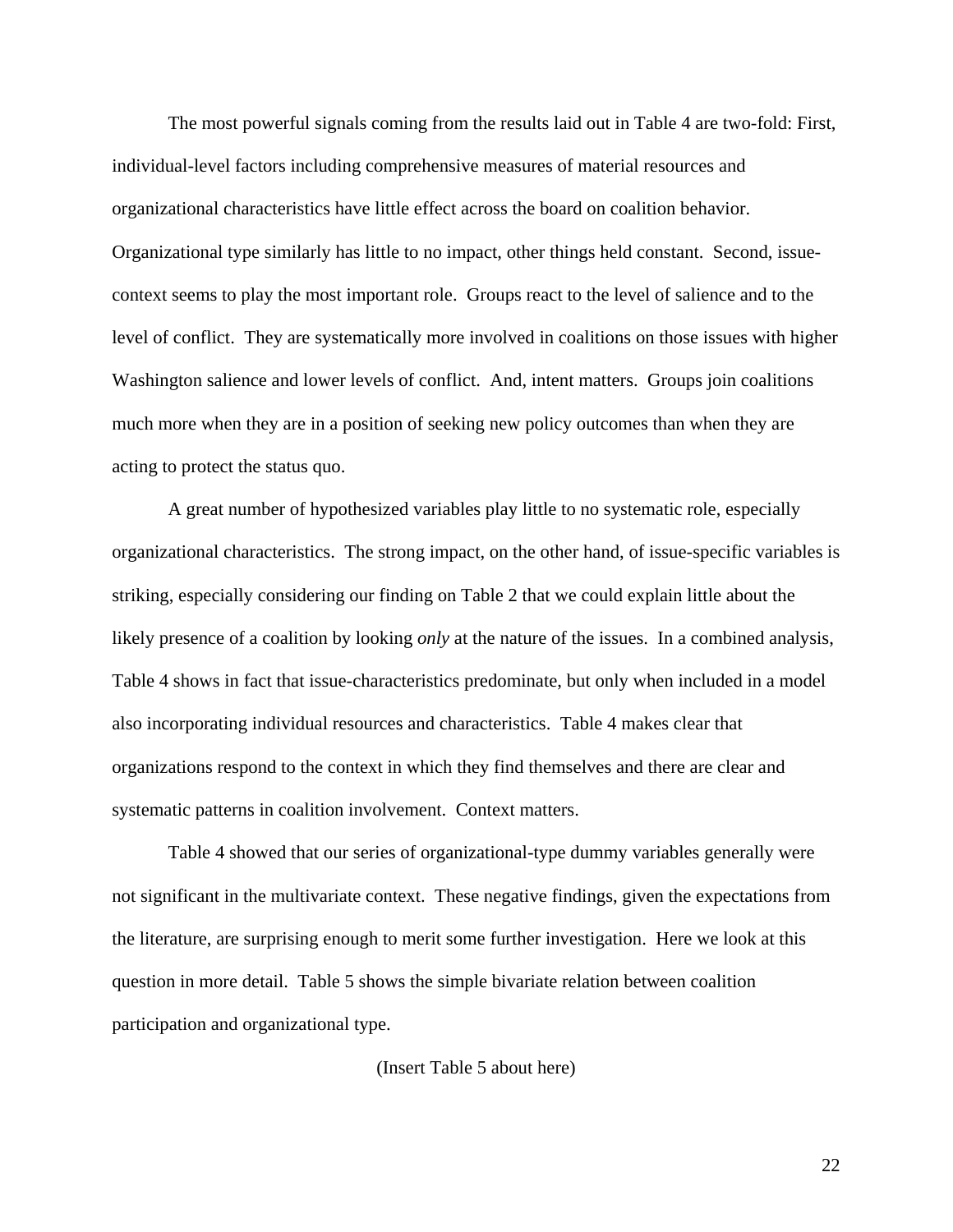Table 5 lays out the types of organizations in our study roughly in order of their proclivities to participate in coalitions: Those with the highest percentage participation are listed at the top, with only some miscellaneous categories with few cases listed out of order towards the bottom. (Government officials themselves were not typically coalition members, but we include them in the table for the sake of completeness.) There is some tendency for corporations, trade groups, and business associations to participate in coalitions more than other types of groups. However, the differences are not very strong. Business associations, unions, foundations, and professional groups are also quite likely to participate, at least among those types of organizations where we have a significant number of cases in our study. The table does show that citizen groups and associations of government units are among the least likely to participate in coalitions, and these differences were indeed significant in Table 4. In general, however, the relatively modest differences apparent in Table 5 do not withstand a multivariate analysis and therefore are probably accounted for by other factors, such as the types of issues on which these organizations are involved. No particular type of lobbying organization avoids or craves coalition participation absolutely. It all depends on the issue.

We can see more strongly that there are few absolute organizational predispositions by looking at the organizations which appeared in our study multiple times. Recall that our sample is one of issues on which lobbyists are active, and for each issue we include those actors that are considered by others to be the major participants. The same organization can be a major participant on more than one of our cases. When this happens, we can assess whether it always, sometimes, or never participates in a coalition. We can also compare these "repeat players" (many of whom are Washington heavyweights) with those who appear only once; if the repeat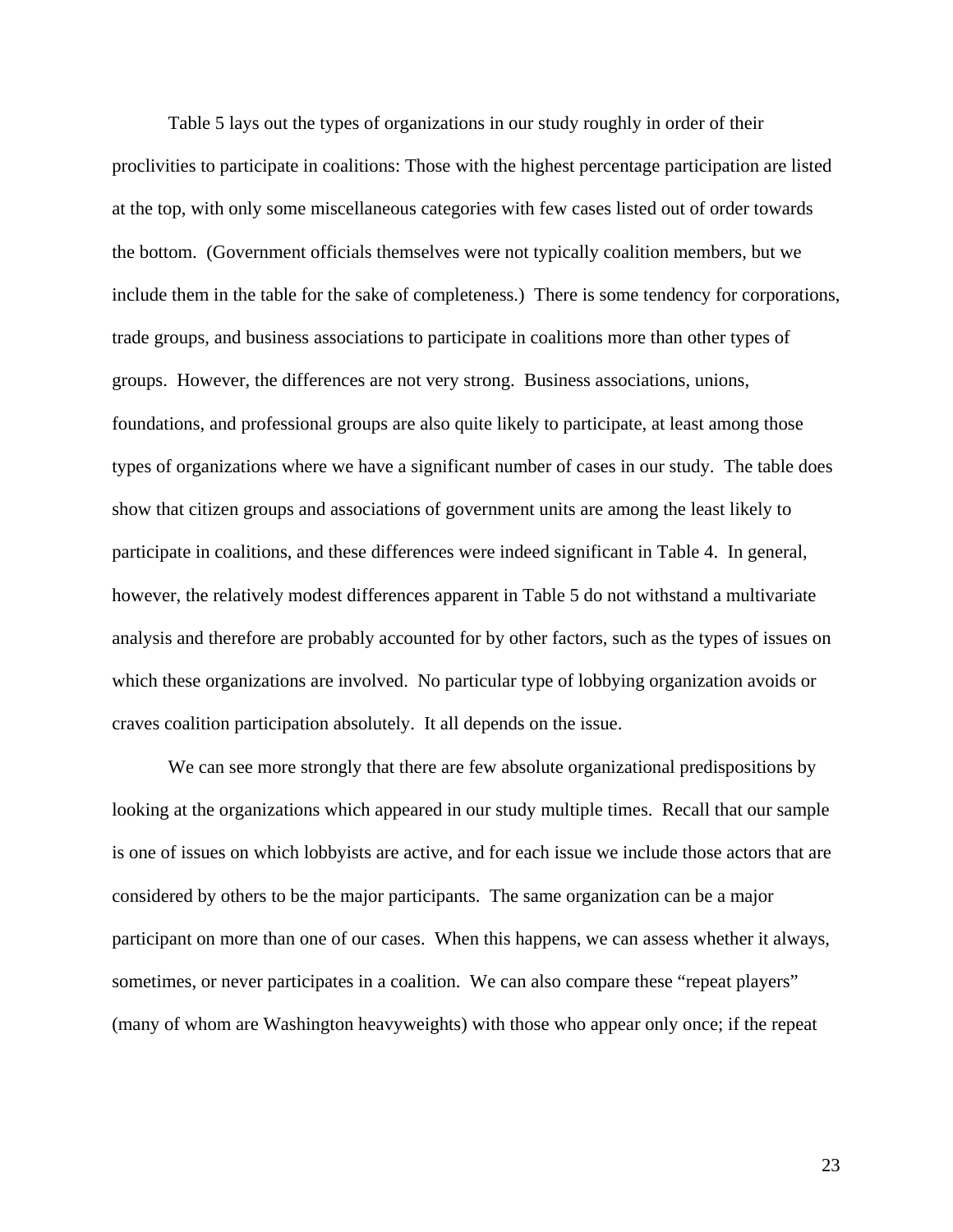players are more likely to participate in coalitions it may suggest this is a tactic reserved for the particularly well connected or most active. Table 6 presents this analysis.

#### (Insert Table 6 about here)

If coalition participation is learned behavior or reserved only for the best connected Washington lobbyists, evidence for this is completely absent in Table 6. Among organizations (that is, membership groups of all types), there are literally no differences in the likelihood of participating in coalitions among those which appear just once in our dataset and those which are active on more than one of our issues. Thirty-six percent of the one-time actors are in coalitions, and 36 percent of the repeat players are as well. Among corporations, 42 percent of the one-time actors are in coalitions, and 43 percent of the repeat players are. Clearly, repeat player status has nothing to do with coalition participation.

Looking more closely at the actors active in several of our issues shows that the vast majority of them adopt a mixed strategy, sometimes participating through coalitions, sometimes not. Twenty organizations appeared in five or more of our issues. If coalition participation were a result of organizational characteristics alone, as some of the literature might lead one to expect, then we should expect to see predominant patterns of behavior, with groups either (almost) always or (almost) never participating in coalitions, no matter what the issue. We do not see this. Rather, 18 of the 20 organizations sometimes did but sometimes did not participate in a coalition across the different issues on which they were involved. The five most active organizations across our sample of issues, for example, were the U.S. Chamber of Commerce (active on 12 issues; a coalition member four times); the Sierra Club (11 issues; one coalition); the AFL-CIO (10 issues; one coalition); the American Medical Association (nine issues; three times in a coalition); and the Consumer Federation of America (nine issues; two coalitions). Two groups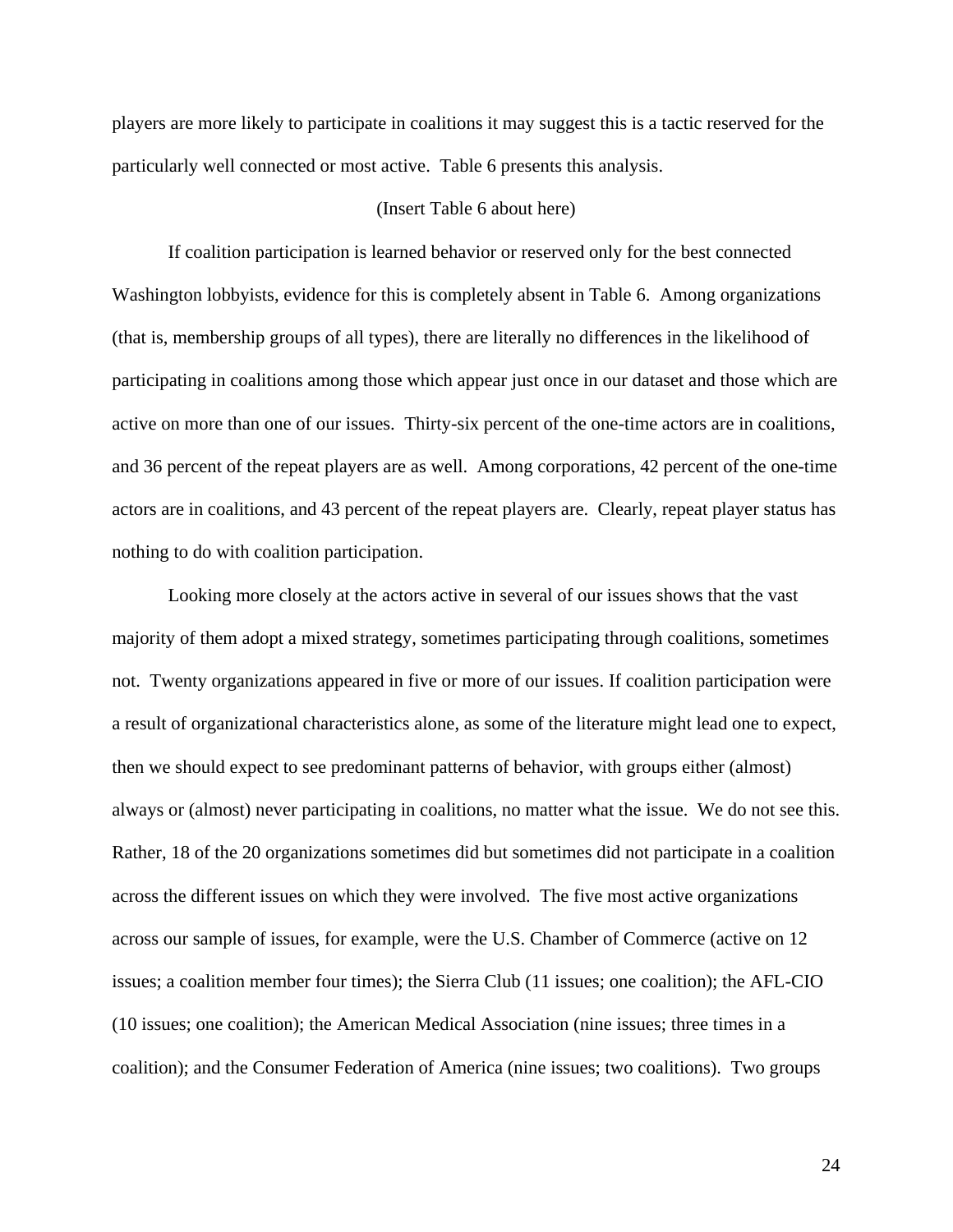never participated in any coalitions in spite of appearing in more than five issues: AARP (six issues), and US Public Interest Research Group (US PIRG) (five issues). No groups always participated in coalitions, although two groups did so in a majority of cases: The National Association of Manufacturers (eight issues; five coalitions) and the American Federation of Teachers (six issues; four coalitions).<sup>6</sup>

Corporations display a similar pattern of mixed behavior. We have fewer repeat players among corporations than we do among membership organizations and therefore the evidence here is less conclusive. Sixteen corporations were active participants in two or more of our cases; ten of these followed a mixed strategy. General Motors and Merck were the two most active corporations, each appearing in four different issues. GM was never involved in a coalition; Merck was involved in two of its four issues. The typical multiply active corporation sometimes does, but sometimes does not, participate in a coalition. Clearly, organizational factors alone cannot account for coalition behavior.

Organizational capacity is not very strongly related to participation in coalitions, a fact that could possibly be related to some censoring within the set of organizations included in our study (including only those recognized by others involved as major participants in the policy process). Certainly there are groups out there that simply do not have the resources or connections to participate in a major policy making coalition in Washington such as those we have analyzed here. After all, to be included in our dataset a group or coalition must be recognized by others as playing a significant role. However, among important players, we find little organizational effect. Rather, groups pick and choose when to go it alone and when to

<sup>&</sup>lt;sup>6</sup> For a full list of organizations and corporations active on multiple issues, see Table W-2.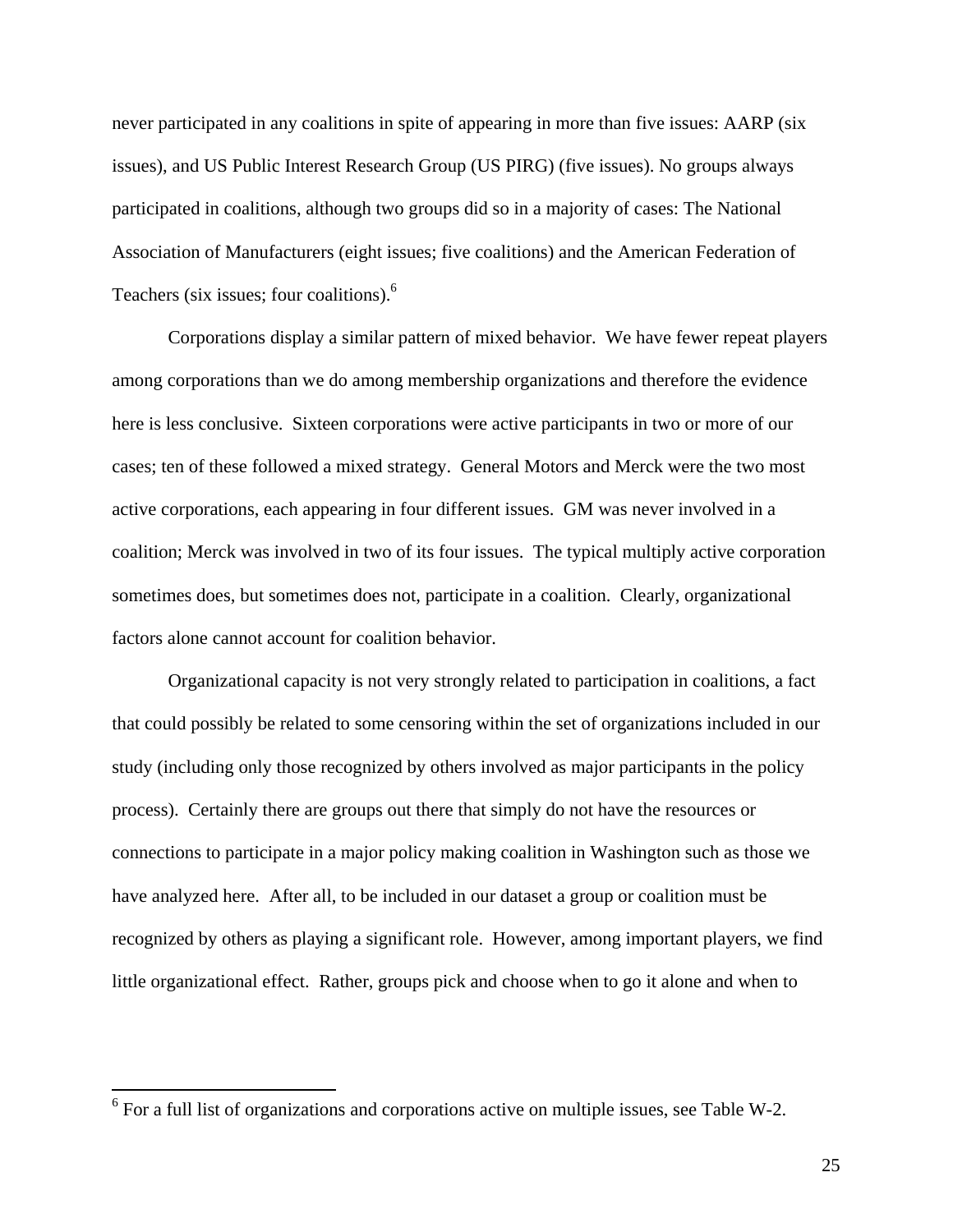work through a coalition on the basis of the issue and depending on the outcome they are seeking.

Contextual variables rather than organization-specific ones are so strong in our findings that it is difficult to avoid a point of methodological irony: Our analysis of the 98 issues alone showed virtually no significant relationships between the characteristics of issues and the likelihood that coalitions would be present, but our analysis of over 1,000 organizations and corporations active on these same issues shows clearly that organizations systematically decide when to become involved in coalitions. Also striking in these analyses are the results of our massive efforts to gather systematic information concerning organizational resources. A great number of organizational variables, which the literature would lead one to expect coalition involvement to be higher or lower for given types of groups, are conclusively shown to be insignificant. The reasons for these findings are clear; groups pick and choose when to be involved in coalitions, doing so on the basis not only of their own skills and resources, but also on the basis of the context in which they find themselves. Contradictory expectations from the literature make sense then when we recognize that behavior depends so greatly on the context. We will return to these issues in the conclusion. For now, we turn to the question of whether joining a coalition helps a group achieve its goals.

## *Do Coalitions Help Lobbyists Achieve Their Preferred Policy Outcomes?*

For every organization active in each of our 98 issues, we can assess the degree to which they achieved their policy goals. We constructed a summary variable assessing the level of success that each group had across six possible goals that an organization might have, such as changing or maintaining federal spending, changing or maintaining policies within an established program, creating a new program, affecting or protecting state and local budgets, etc. For each of these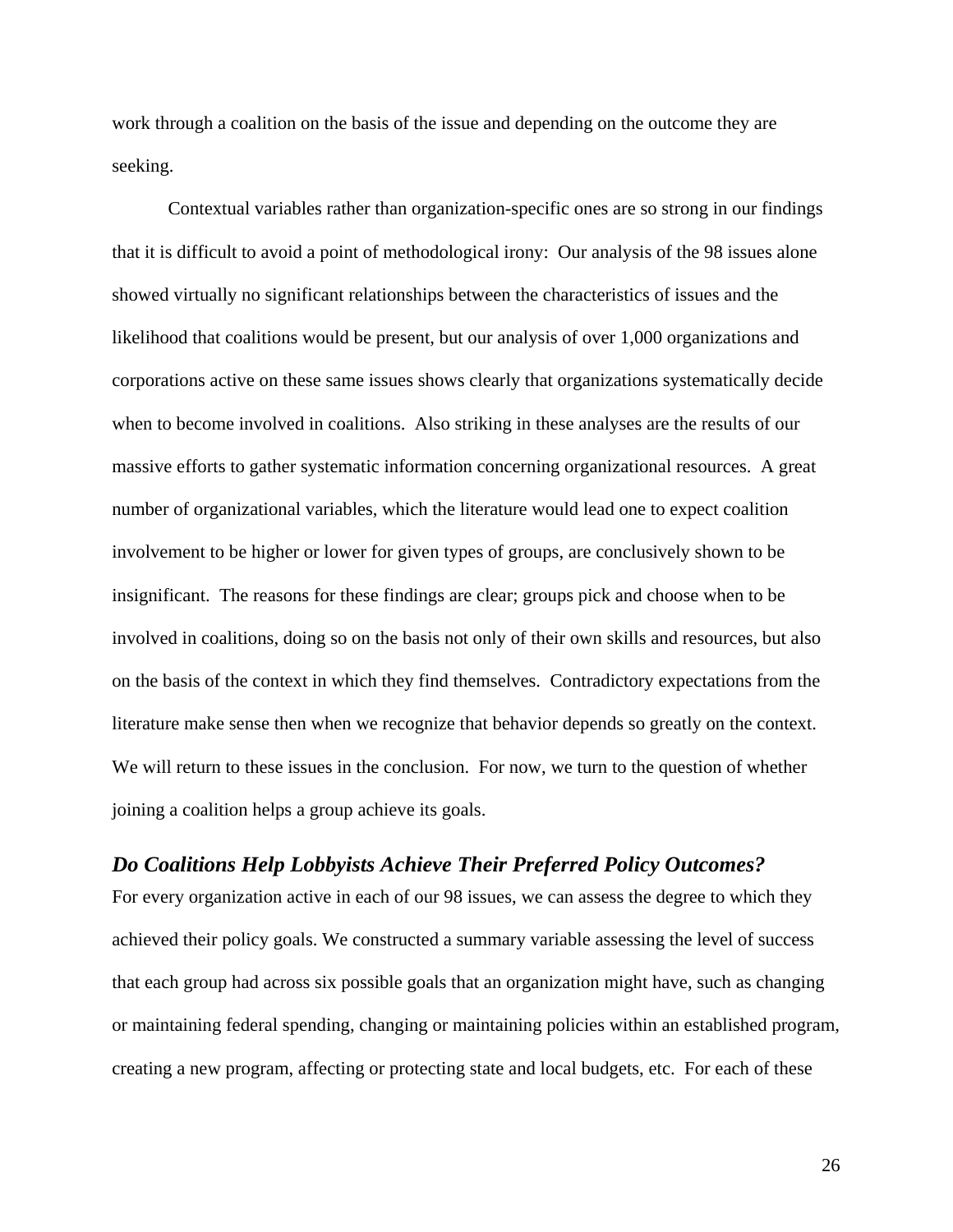separate and clearly defined goals, a group may have achieved no success (scored 0); partial success (1); or it may have fully achieved its goal (2).<sup>7</sup> Summing each of these leads to an overall index of policy success; the variable has a hypothetical maximum score of 12. Note that an actor's goals could be status quo protection or aimed at policy change; either way we assess whether they achieved that goal.

There is considerable variation in this summary indicator: about 42 percent of our advocates achieved absolutely nothing that they were seeking, with the remaining 58 percent accomplishing some of their policy goals, at least partially. Since different groups may have been seeking different types of things (or a different number of things), we control for the number of different goals a group sought simply by dividing the scores described above by the number of goals that the advocate in fact did seek; this success proportion variable has a minimum of zero and a maximum score of two. $8\,$  With the proportion configuration we have a wide range of policy successes present among our advocates; about equal proportions (40 to 45 percent) achieved none of their goals and all of their goals. Roughly 14 percent of our advocates fell in the middle, achieving some but not all that they wanted. We can use this measure of success in achieving policy goals as a dependent variable then in the analysis below. We prefer it to the raw scores because each of the six types of goals was not relevant or applicable to all advocates. Regressing coalition membership and other control variables on this dependent variable then gives us a straightforward way to assess whether coalition membership is helpful in achieving policy goals, other things equal.

 $7$  The six items are: Did the organization succeed in achieving their goal regarding: 1) federal budget 2) state and local budgets 3) private actors 4) established programs 5) new programs and 6) government authority or jurisdiction. For a frequency distribution of the summary variable please see: PAPERWEBSITE.EDU.

 $\delta$  For a frequency distribution of the proportion variable please see: PAPERWEBSITE.EDU.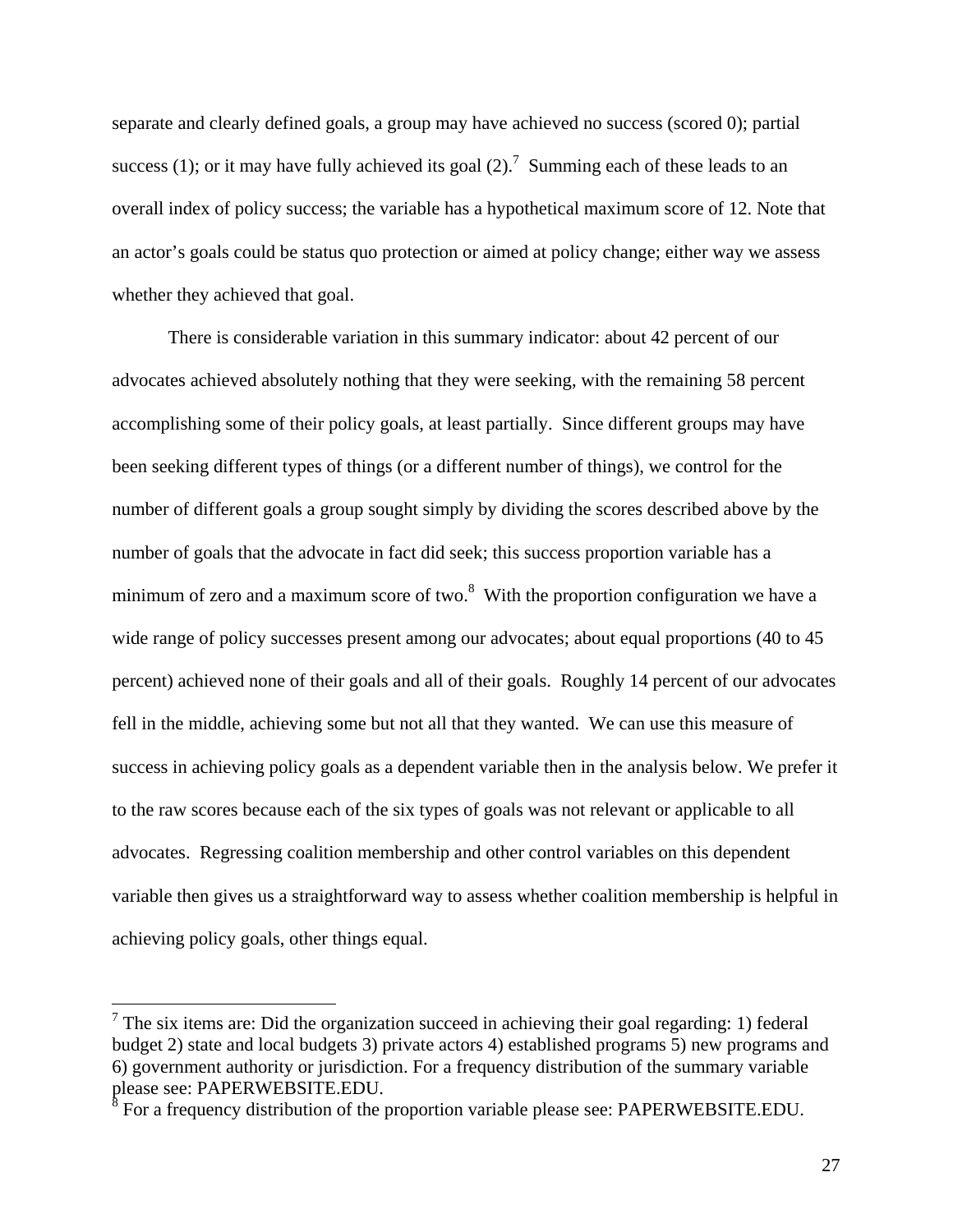We are now in a position to estimate the determinants of success and to show whether being a member of a coalition helps a lobbying organization achieve the policy goals that it seeks. In addition to the individual- and issue-level variables included in our model predicting coalition membership, we introduce some additional independent variables here. First, of course, we have a simple measure of whether the actor was a member of a coalition; this is the variable of primary interest. Second, since the literature suggests that the composition a coalition may be determinative, we construct a measure of its heterogeneity. The variable assesses the proportion of business in a coalition (*Business Strength of Coalition*) and has a score of 1.0 if all the members of a coalition are business firms; 0.0 if none are corporations.<sup>9</sup>

Third, as in the analysis of determinants of coalition membership we include the dichotomous variable assessing the intent of an actor: whether they are seeking to preserve the status quo policy or working for policy change. In addition to the dichotomous variable, we also include an interaction term between *Coalition Membership* and *Intent*—to test whether the effect of coalition membership on outcome success differs for actors seeking to maintain the status quo and those seeking to change it. The other variables in our model have been previously introduced. Table 7 presents our model.

#### (Insert Table 7 about here)

Coalition membership is highly significant in our model of lobbying success; however, the effect is not straightforward. In fact, the effect of coalition membership differs depending on the intent of the actor—whether they are seeking to maintain or change the status quo. The dichotomous Intent variable, as well as the interaction between Coalition Membership and Intent

 $9$  We also tested an alternative specification measuring coalition heterogeneity which has a maximum value when half the members of a coalition are businesses and half are other types and a value of zero when the members of the coalition are either all businesses or exclude businesses. Neither is significant.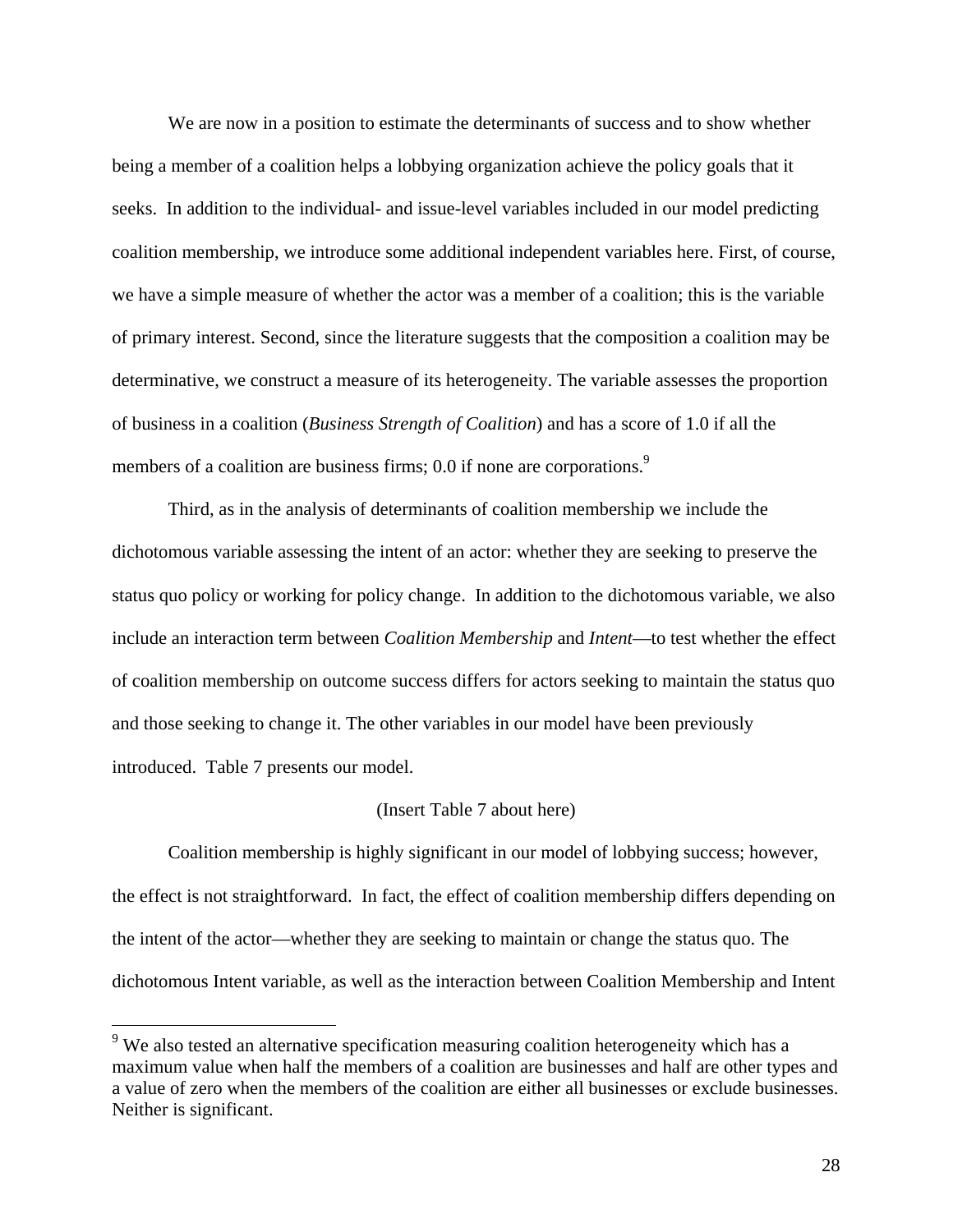are both highly significant; both are negative, however. The model shows that a group seeking to maintain the status quo (Intent  $= 0$ ) and which joins a coalition (Coalition Membership  $= 1$ ), increases its predicted success score by .302, a net positive. However, if a group seeking to alter the status quo, and joins a coalition, it sees its predicted success score decrease by a value of  $1.12<sup>10</sup>$  Simply put, joining a coalition is good for an advocate that seeks to maintain the status quo, and bad for one that seeks to change it.

The significant negative coefficient for our dichotomous Intent variable provides further empirical evidence of the "stickiness" of institutions and the tendency for system inertia to limit policy change. Considering the literature which demonstrates how limited cognition and institutional friction work to hinder policy change (see Jones and Baumgartner forthcoming) it is not surprising that those actors seeking to maintain that status quo are more successful. Here we demonstrate just how powerful a factor this is.

It is important to note though, in our model controlling for intent and we find that coalitions organized to protect of the status quo are successful over and above the general bias in favor of the status quo. Similarly, any advocates seeking change are less likely to be successful than those protecting the status quo, but those which combine seeking change with coalitional involvement score even more poorly on our measure of success.

Regarding the other variables in the model, it becomes clear that organizational type does not determine whether an actor is successful; none of the dichotomous type variables are significant. Further, consistent with our model of coalition membership, but surprising given much of the literature on the topic, none of our exhaustive measures of material resources are significantly related to policy success. It seems, as in the model predicting coalition

<sup>&</sup>lt;sup>10</sup> This is the combined value of the coefficients for coalition membership  $(+0.302)$ , intent  $(-$ 0.764), and the coalition\*intent interaction term (-0.656).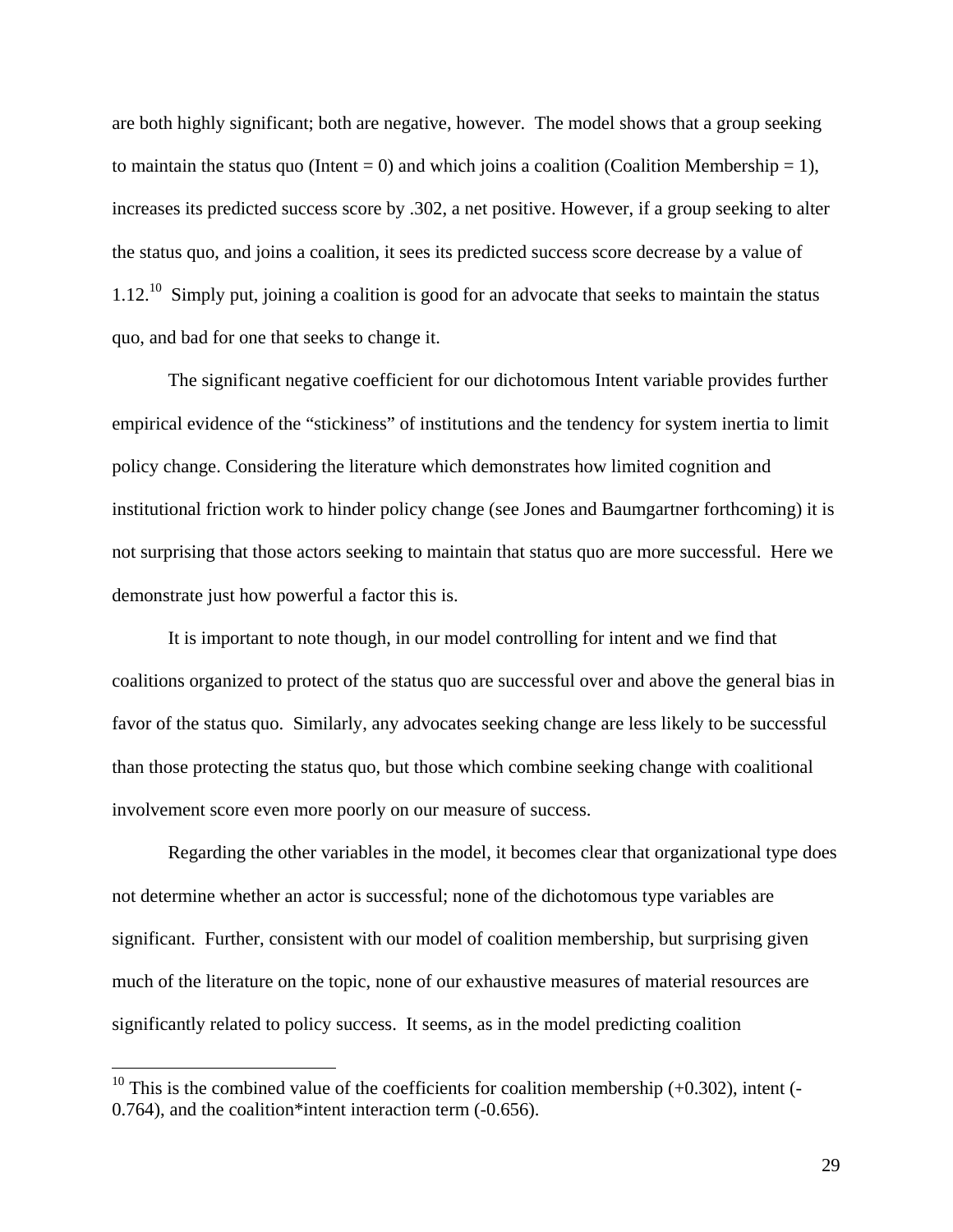participation, actor-level variables do not constitute the key explanatory factors. Policy success simply cannot be ascribed to individual-level factors, across the board.

What is predictive? In addition to the highly significant effects of coalition membership and intent, the other significant contextual variables include issue-size, the presence of direct conflict among the major perspectives on the debate, issue salience outside the beltway, and the presence of an opposition coalition. Regarding the first, the effect of issue size (that is, the total number of advocates involved in the debate) is positive—the larger the size of an issue on which an actor is lobbying, the higher their level of success. Similarly, the more conflictual the issue, with directly opposing views on a policy debate, the higher the level of success. Third, when an issue is more salient to the public an actor engaged in the policy debate achieves lower levels of policy success.

Fourth, the presence of an opposition coalition is significant and negative. That is, if an advocate is opposed by a rival coalition on the other side, their level of success decreases by .246, on average. We ran an alternative specification of the model presented in Table 7, testing for an interaction between the presence of an opposition coalition and Intent, and found no significant effects. This means that an opposing coalition is always bad news—it decreases a group's level of success regardless of whether the group is for or against the status quo. These findings regarding an opposition coalition are interesting when one considers the possibility that coalition activity might be used as a way to hinder the opposition. Again the benefit of a tactical strategy is contingent on the context: On the one hand, for status quo supporters, there are direct benefits from joining a coalition—increasing predicted success by .30—and in addition to this there is an indirect effect, decreasing the predicted success of one's opponent by .25, on average. Further, referring back to the analysis of coalition membership (Table 4), which showed the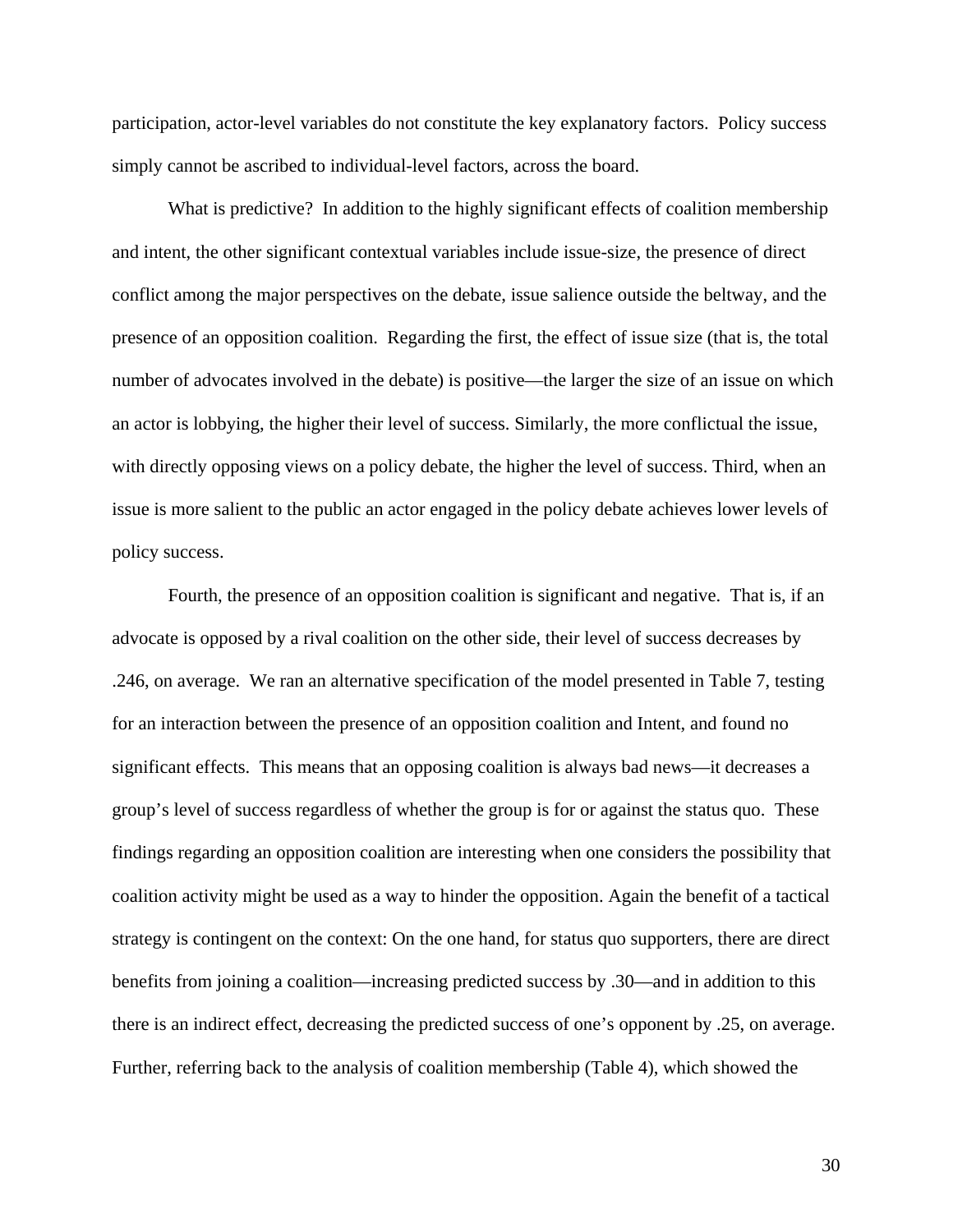presence of an opposition coalition to be insignificant, coalition activity has no impact on the likelihood of driving opposing advocates to create a coalition themselves. Coalition action for those protecting the status quo therefore appears to be a strong tactical strategy.

Things work out differently for those seeking policy changes. For these groups, the direct effect of coalition membership on predicted success is -.35, and this is only partially mitigated by the negative effect of .25 on opposition success. In all, this means that coalition behavior for advocates of policy change is probably insignificant overall, a weak strategy in any case. Actors seeking to change the status quo would be better off going it alone.

Given the strongly differential effects of coalition behavior on groups seeking to protect and to change the status quo, it is somewhat surprising that our dataset shows that there were 251 proactive actors active within coalitions, but only 74 status quo protectors in coalitions. We will return to this in the conclusion.

Our analysis of the determinants of policy success shows that joining a coalition, for most actors, reduces the chances of success, even controlling for a wide range of other factors. Further, success is almost completely unrelated to a host of material benefits that we have measured for over 1,000 non-governmental actors active across our random sample of issues. The determinants of policy success, like the determinants of participation in a coalition, are complex and much more closely related to the nature of the issue at hand rather than to any simple set of organizational characteristics including type, monetary resources, having a PAC, having a large DC-based government relations department, having a large membership, or any other set of resources. Clearly, studies of lobbying and its effectiveness must incorporate serious attention both to individual characteristics and to the specific issue context. This requires much more complex research designs than have been typical in the past.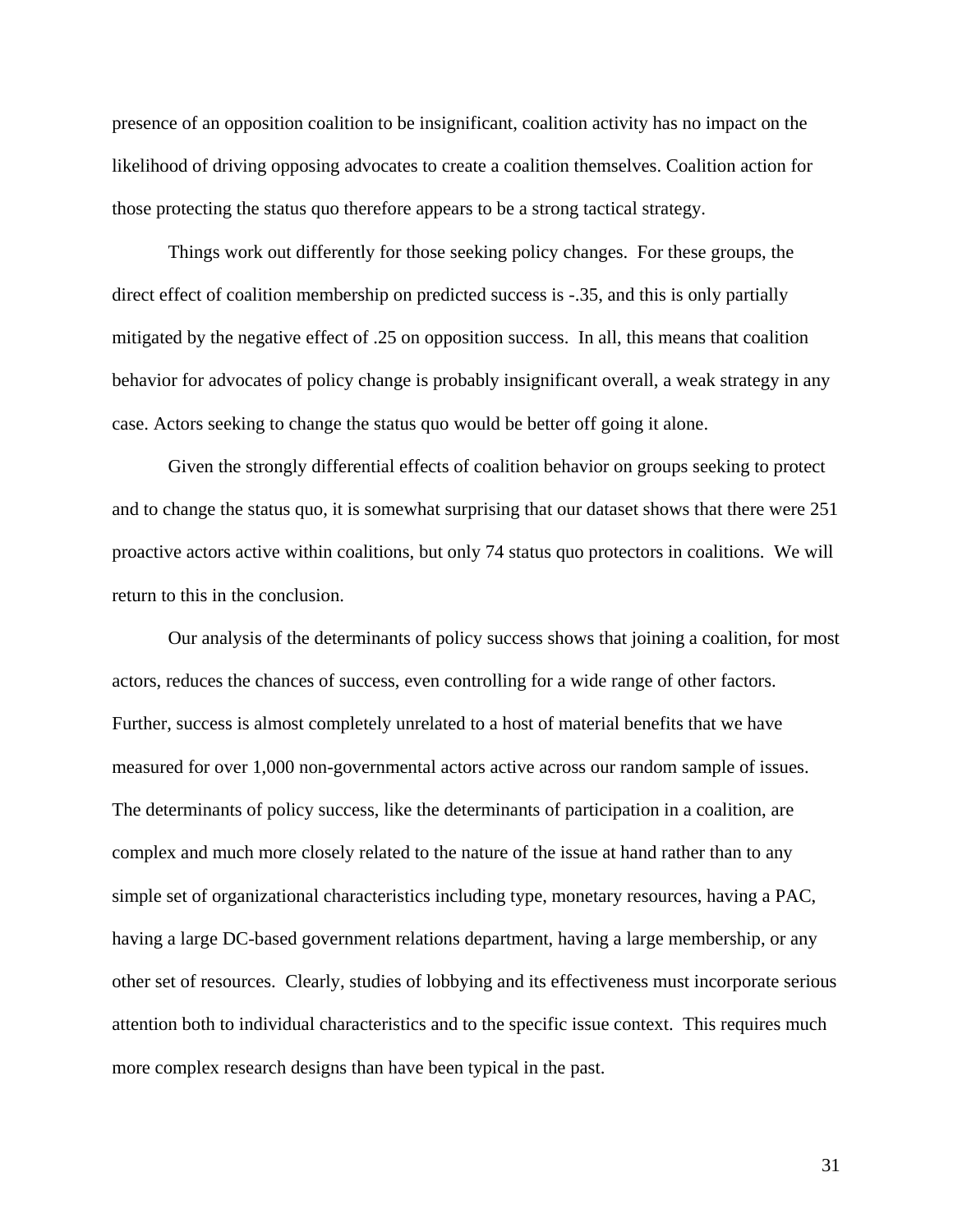## **Conclusion**

We have shown through a comprehensive review of the activities of over 1,000 lobbying organizations playing major roles on a random sample of 98 issues affecting the US federal government that groups of all types join coalitions but that for most of them this reduces rather than enhances their likelihood of policy success. Our model of who joins coalitions made clear that organizational characteristics have little to do with that choice. Rather, groups behave differently depending on their goals and the issue-context in which they find themselves. Concerning the impact of coalition action on success, this also depends on the context. For groups protecting the status quo, coalitions are related to greater success, even above the general bias in favor of the status quo in Washington. For groups seeking change, coalitions reduce the already lower probabilities of achieving new policy benefits; in this case it seems better to go it alone.

Why would groups be more likely to join coalitions in exactly those settings where we find them to be the least helpful? There are several possible explanations. Many have suggested groups join coalitions because they seek informational benefits (e.g., sharing political intelligence), for a division of the lobbying labor, or other economies of scale related to having many allies, but if this is the case these benefits must be more than outweighed by other negative effects. There has been an implicit assumption in the literature that inside information and economies of scale are important assets gained from coalition participation. However, if this were the case they would act as intervening variables (between coalition membership and policy success) and should result in a positive relationship between coalition membership and policy success on the issue at hand. However, we find that coalitions are related to reduced effectiveness for most groups.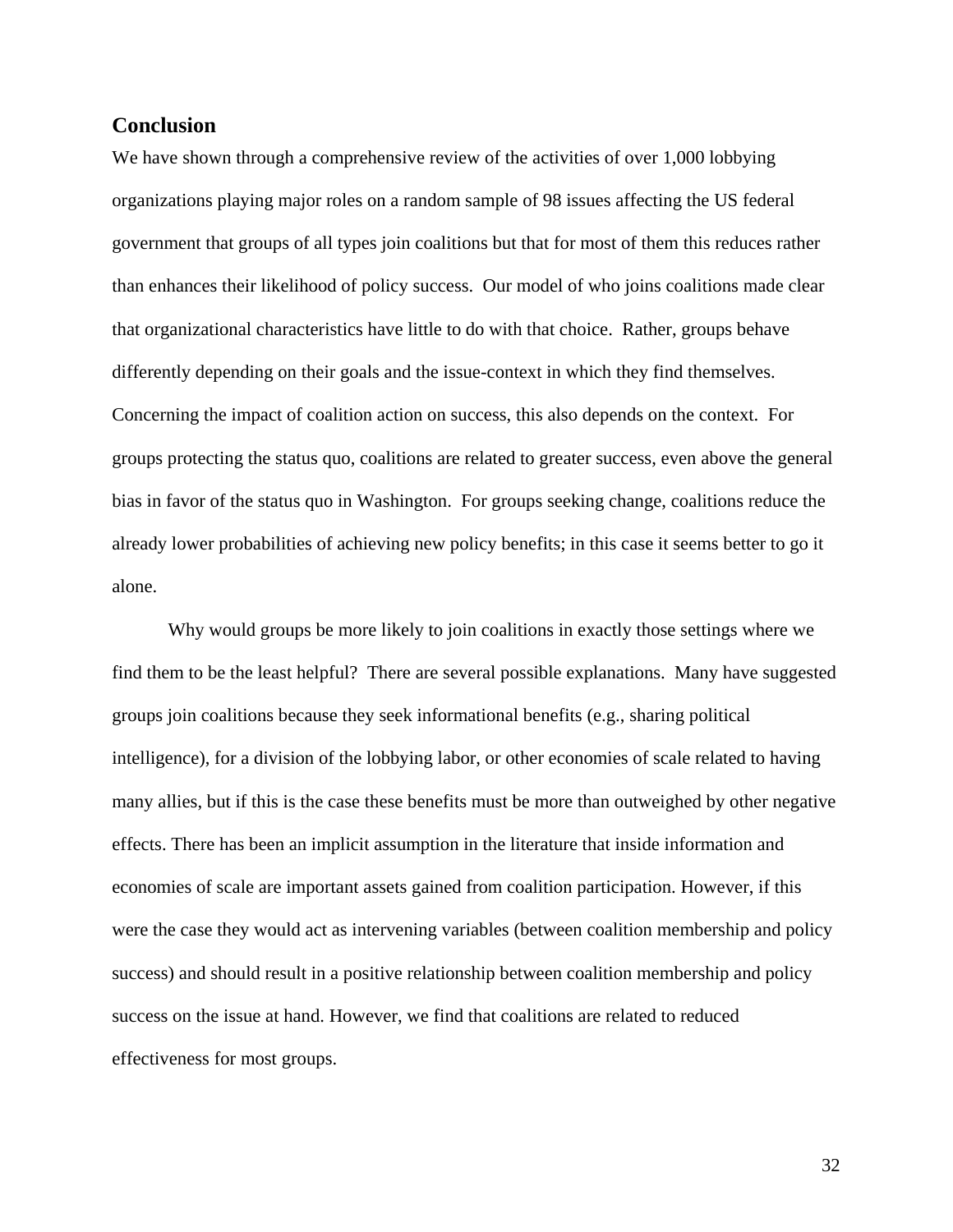More likely, coalition participation is due to factors other than immediate policy success. Groups may become involved in coalitions for reasons related to their long-term reputations where even fighting a losing battle, but being recognized as having "led the fight" may be helpful in the next round of policy making. Another possibility is that coalition activity provides the opportunity for morale-building. Meeting with like-minded allies, sharing small victories (swinging one more member of Congress in the right direction) and commiserating about the number of lobbyists on the Hill from the other side might be cathartic and strengthening exercises. And, as the vast literature on group membership has taught us, we should not underestimate the power of purposive or solidary benefits.

How can coalitions be harmful? Coalitions may be subject on average to larger collective action problems than some have speculated (Hula 1999); members may simply not carry their lobbying weight, expecting that others will do the work. Coalitions may cause a group to broaden its policy goals to such an extent that diluted position papers are largely unconvincing, bland, or the resulting proposals too expensive. Similarly, the goal-broadening necessary to build a coalition may be counter-productive as it may enhance the visibility of the issue and mobilize more opponents than allies. There are many reasons why forming a formal coalition, as opposed to simply working on one's own and with informal allies, may be counter-productive. Sometimes, it is better to work on one's own.

Our study has tremendous implications for the ways in which we study interest groups and the tactics that they choose. For one, we have created a straightforward measure of outcome success that allows us to move beyond disputes about how to measure influence and simply to note whether groups achieved their goals or not. Such a focus is more compelling than one centering on membership questions alone or using tactic choice as the object of explanation; after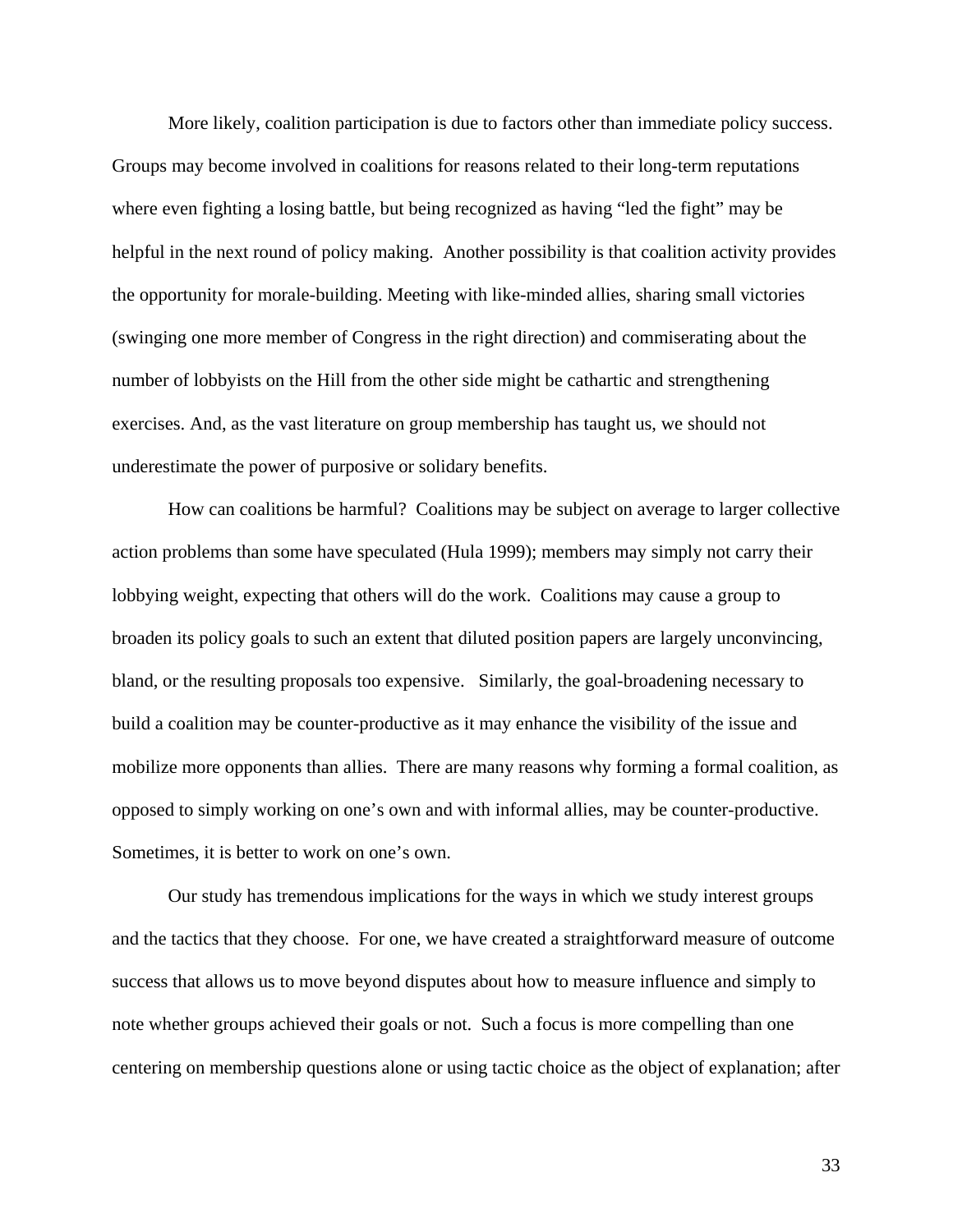all we want to know whether groups win. More importantly, our study highlights the limits of any study that has the hallmarks of what Baumgartner and Leech (1998) highlighted as the dual problems in the study of lobbying: generalizations through surveys about what groups "usually" do, or case studies of small numbers of issues that may not generalize. In fact, we found that organizational characteristics alone were virtually powerless to explain what groups do in various contexts, and they explained virtually nothing about success; indeed the exact same groups reappeared several times in our study and behaved in different ways in different issues (see also Kollman 1998 for similar findings). Our findings make clear the value of more complex research designs.

The lessons of our study are even more powerful in substantive terms. Politics is said to be about who gets what in government. We have shown that the choice of lobbying tactics and the ability to get what one wants in the policy process are much more strongly related to the nature of the issue than to any fixed organizational characteristics. Our conclusive demonstration that group type and material resources do not predetermine the outcome of the policy debate should be seen as a major corrective, and an encouraging one, to assessments of American democracy, Congressional activity, and interest-group studies that focus on the power of business, the impact of money in the policy process, or any other single fixed organizational characteristic. The negative results between virtually all of our measures of organizational type and resources and policy success are telling. Further, the strong links between issuecharacteristics and success make clear that we can model policy success. If material resources determined success, no matter what the context, we would have found that, but the causes of policy success are much more complex. Certainly, interest groups with greater resources are better off in some ways than groups without those resources. But the most important lesson of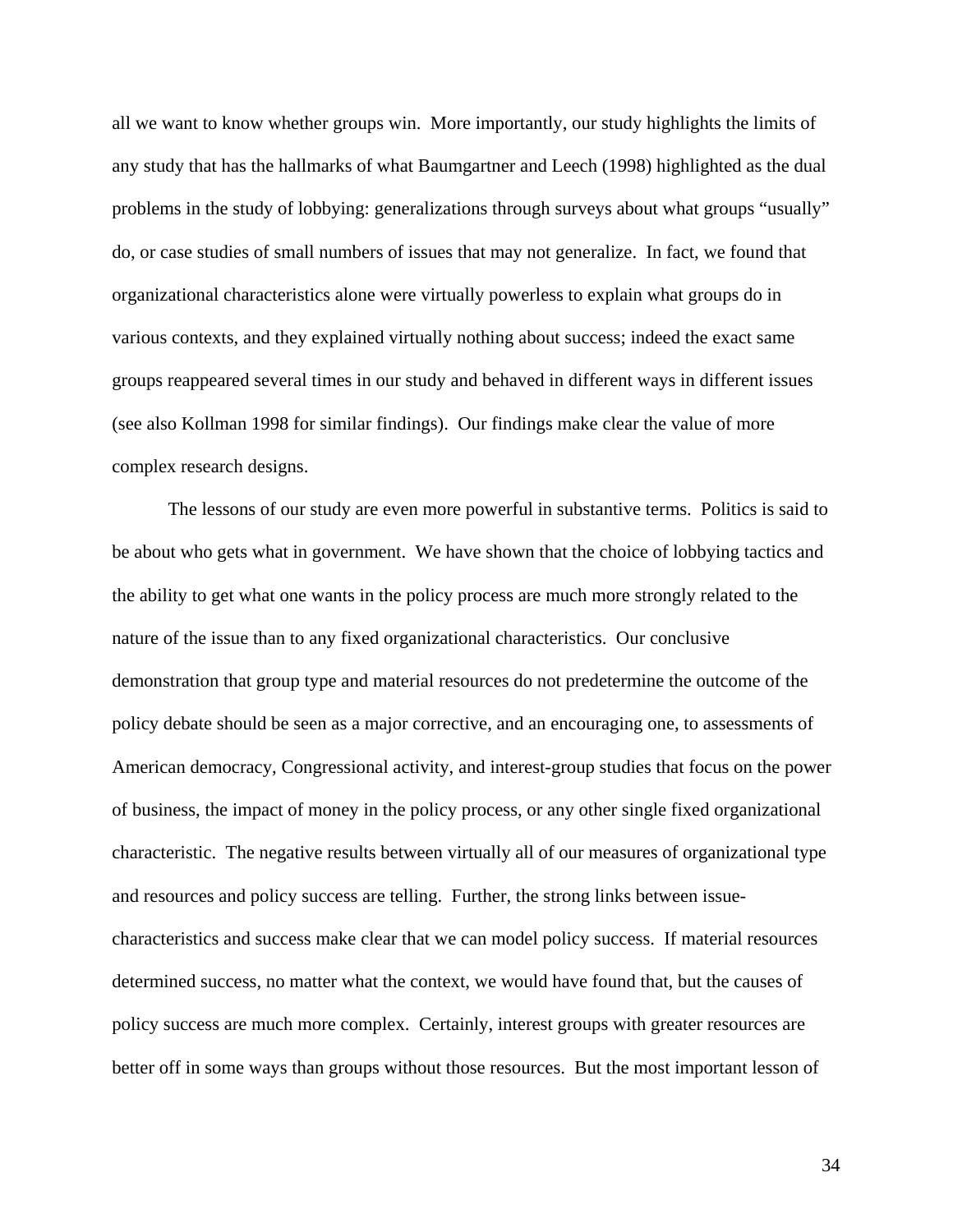this massive study of lobbying is that material resources alone do not explain success; in fact there are virtually no organizational characteristics that lead consistently to policy success. We have moved some distance in this paper in developing a greater understanding of the determinants of policy success in Washington. As far as coalitions are concerned, they can be helpful, but for those seeking change it is better to go it alone.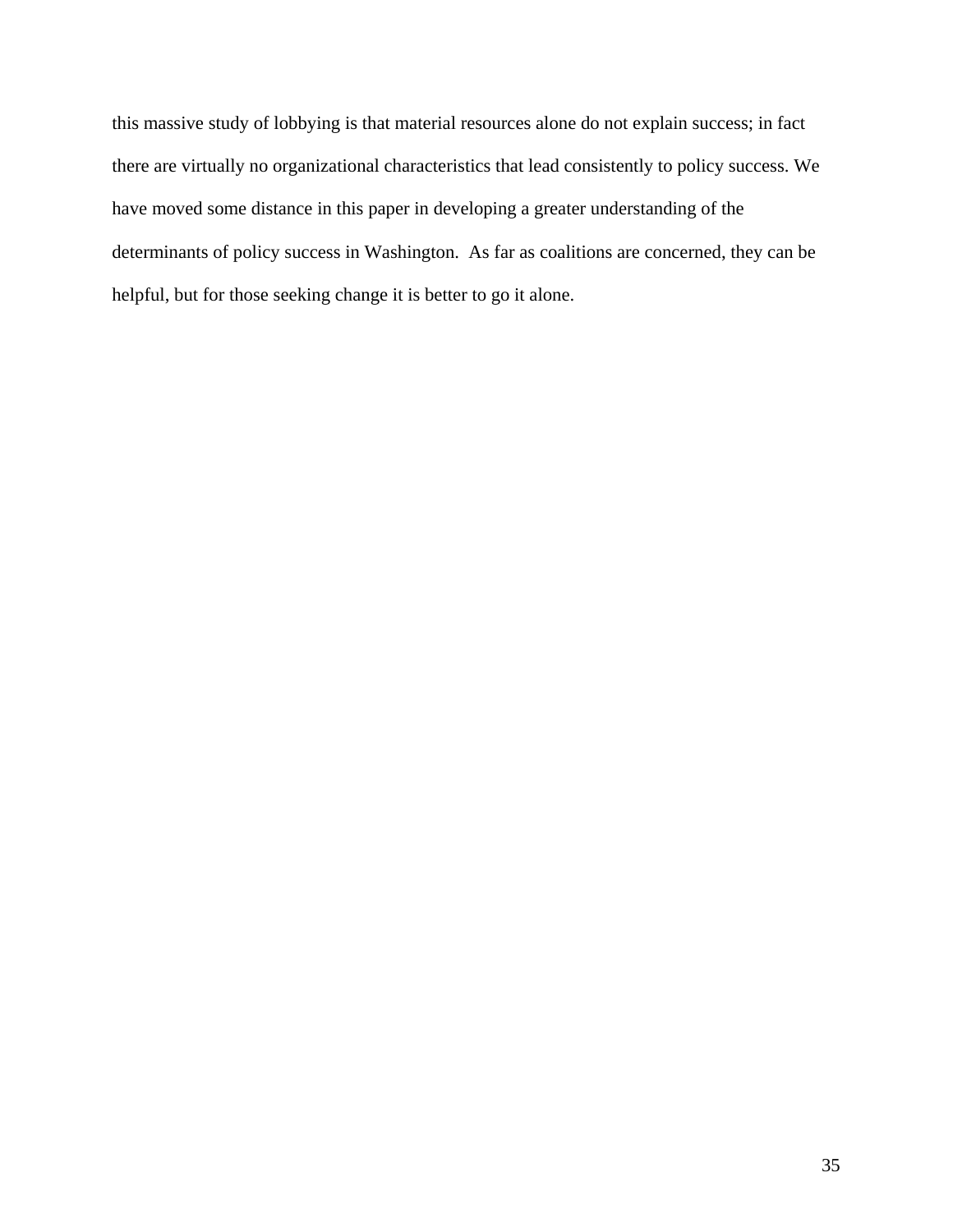## **References**

- Bacheller, John. 1977. "Lobbyists and the Legislative Process: The Impact of Environmental Constraints." *American Political Science Review*. 71: 242–63.
- Baumgartner, Frank and Beth Leech. 2001. "Issue Niches and Policy Bandwagons: Patterns of Interest Group Involvement in National Politics." *Journal of Politics*. 63: 1191–1213.
- Baumgartner, Frank R., and Beth L. Leech. 1998. *Basic Interests: The Importance of Groups in Politics and in Political Science*. Princeton, N.J.: Princeton University Press.
- Beyers, Jan. 2002. "Gaining and Seeking Access: The European Adaptation of Domestic Interest Associations." *European Journal of Political Research* 41: 586–612.
- Browne, William P. 1990. "Organized Interests and Their Issue Niches: A Search for Pluralism in a Policy Domain." *Journal of Politics*. 52: 477–509.
- Caldeira, Gregory, and John R. Wright. 1990. "Amici Curiae Before the Supreme Court: Who Participates, When, and How Much?" *The Journal of Politics*. 52:782–806.
- Clark, Peter B., and James Q. Wilson. 1961. "Incentive Systems: A Theory of Organizations." *Administrative Science Quarterly* 6: 129–66.
- Coen, David. 1997. "The Evolution of the Large Firm as a Political Actor in the European Union." *Journal of European Public Policy* 4 (1): 91–108.
- Esterling, Kevin M. Forthcoming. *The Political Economy of Expertise: Information and Efficiency in American National Politics*. Ann Arbor: University of Michigan Press.
- Gais, Thomas and Jack L. Walker, Jr. 1991. "Pathways to Influence in American Politics." In *Mobilizing Interest Groups in America*, by Jack L. Walker, Jr. Ann Arbor: University of Michigan.
- Greenwood, Justin. 1997. *Representing Interests in the European Union.* New York: St. Martins Press.
- Heaney, Michael T. 2004. "Reputation and Leadership inside Interest Group Coalitions." Paper presented at the annual meetings of the American Political Science Association, Chicago, IL.
- Heclo, Hugh. 1978. "Issue Networks and the Executive Establishment." In *The New American Political System*, ed. Anthony King. Washington, DC: American Enterprise Institute Press.
- Hojnacki, Marie. 1997. "Interest Groups' Decisions to Join Alliances or Work Alone." *American Journal of Political Science*. 41: 61–87.
- Hojnacki, Marie. 1998. "Organized Interests' Advocacy Behavior in Alliances." *Political Research Quarterly*. 51: 437–59.
- Hula, Kevin. 1995. "Rounding Up the Usual Suspects: Forging Interest Group Coalitions." In *Interest Group Politics*, 4<sup>th</sup> ed., eds. Allan J. Cigler and Burdett A. Loomis. Washington, DC: CQ Press.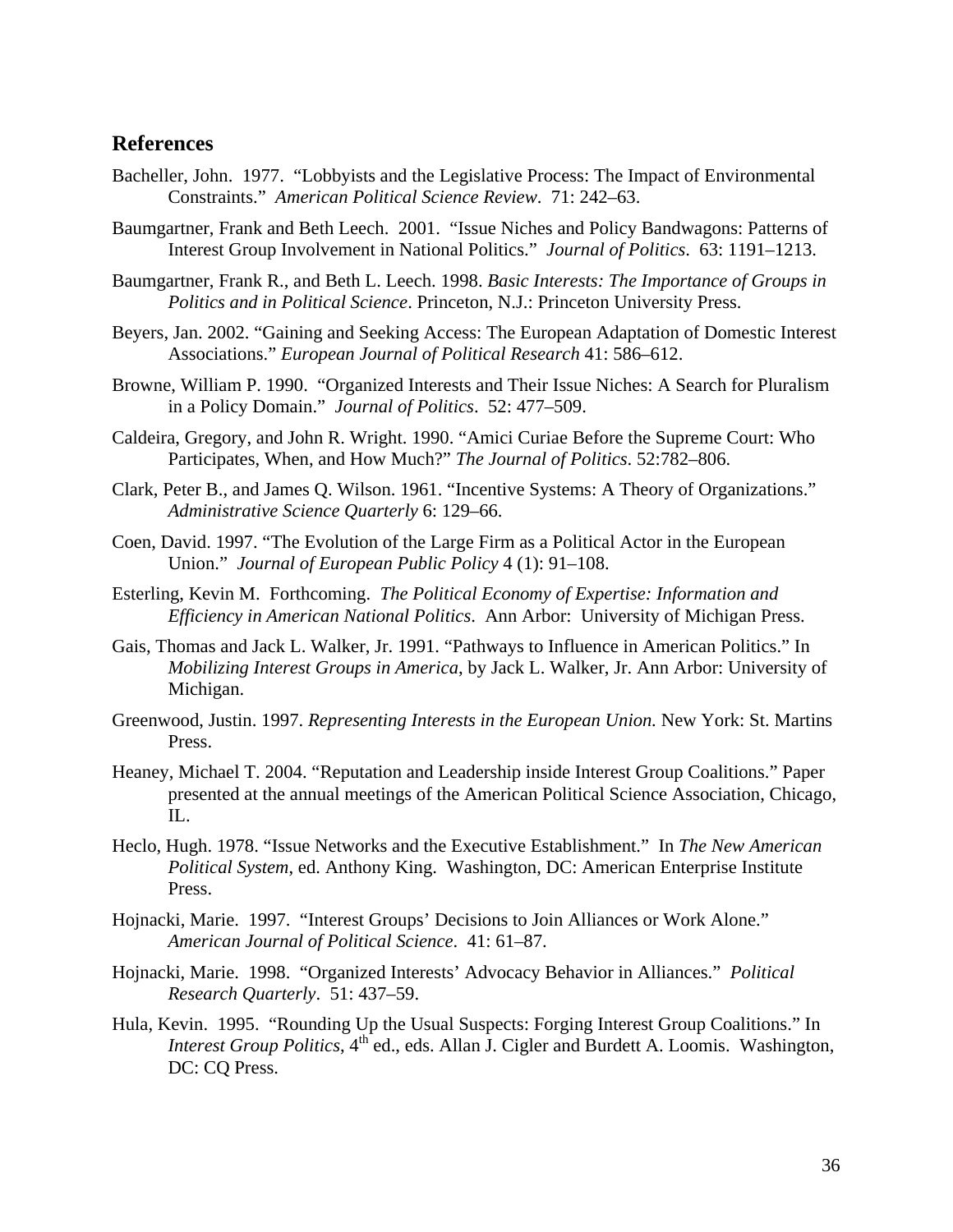- Hula, Kevin W. 1999. *Lobbying Together: Interest Group Coalitions in Legislative Politics*. Washington, D.C.: Georgetown University Press.
- Jones, Bryan D., and Frank R. Baumgartner. Forthcoming. *The Politics of Attention: How Government Prioritizes Problems*. Chicago: University of Chicago Press.
- Kingdon, John W. 1981. *Congressmen's Voting Decisions*. 2<sup>nd</sup> edition. New York: Harper and Row.
- Kollman, Ken. 1998. Outside Lobbying: Public Opinion and Interest Group Strategies. Princeton: Princeton University Press.
- Mayhew, David. 1974. *Congress: The Electoral Connection*. New Haven: Yale University Press.
- McLaughlin, A., Jordan, G. and Maloney, W.A. 1993. "Corporate lobbying in the European Community." *Journal of Common Market Studies* 31(2) 191–212.
- Pijnenburg, B. 1998. "EU Lobbying by ad hoc Coalitions: an Exploratory Case Study." *Journal of European Public Policy*. 14 (2): 95–145
- Salisbury, Robert H., John P. Heinz, Edward O. Laumann, and Robert L. Nelson. 1987. "Who Works With Whom? Interest Group Alliances and Opposition." *American Political Science Review*. 81: 1211–34.
- Schlozman, Kay Lehman and John T. Tierney. 1986. *Organized Interests and American Democracy*. New York: Harper & Row Publishers.
- Snow, David; E. Burke Rochford, Jr.; Steven K. Worden; and Robert Benford. 1986. "Frame Alignment Processes, Micromobilization, and Movement Participation." *American Sociological Review* 51: 464–481.
- Whitford, Andrew B. 2003. "The Structures of Interest Coalitions: Evidence from Environmental Litigation." *Business and Politics*. 5: 45–64.
- Wilson, James Q. 1973. *Political Organizations*. Princeton, NJ: Princeton University Press.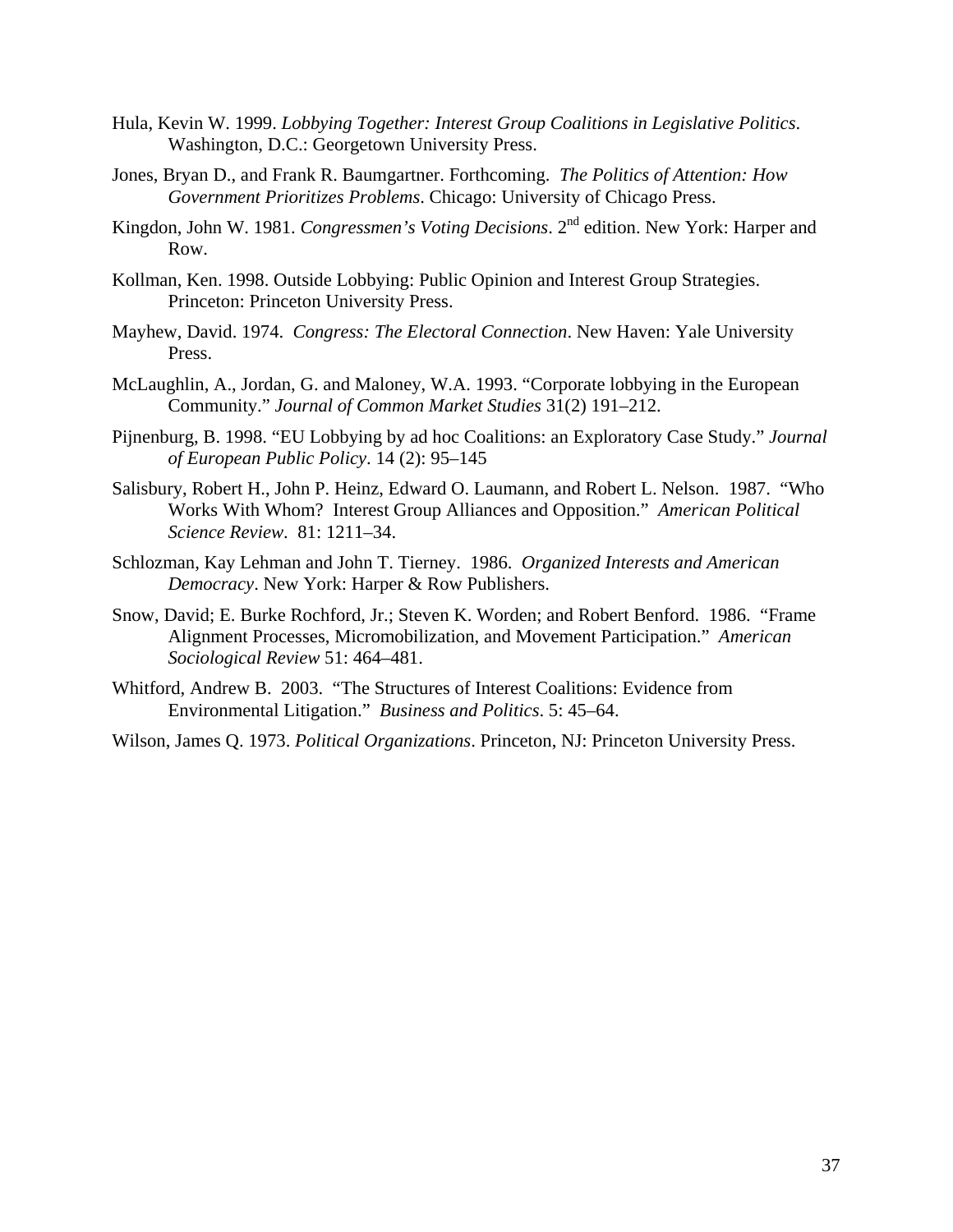| Table 1. Number of Coalitions per Issue |      |      |     |                 |       |
|-----------------------------------------|------|------|-----|-----------------|-------|
| Number of Coalitions                    | None | One) | Two | Three More Than | Total |
|                                         |      |      |     | Three           |       |
| Number of Issues                        |      |      |     |                 |       |
|                                         |      |      |     |                 |       |

|                   | 19900 LOVOI DOWNINIUMIN'S OF THE FROMHOU OF TH<br>B |       |   | <b>Predicted Probabilities</b> |                       |        |          |       |
|-------------------|-----------------------------------------------------|-------|---|--------------------------------|-----------------------|--------|----------|-------|
|                   | (SE)                                                | Prob  |   | (min)                          | $(-1sd)$              | (mean) | $(+1sd)$ | (max) |
|                   |                                                     |       |   |                                |                       |        |          |       |
| <b>Issue Size</b> | 0.020                                               | 0.091 | ∗ | 0.680                          | 0.726                 | 0.808  | 0.872    | 0.973 |
|                   | 0.012                                               |       |   |                                |                       |        |          |       |
| Alternative       |                                                     |       |   |                                |                       |        |          |       |
| Perspective       | $-0.195$                                            | 0.761 |   | 0.808                          |                       |        |          | 0.584 |
|                   | 0.641                                               |       |   |                                |                       |        |          |       |
| Direct            |                                                     |       |   |                                |                       |        |          |       |
| Opposition        | $-0.076$                                            | 0.85  |   | 0.808                          |                       |        |          | 0.786 |
|                   | 0.402                                               |       |   |                                |                       |        |          |       |
| Inside Salience   |                                                     |       |   |                                |                       |        |          |       |
| Index             | 0.247                                               | 0.161 |   | 0.726                          | 0.704                 | 0.808  | 0.885    | 0.996 |
|                   | 0.176                                               |       |   |                                |                       |        |          |       |
| Outside           |                                                     |       |   |                                |                       |        |          |       |
| Salience Index    | 0.233                                               | 0.306 |   | 0.774                          | 0.726                 | 0.808  | 0.872    | 0.997 |
|                   | 0.228                                               |       |   |                                |                       |        |          |       |
| Constant          | $-0.171$                                            | 0.69  |   |                                |                       |        |          |       |
|                   | 0.430                                               |       |   |                                |                       |        |          |       |
| $\mathbf N$       | 91                                                  |       |   |                                | LR chi2(5): 14.05     |        |          |       |
| Log likelihood    | $-55.6034$                                          |       |   |                                | Prob > chi2: $0.0153$ |        |          |       |
| Pseudo R2         | 0.1122                                              |       |   |                                |                       |        |          |       |

## Table 2. Issue-Level Determinants of the Presence of a Coalition

Note: Entries are Probit estimates. \* indicates significant at 0.10 level.

## Table 3. Level of Conflict and Coalition Activity

|              | Level of Conflict |                        |                           |       |  |  |  |
|--------------|-------------------|------------------------|---------------------------|-------|--|--|--|
|              | N <sub>o</sub>    | Multiple Perspectives, | Direct Conflict           |       |  |  |  |
|              | Conflict          | Not Directly Opposing  | <b>Among Perspectives</b> | Total |  |  |  |
|              |                   |                        |                           |       |  |  |  |
| Coalition    | 6                 | 6                      | 41                        | 53    |  |  |  |
|              | 43%               | 67%                    | 56%                       | 55%   |  |  |  |
| No Coalition | 8                 | 3                      | 32                        | 43    |  |  |  |
|              | 57%               | 33%                    | 44%                       | 43%   |  |  |  |
|              | 14                | 9                      | 73                        | 96    |  |  |  |
| Total        | 100%              | 100%                   | 100%                      | 100%  |  |  |  |

Note: Tau-b = 0.0478; Chi-sq. (2 d.f.) = 1.3685 (prob. = .504)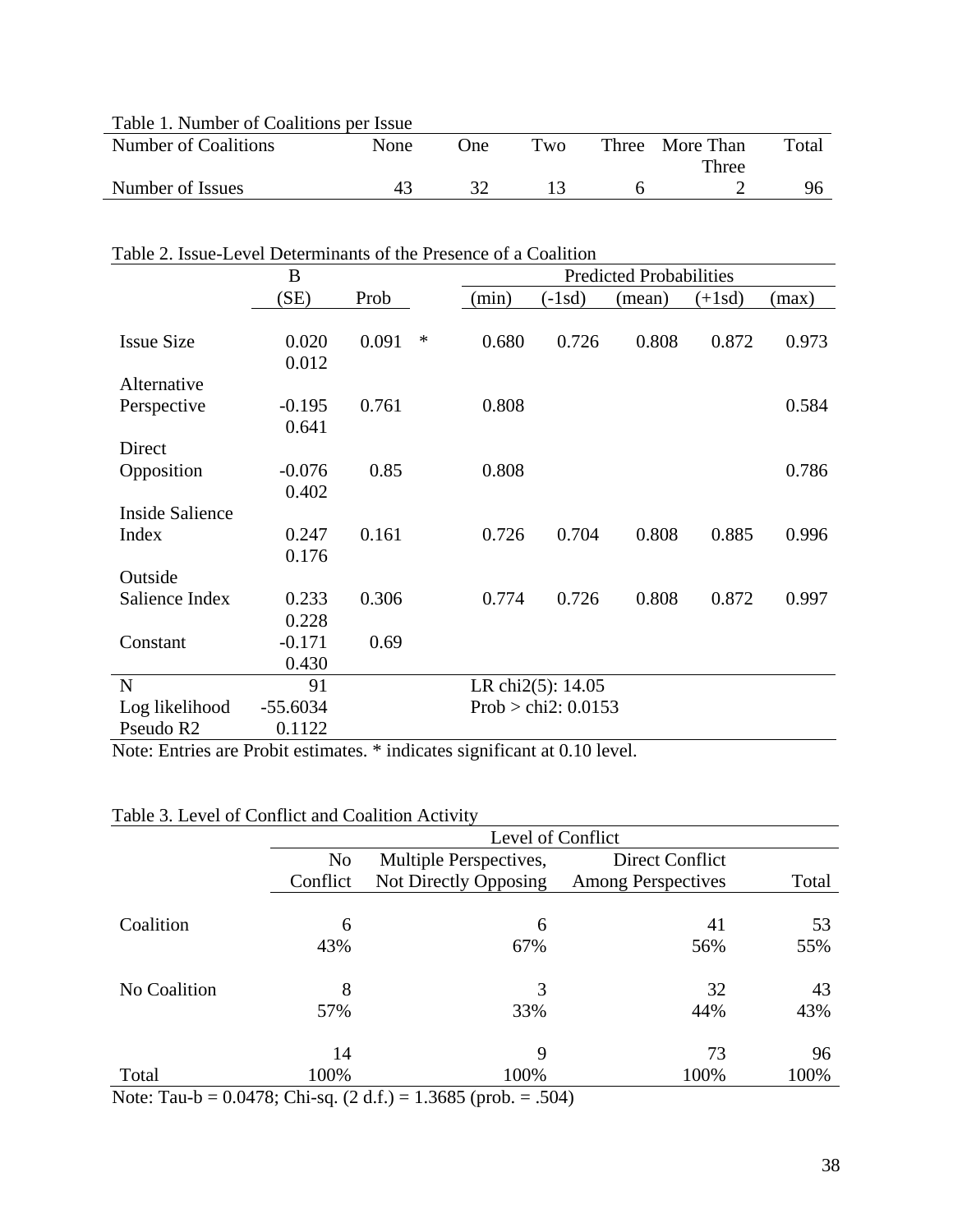|                                |          |           |            | <b>Predicted Probabilities</b> |       |                                        |       |       |
|--------------------------------|----------|-----------|------------|--------------------------------|-------|----------------------------------------|-------|-------|
|                                | B        | S.E.      | P > z      | $p(min) p(-1sd)$               |       | $p(\text{mean}) p(+1sd) p(\text{max})$ |       |       |
| <b>Actor Types</b>             |          |           |            |                                |       |                                        |       |       |
| Citizen                        | $-0.430$ | 0.248     | $0.083*$   | 0.149                          |       |                                        |       | 0.071 |
| Foundation                     | $-0.750$ | 0.663     | 0.258      | 0.149                          |       |                                        |       | 0.037 |
| Union                          | 0.477    | 0.350     | 0.173      | 0.149                          |       |                                        |       | 0.287 |
| Professional Association       | $-0.121$ | 0.268     | 0.651      | 0.149                          |       |                                        |       | 0.123 |
| Trade                          | 0.116    | 0.240     | 0.627      | 0.149                          |       |                                        |       | 0.178 |
| Governmental Unit              | $-1.153$ | 0.595     | $0.053*$   | 0.149                          |       |                                        |       | 0.014 |
| Organizational Characteristics |          |           |            |                                |       |                                        |       |       |
| Membership Size                | 0.000    | 0.000     | $0.066*$   | 0.185                          | 0.368 | 0.149                                  | 0.041 | 0.000 |
| DC Office                      | 0.843    | 0.436     | $0.053*$   | 0.990                          |       |                                        |       | 0.422 |
| Number of Professional Staff   | 0.004    | 0.008     | 0.673      | 0.142                          | 0.141 | 0.149                                  | 0.157 | 0.185 |
| <b>Hired Outside Counsel</b>   | $-0.037$ | 0.023     | 0.112      | 0.165                          | 0.182 | 0.149                                  | 0.120 | 0.019 |
| Number of PACs                 | $-0.035$ | 0.155     | 0.820      | 0.152                          | 0.153 | 0.149                                  | 0.145 | 0.136 |
| <b>Budget Resources Index</b>  | $-0.038$ | 0.055     | 0.485      | 0.153                          | 0.169 | 0.149                                  | 0.131 | 0.062 |
| Organizational Age             | $-0.003$ | 0.002     | 0.208      | 0.189                          | 0.175 | 0.149                                  | 0.126 | 0.054 |
| Issue-Context                  |          |           |            |                                |       |                                        |       |       |
| <b>Issue Size</b>              | $-0.007$ | 0.005     | 0.136      | 0.201                          | 0.174 | 0.149                                  | 0.126 | 0.085 |
| <b>Outside Salience Index</b>  | $-0.160$ | 0.063     | $0.011**$  | 0.152                          | 0.202 | 0.149                                  | 0.106 | 0.010 |
| <b>Inside Salience Index</b>   | 0.176    | 0.075     | $0.019**$  | 0.122                          | 0.096 | 0.149                                  | 0.219 | 0.583 |
| Conflict 1                     | $-0.726$ | 0.299     | $0.015**$  | 0.001                          |       |                                        |       | 0.039 |
| Conflict 2                     | $-0.627$ | 0.242     | $0.010***$ | 0.149                          |       |                                        |       | 0.048 |
| Intent and Opposition Faced    |          |           |            |                                |       |                                        |       |       |
| Facing an opposition           |          |           |            |                                |       |                                        |       |       |
| coalition                      | $-0.050$ | 0.200     | 0.803      | 0.149                          |       |                                        |       | 0.138 |
| Seeking to change status quo   | 0.369    | 0.158     | $0.020*$   | 0.149                          |       |                                        |       | 0.251 |
| Constant                       | $-0.492$ | 0.535     | 0.358      |                                |       |                                        |       |       |
| $N = 435$                      |          |           |            | LR chi $2(20) = 54.61$         |       |                                        |       |       |
| Log likelihood = $-232.68$     |          |           |            | Prob > chi $2 = 0.000$         |       |                                        |       |       |
| Pseudo $R2 = 0.105$            |          | $* < .10$ | ** $< 05$  | $***<.01$                      |       |                                        |       |       |

# Table 4. The Determinants of Coalition Participation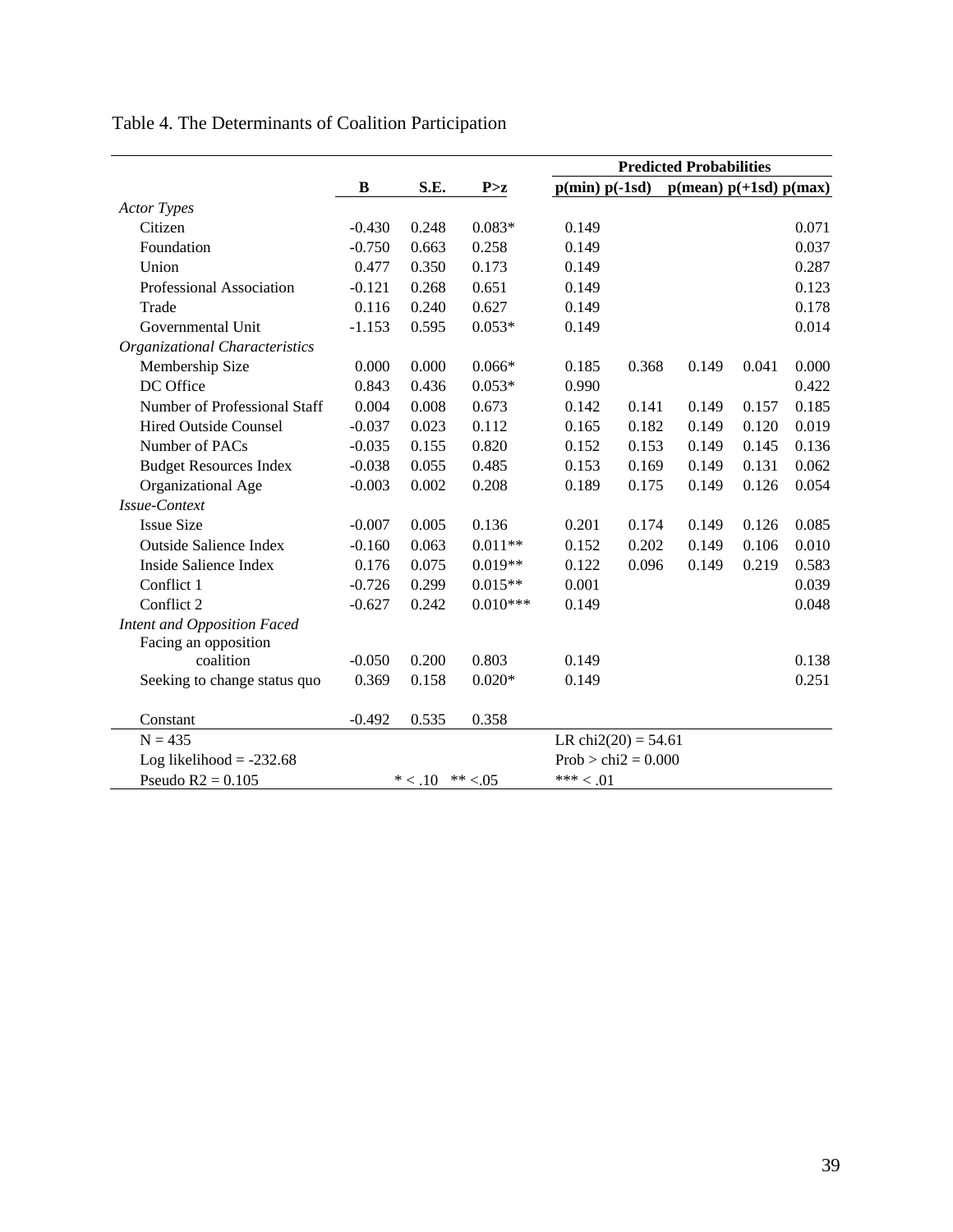|                                             | Number of Major | Percent in     |
|---------------------------------------------|-----------------|----------------|
| Type                                        | Actors          | Coalition      |
| Corporations-Non Fortune 500                | 67              | 46             |
| Corporations—Fortune 500 or Global 500      | 106             | 41             |
| <b>Trade Associations</b>                   | 235             | 37             |
| <b>Business Associations</b>                | 33              | 36             |
| <b>Professional Associations</b>            | 155             | 34             |
| Unions                                      | 71              | 34             |
| Foundations, non-profit providers           | 44              | 34             |
| Citizen ideological or cause oriented group | 338             | 26             |
| <b>Association of Governmental Units</b>    | 40              | 10             |
| <b>Think Tank or Research Institute</b>     | 37              | 3              |
| Coalition                                   | 91              | 99             |
| Institutions (Hospitals, Universities)      | 5               | 40             |
| Lobbying or Consulting Firm                 | 6               | 33             |
| State and Local Government official         | $\overline{4}$  | 25             |
| Governmental Unit                           | 5               | 20             |
| Miscellaneous                               | 22              | 18             |
| <b>Association of Institutions</b>          | 21              | 10             |
| Religious groups                            | 10              | $\Omega$       |
| <b>Congressional Caucuses</b>               | 1               | 100            |
| <b>Members of Congress</b>                  | 753             | $\overline{0}$ |
| Members of the Executive                    | 174             | $\overline{0}$ |
|                                             | 1,977           | 22             |

Table 5. Coalition Participation by Organizational Type

# Table 6. Coalition Participation by Repeat Player Status

| Part A. Organizations               | <b>One-Time Actors</b> |        | <b>Repeat Players</b> |        |  |
|-------------------------------------|------------------------|--------|-----------------------|--------|--|
|                                     | N                      | $\%$   | N                     | $\%$   |  |
| Does not Participate in a Coalition | 352                    | 64.23  | 318                   | 64.37  |  |
| <b>Coalition Member</b>             | 196                    | 35.77  | 176                   | 35.63  |  |
| Total                               | 548                    | 100.00 | 494                   | 100.00 |  |
| Part B. Corporations                | <b>One-Time Actors</b> |        | <b>Repeat Players</b> |        |  |
|                                     | N                      | $\%$   | N                     | $\%$   |  |
| Does not Participate in a Coalition | 83                     | 58.04  | 21                    | 56.76  |  |
| <b>Coalition Member</b>             | 60                     | 41.96  | 16                    | 43.24  |  |
| Total                               | 143                    | 100.00 | 37                    | 100.00 |  |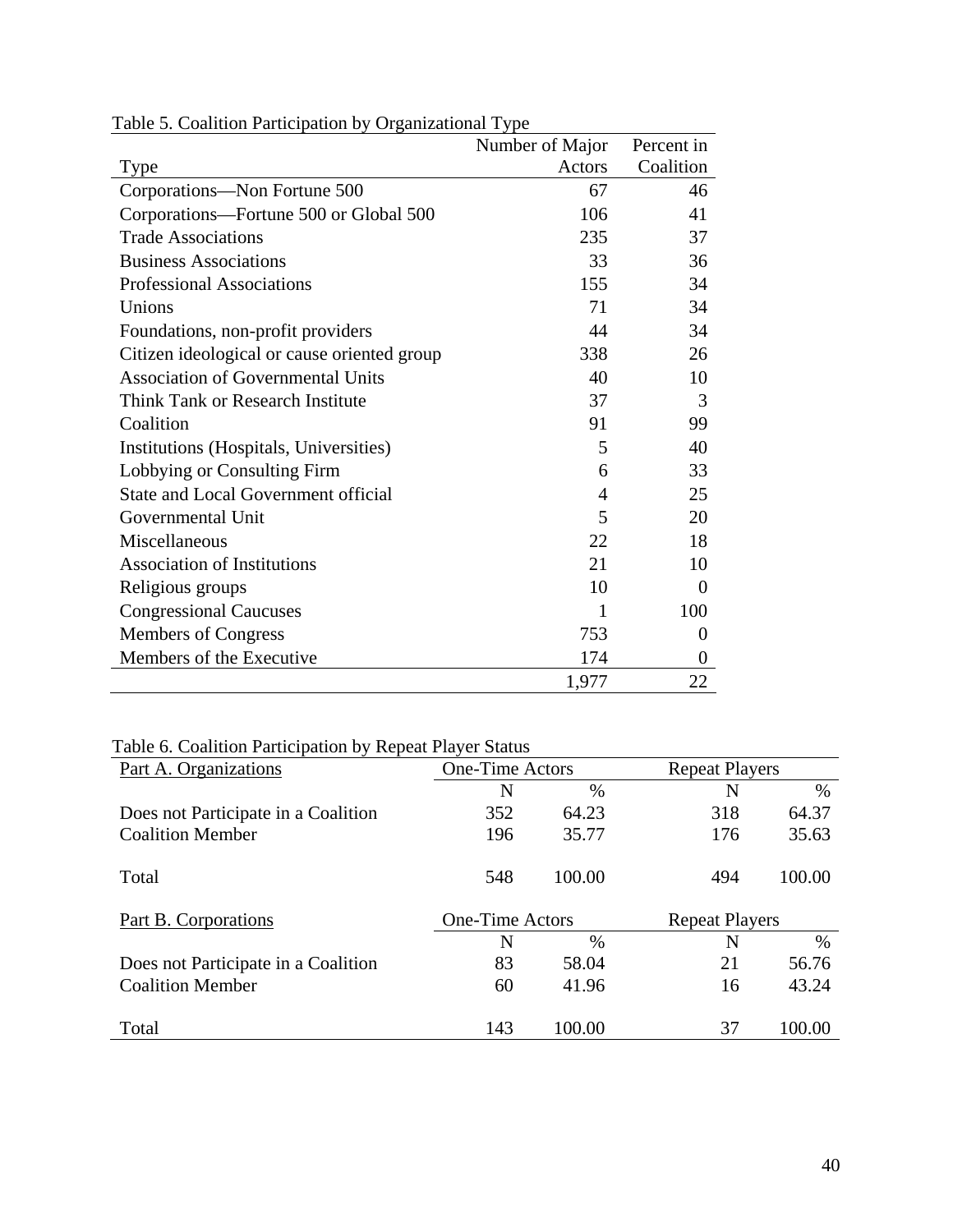|                                       | В        | S. E. | P > t            |
|---------------------------------------|----------|-------|------------------|
| <b>Coalition and Intent Variables</b> |          |       |                  |
| Coalition member                      | 0.302    | 0.181 | $0.095*$         |
| Intent                                | $-0.764$ | 0.103 | $0.000$ ***      |
| Coalition member*intent               | $-0.656$ | 0.199 | $0.001***$       |
| Business strength of coalition        | 0.243    | 0.463 | 0.599            |
| Facing an opposition coalition        | $-0.246$ | 0.111 | $0.028**$        |
| <b>Actor Types</b>                    |          |       |                  |
| Coalition                             | $-0.002$ | 0.347 | 0.995            |
| Citizen                               | 0.008    | 0.212 | 0.969            |
| Foundation                            | $-0.560$ | 0.391 | 0.153            |
| Religious                             | 0.248    | 0.827 | 0.764            |
| Union                                 | $-0.038$ | 0.246 | 0.878            |
| Professional Association              | 0.104    | 0.222 | 0.639            |
| Trade                                 | $-0.086$ | 0.202 | 0.669            |
| Think Tank                            | 0.265    | 0.367 | 0.472            |
| Institution                           | $-0.326$ | 0.317 | 0.305            |
| Governmental Unit                     | $-0.065$ | 0.299 | 0.827            |
| <b>Material Resources</b>             |          |       |                  |
| Membership Size                       | 0.000    | 0.000 | 0.942            |
| DC Office                             | $-0.228$ | 0.219 | 0.298            |
| Number of Professional Staff          | $-0.004$ | 0.005 | 0.375            |
| <b>Hired Outside Counsel</b>          | $-0.003$ | 0.012 | 0.777            |
| Number of PACs                        | $-0.116$ | 0.091 | 0.202            |
| <b>Budget Resources Index</b>         | 0.023    | 0.028 | 0.411            |
| Organizational Age                    | 0.000    | 0.001 | 0.908            |
| <b>Issue Characteristics</b>          |          |       |                  |
| <b>Issue Size</b>                     | 0.016    | 0.003 | $0.000***$       |
| <b>Outside Salience Index</b>         | $-0.096$ | 0.035 | $0.006**$        |
| <b>Inside Salience Index</b>          | 0.009    | 0.043 | 0.834            |
| <b>Alternative Perspective</b>        | 0.205    | 0.184 | 0.267            |
| <b>Direct Opposition</b>              | 0.452    | 0.149 | $0.003***$       |
| Constant                              | 1.092    | 0.331 | $0.001***$       |
| $\mathbf N$                           | 434      |       | ∗<br>< 1         |
| R-squared                             | 0.349    |       | $**$<br>${<}.05$ |
| Adj R-squared                         | 0.306    |       | ***<br>< 01      |
|                                       |          |       |                  |

Table 7. Determinants of Success in Achieving Policy Outcomes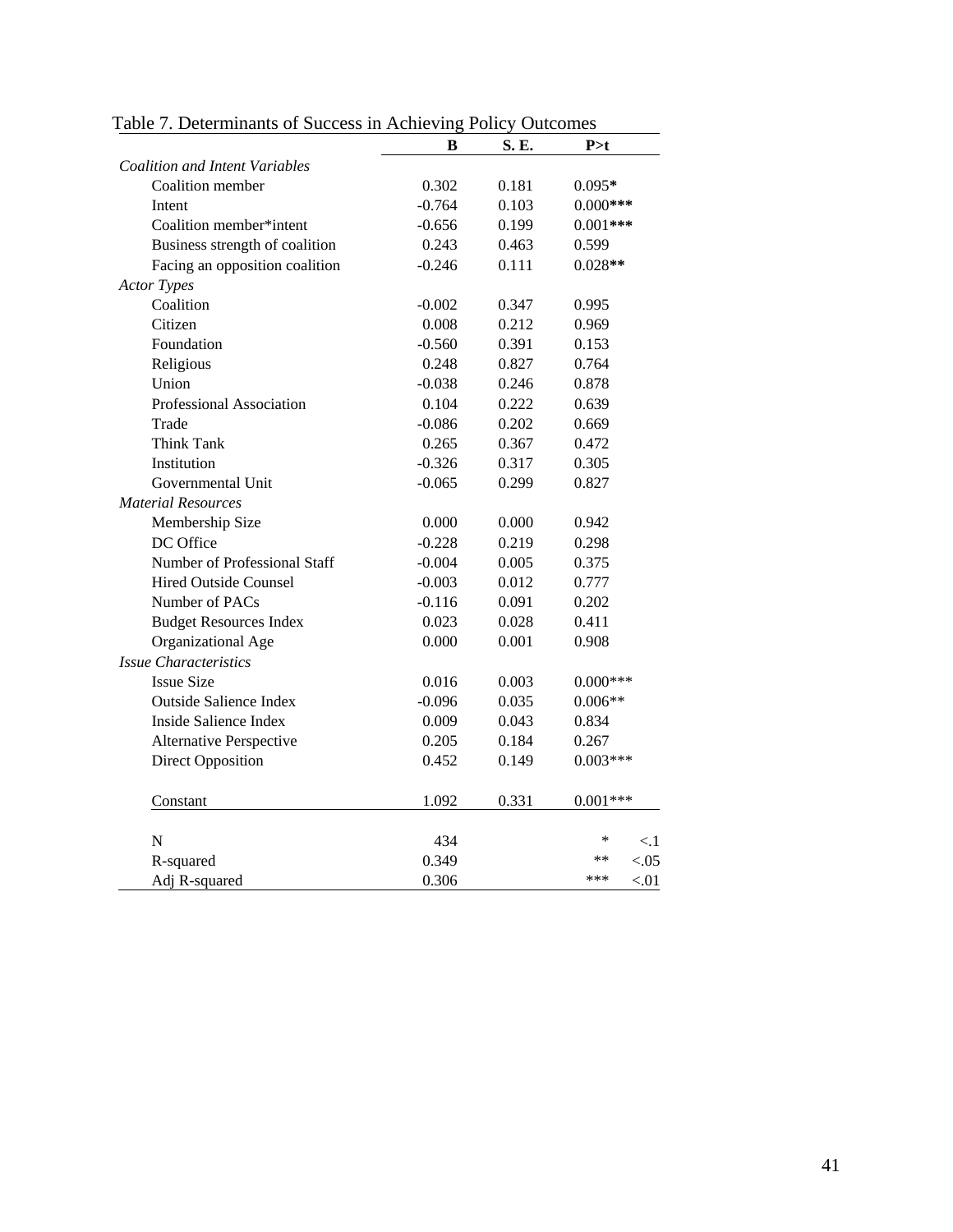# Table A1. List of Coalitions by Issue

| <b>Issue</b> | <b>Issue Name</b>                                                                                                    |
|--------------|----------------------------------------------------------------------------------------------------------------------|
|              | Coalition Name (if any)                                                                                              |
| $\mathbf{1}$ | <b>Managed Care Reform / Patients' Bill of Rights</b>                                                                |
|              | <b>Patient Activist Coalition</b>                                                                                    |
|              | <b>Advocates for Practitioner Equity</b>                                                                             |
|              | Coalition for Health Care Choice and Accountability                                                                  |
|              | Patients' Rights Coalition                                                                                           |
|              | <b>Access to Specialty Care Coalition</b>                                                                            |
|              | Patient Access for Responsible Care Alliance                                                                         |
|              | Cancer Leadership Council                                                                                            |
|              | <b>Health Benefits Coalition</b>                                                                                     |
| 2            | Extending the Patent Term for Drugs Undergoing FDA Review During the Enactment<br>of Hatch-Waxman                    |
|              | <b>Patients and Consumers Coalition</b>                                                                              |
| 3            | <b>Hearing Screening for Infants</b>                                                                                 |
| 4            | <b>Revising the Risk Adjustment Methodology for Medicare+Choice</b>                                                  |
|              | Capitated Payment Coalition for the Frail Elderly                                                                    |
| 5            | <b>Medicare Payment Rate for Pap Screenings</b>                                                                      |
|              | People for Annual PAP Smears (PAPS)                                                                                  |
| 6            | <b>Parity in Health Insurance Coverage for Mental Illness</b>                                                        |
|              | Mental Health Liaison Group                                                                                          |
|              | Coalition for the Fairness in Treatment of Mental Illness                                                            |
| 7            | <b>Medicare Payment for Clinical Social Workers</b>                                                                  |
| 8            | <b>Appropriations for the AIDS Drug Assistance Program</b>                                                           |
|              | ADAP Working Group (Part 2, Pharmaceutical Industry Director)                                                        |
| 9            | <b>Providing Health Insurance for the Uninsured</b>                                                                  |
|              | National Coalition on Health Care                                                                                    |
| 10           | <b>Medicare Funding of Graduate Medical Education</b>                                                                |
| 11           | <b>Coverage of Chiropractic Services Under Medicare+Choice Program</b>                                               |
| 12           | <b>Prescription Insurance Coverage of Contraceptives</b>                                                             |
| 13           | Revising the Criteria and Process Used by HCFA to Determine the Coverage of Medical<br><b>Devices Under Medicare</b> |
| 14           | <b>Regulating Disinfection Byproducts in Drinking Water</b>                                                          |
|              | Campaign for Safe and Affordable Drinking Water                                                                      |
| 15           | Authorization and Funding for Upgrades to the CH-47 Chinook Helicopter                                               |
| 16           | <b>Limiting Mine Waste Disposal at Mill Sites</b>                                                                    |
| 17           | Legislation and Regulations Affecting the Deployment of Broadband Technology / Long<br><b>Distance Data Services</b> |
|              | Compositive Dreadhand Coolitian                                                                                      |

Competitive Broadband Coalition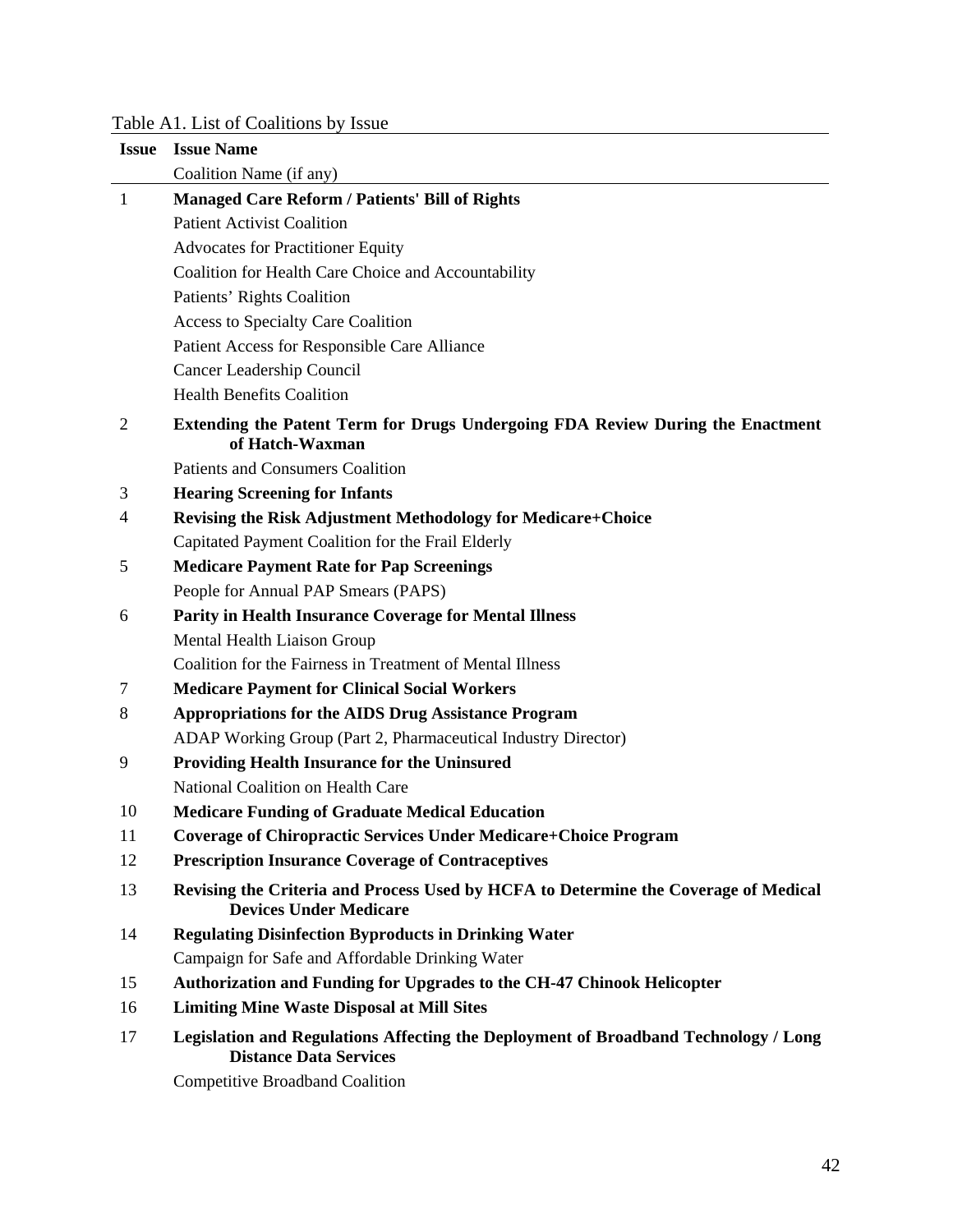- 18 **Compulsory Licensing for AIDS-related Pharmaceuticals in Africa / Tax Credit for AIDS Vaccine Research and Development**
- 19 **Postal Service Modernization / Reform**  Main Street Coalition for Postal Fairness (or Main Street Association) Coalition for Postal Reform Coalition Against Unfair USPS Competition
- 20 **Modifications to the Food Quality Protection Act of 1996**  Implementation Working Group Campaign for Pesticide Reform
- 21 **Corporate Average Fuel Economy Standards**  Coalition organized by AAM (not named) Coalition for Vehicle Choice
- 22 **Standards for Low-sulfur Gasoline**
- 23 **Distribution of Low Power FM Radio Licenses**
- 24 **Repeal of the Federal Estate and Gift Tax**  Family Business Estate Tax Coalition Americans Against Unfair Family Taxation
- 25 **Amending the Windfall Elimination Provision and Government Pension Offset of the Social Security Act**

Coalition to Assure Retirement Equity (CARE)

26 **Providing Permanent and Mandatory Funding for Conservation Programs Through the Conservation and Reinvestment Act and Related Legislation** 

Land Trust Alliance

27 **Permanent Normal Trade Relations with China** 

Business Coalition for U.S.-China Trade

U.S. High-Tech Coalition on China

Agriculture Coalition for U.S.-China Trade

- 28 **Defense Budget Line Item**
- 29 **Eliminating Budgetary Support for USDA's Predator Control**
- 30 **Elimination of the 3% Excise Tax on Phone Bills**

 Excise Tax Repeal Coalition organized by Quinn, Gillespie & Asso E-Freedom Coalition

- 31 **Regulation of Internet Prescriptions**  National Council for Patient Education and Information
- 32 **Credit Union Regulation Field of Membership Issues**
- 33 **Bankruptcy Reform**

Carlton Bankruptcy Group

National Consumer Bankruptcy Coalition

- 34 **Preventing Needlestick Injuries**
- 35 **Requiring Commercial Railroads to Grant Unpaid Concessions to Commuter Rail Services**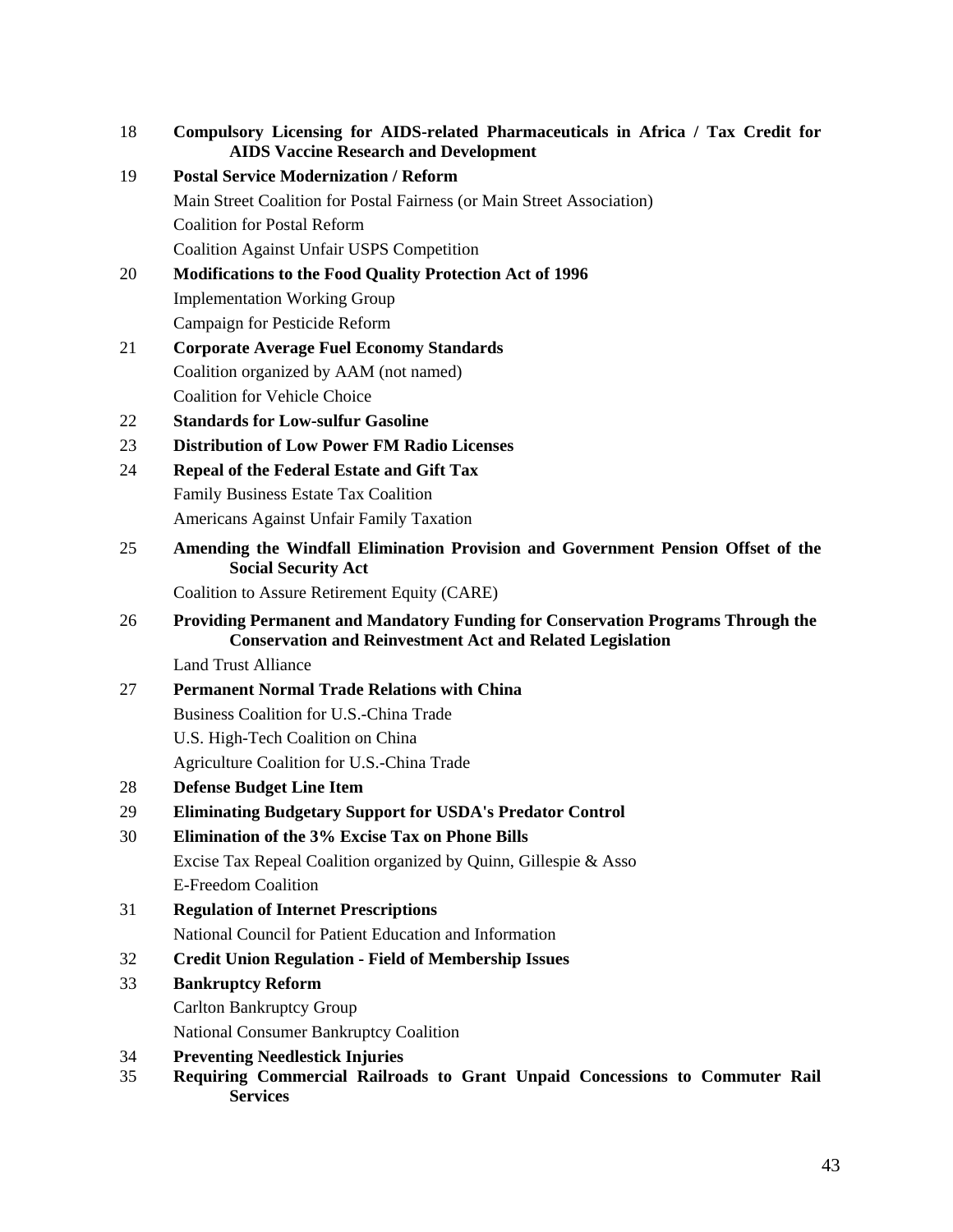New Starts Working Group

Surface Transportation Policy Project

- 36 **Criminal Justice Reforms**  Coalition for Criminal Justice Reform Working Group
	- Leadership Conference on Civil Rights
- 37 **Tax Concessions Related to Electric Utility Restructuring that must be Agreed to by both Public Power and Electric Companies**

Campaign for Local Control

- 38 **Appropriations for Funding of National Nuclear Waste Disposal Site**
- 39 **Aviation Trust Fund (Air 21)**
- 40 **Elementary and Secondary Education Act, Title I**  ESEA group
- 41 **OSHA's Proposed Ergonomics Standards**  National Coalition on Ergonomics
- 42 **Individuals with Disabilities Education Act**
- 43 **Funding for Legal Services**
- 44 **FCC Licenses for Religious Broadcasters**
- 45 **Repository for Spent Nuclear Fuel**
- 46 **Rise in Gasoline Prices**
- 47 **Roads in National Forests**
- 48 **Membership in the World Trade Organization**
- 49 **Proposed United Airlines-US Airways Merger**  Global Aviation Improvement Network
- 50 **Applying and Collecting Taxes on the Internet and Remote Commerce**  Internet Tax Fairness Coalition E-Freedom Coalition (anti-tax groups)

E-Fairness Coalition (malls, developers, retailers, and realtors)

- 51 **Exempting Physicians and Pharmacists from Antitrust Laws**  Antitrust Coalition for Consumer Choice in Health Care
- 52 **Change How Companies Treat Foreign Earnings and Interest Expenses for U.S. Tax Purposes**
- 53 **Changing Class Action Law so that More Cases are Heard in Federal Court**  Tort Reform Coalition organized by Quinn, Gillespie & Associates American Tort Reform Association
- 54 **Prevailing Wage Rules for Building Trade Workers in the Davis-Bacon Act**  Coalition to Repeal the Davis-Bacon Act
- 55 **Tax Code Depreciation Schedule for Computers and Peripheral Equipment**
- 56 **Legislation Allowing Off-duty and Retired Police Officers to Carry Firearms Across State Lines**
- 57 **Late-term Abortions**  Religious Coalition for Reproductive Choice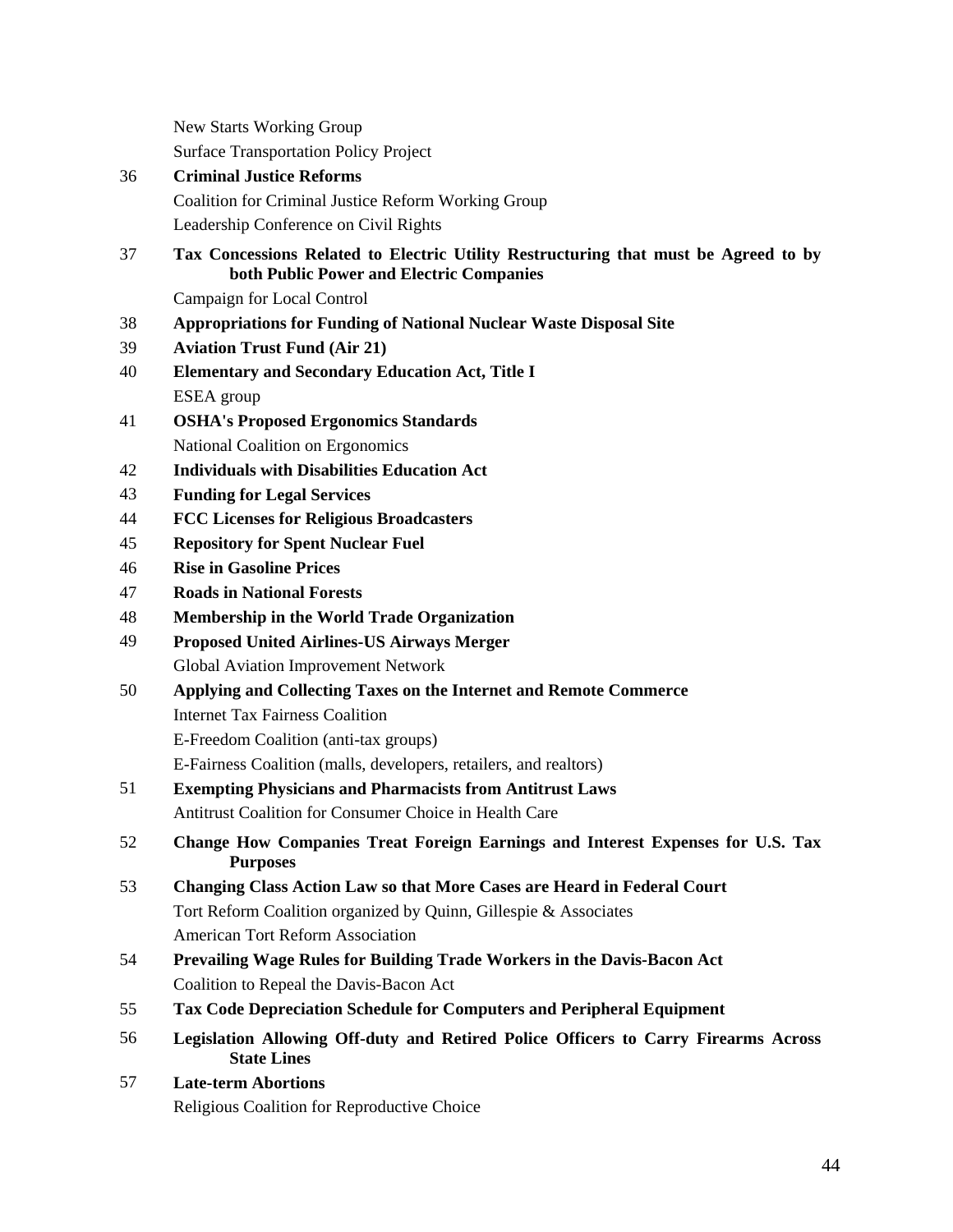| 58 | <b>Export Controls on Computers</b>                                                                                                                                                          |
|----|----------------------------------------------------------------------------------------------------------------------------------------------------------------------------------------------|
|    | <b>Computer Coalition for Responsible Exports</b>                                                                                                                                            |
| 59 | <b>Airline Age 60 Rule</b>                                                                                                                                                                   |
| 60 | <b>C-130 Procurement</b>                                                                                                                                                                     |
| 61 | <b>On-Board Diagnostic Service Info Rule</b>                                                                                                                                                 |
|    | <b>Coalition for Auto Repair Equality</b>                                                                                                                                                    |
| 62 | <b>Parents' Right to Know</b>                                                                                                                                                                |
| 63 | <b>Cuban Sanctions Reform</b>                                                                                                                                                                |
|    | Emergency Committee of the Advancement of Trade                                                                                                                                              |
| 64 | <b>Newspaper Crossownership</b>                                                                                                                                                              |
| 65 | <b>Global Steel Safeguard Investigation</b>                                                                                                                                                  |
|    | Stand up for Steel Coalition                                                                                                                                                                 |
|    | Consuming Industries Trade Action Coalition                                                                                                                                                  |
| 66 |                                                                                                                                                                                              |
|    | <b>International Property Takings Amendment to the Fast Track Trade Authority Bill</b>                                                                                                       |
| 67 | <b>Medicare Prescription Drug Coverage</b>                                                                                                                                                   |
|    | www.fairdrugprices.org Coalition<br><b>Citizens for Better Medicare</b>                                                                                                                      |
|    |                                                                                                                                                                                              |
|    | <b>Business for Affordable Medicine</b>                                                                                                                                                      |
| 68 | <b>Terrorism Re-insurance</b>                                                                                                                                                                |
|    | <b>American Tort Reform Association</b>                                                                                                                                                      |
| 69 | <b>Government Outsourcing Reform (TRAC Act)</b>                                                                                                                                              |
|    | <b>CARE—Coalition to Assure Retirement Equity</b>                                                                                                                                            |
| 70 | Department of Defense Personal Property Movement and Storage Program                                                                                                                         |
| 71 | <b>MMC-Military Mobility Coalition</b><br>Proposal to Change the Real Estate Settlement Procedures Act to Reduce Costs for<br><b>Borrowers</b>                                               |
|    | <b>National Community Reinvestment Coalition</b>                                                                                                                                             |
| 72 | Legislation and Regulations Affecting the Deployment of Broadband Technology / Long<br><b>Distance Data Services</b>                                                                         |
|    | <b>Open-Net Coalition</b>                                                                                                                                                                    |
| 73 | <b>Maritime Security Act Reauthorization</b>                                                                                                                                                 |
| 74 | <b>FDA Food Allergen Labeling</b>                                                                                                                                                            |
| 75 | <b>Bear Protection Act</b>                                                                                                                                                                   |
| 76 | <b>Temporary Assistance for Needy Families Employment Training Services</b><br><b>Coalition on Human Needs</b><br>National Campaign for Jobs and Income Support<br><b>Workforce Alliance</b> |
| 77 | Amendment for Commodity Futures Trading Commission Regulation of Over-the-<br>counter derivatives                                                                                            |

78 **Reauthorizing Federal Funding for the State Revolving Fund Loan Programs**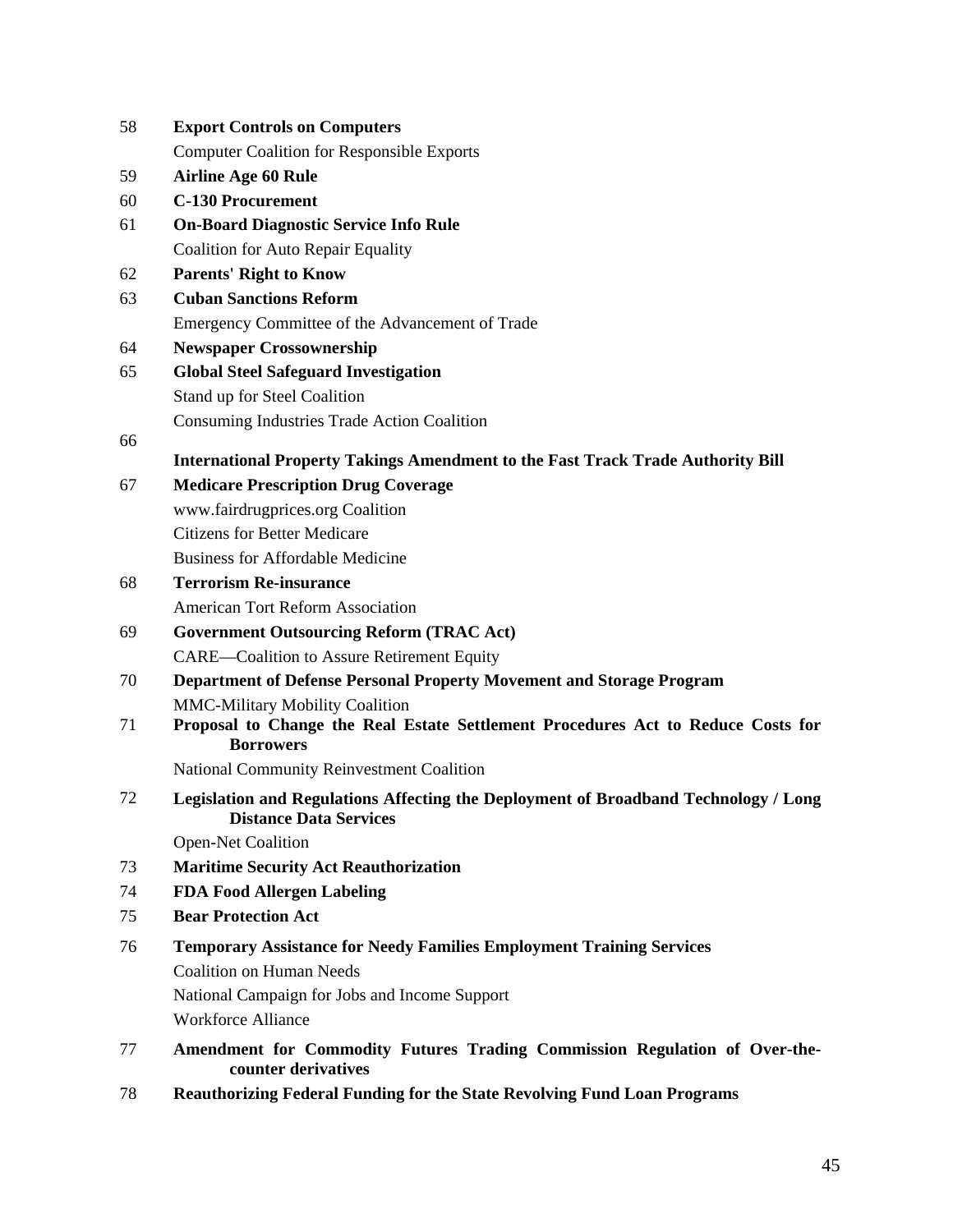H20 Coalition

Water Infrastructure Network (47 member organizations)

- 79 **EPA Transportation Equipment Cleaning Effluent Limitation Guidelines**
- 80 **Medicare Funding for Optometric Clinical Education Training**
- 81 **Student Visas and Laboratory Security**
- USA (United to Secure America) 82
	- **Disabled Recipients under Temporary Assistance for Needy Families Reauthorization**  Consortium for Citizens with Disabilities
- 83 **Human Cloning Prohibition Act**  Coalition for the Advancement of Medical Research
- 84 **Funding for an Alternative to the EA-6B Prowler**
- 85 **U.S. Farm Bill**
- 86 **Wind Energy Tax Credit**  Sustainable Energy Coalition
- 87 **SMART Growth and the Transportation Bill Reauthorization** 
	- Transportation Construction Coalition
		- Coalition for Smarter Growth
	- Tri-State Transportation Campaign

National Coalition to Defend NEPA

Smart Growth America

Americans for Transportation Mobility

Surface Transportation Policy Project

# 88 **Corporate Average Fuel Economy Standards (107th Congress)**

 Coalition for Vehicle Choice Alliance to Save Energy

- 89 **Basic Education Funding for Developing Countries**  Basic Education Coalition
- 90 **PURPA Repeal within Energy Bill**  Energy Alliance
- 91 **Recreation Marine Employment Act**  Recreational Marine Employment Coalition
- 92
- **Federal Public Safety Officers Amendment to the Affordable Housing for Americans**
- 93 **Regulations on Relationships among Affiliated Gas and Electric Producers, Pipelines, and Distributors**
- 94 **Math and Science Education Funding for K-12**  Business Coalition for Excellence in Education Science, Math, Engineering and Technology Coalition (SMET)
- 95 **NIH Funding for the Cystic Fibrosis Clinical Research Network**
- 96 **Stock Option Expensing**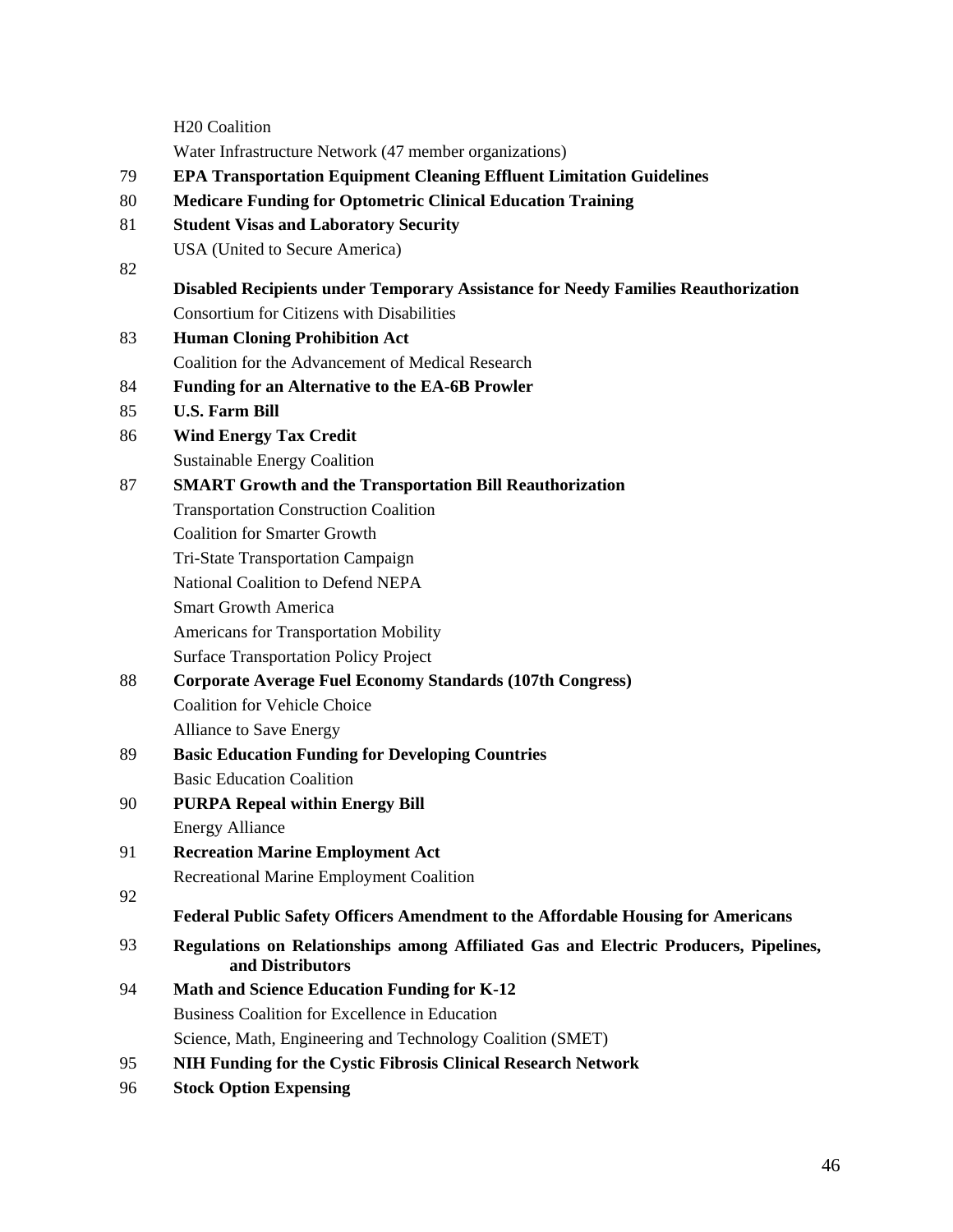97 **Efforts to Weaken the Provisions and Enforcement of Title IX**  College Sports Council National Coalition for Women and Girls in Education Leadership Conference on Civil Rights 98 **Aviation Security and Stabilization**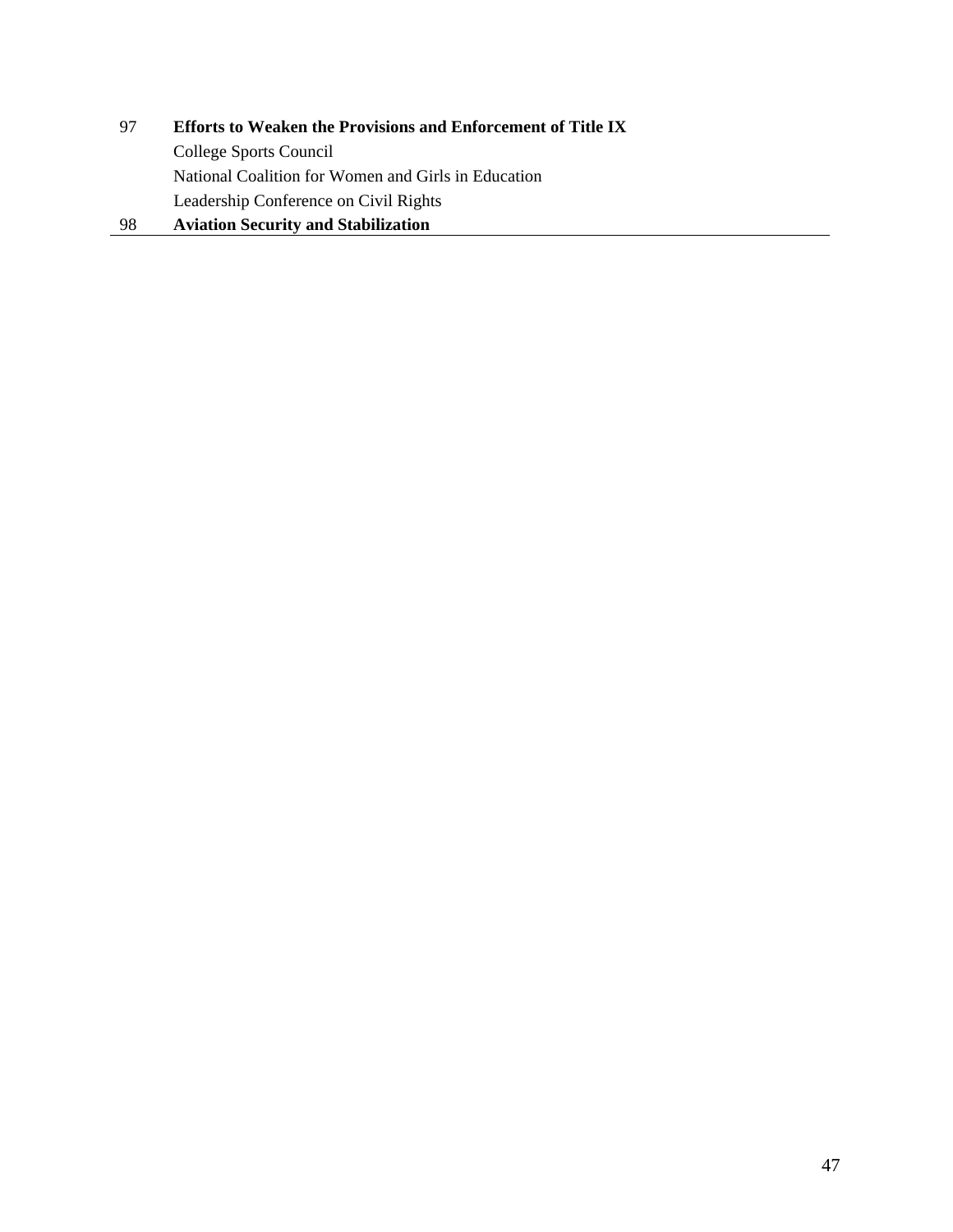## **Web Site Materials**

This section includes materials that we propose to make available not in the paper but on the web.

- 1. Replication dataset and codebook, when article is published.
- 2. Stata do-file for analysis in article, when article is published.
- 3. Additional tables providing greater detail than in the text, as follows.

| таяк 111. тис всестиннания от сланили тагистратон – сли рогановя |                         |              |              | <b>Predicted Probabilities</b> |                        |                  |                |                |
|------------------------------------------------------------------|-------------------------|--------------|--------------|--------------------------------|------------------------|------------------|----------------|----------------|
|                                                                  | B                       | S.E.         | P > z        | p(min)                         | $p(-1sd)$              | $p(\text{mean})$ | $p(+1sd)$      | p(max)         |
| Fortune 500<br>DC Office                                         | ۰<br>0.0771<br>$-1.191$ | 0.35<br>0.68 | 0.83<br>0.08 | 0.849<br>0.849                 |                        |                  |                | 0.83<br>0.436  |
| Number of Professional                                           |                         |              |              |                                |                        |                  |                |                |
| <b>Staff</b><br><b>Hired Outside Counsel</b>                     | 0.0051<br>0.0013        | 0.03<br>0.03 | 0.86<br>0.97 | 0.84<br>0.847                  | 0.839<br>0.847         | 0.848<br>0.849   | 0.857<br>0.85  | 0.878<br>0.857 |
| Number of PACs<br><b>Issue Size</b>                              | 0.1962<br>0.0096        | 0.34<br>0.01 | 0.56<br>0.48 | 0.829<br>0.788                 | 0.821<br>0.817         | 0.844<br>0.848   | 0.865<br>0.875 | 0.875<br>0.927 |
| <b>Outside Salience Index</b>                                    | 0.2675                  | 0.22         | 0.22         | 0.879                          | 0.895                  | 0.846            | 0.785          | 0.621          |
| Inside Salience Index                                            | 0.195                   | 0.21         | 0.36         | 0.796                          | 0.801                  | 0.853            | 0.895          | 0.993          |
| Conflict 1<br>Conflict 2                                         | 1.0809<br>0.2431        | 0.8<br>0.73  | 0.17<br>0.74 | 0.849<br>0.849                 |                        |                  |                | 0.983<br>0.899 |
| Facing an opposition                                             |                         |              |              |                                |                        |                  |                |                |
| coalition<br>Seeking to change status                            | 0.4735                  | 0.44         | 0.28         | 0.849                          |                        |                  |                | 0.711          |
| quo                                                              | 0.1746                  | 0.39         | 0.65         | 0.849                          |                        |                  |                | 0.804          |
| Constant                                                         | 0.6169                  | 1.07         | 0.56         |                                |                        |                  |                |                |
| $N = 88$                                                         |                         |              |              |                                | LR chi $2(12) = 17.75$ |                  |                |                |
| Log likelihood $= -52.1$<br>Pseudo $R2 = .146$                   |                         |              |              |                                | $Prob > chi2 = .124$   |                  |                |                |

#### **Table W1. The Determinants of Coalition Participation – Corporations**

This table corresponds to the organizational analysis in Table 4 in the paper. As the entire regression is insignificant, we do not present it in the main body of the paper.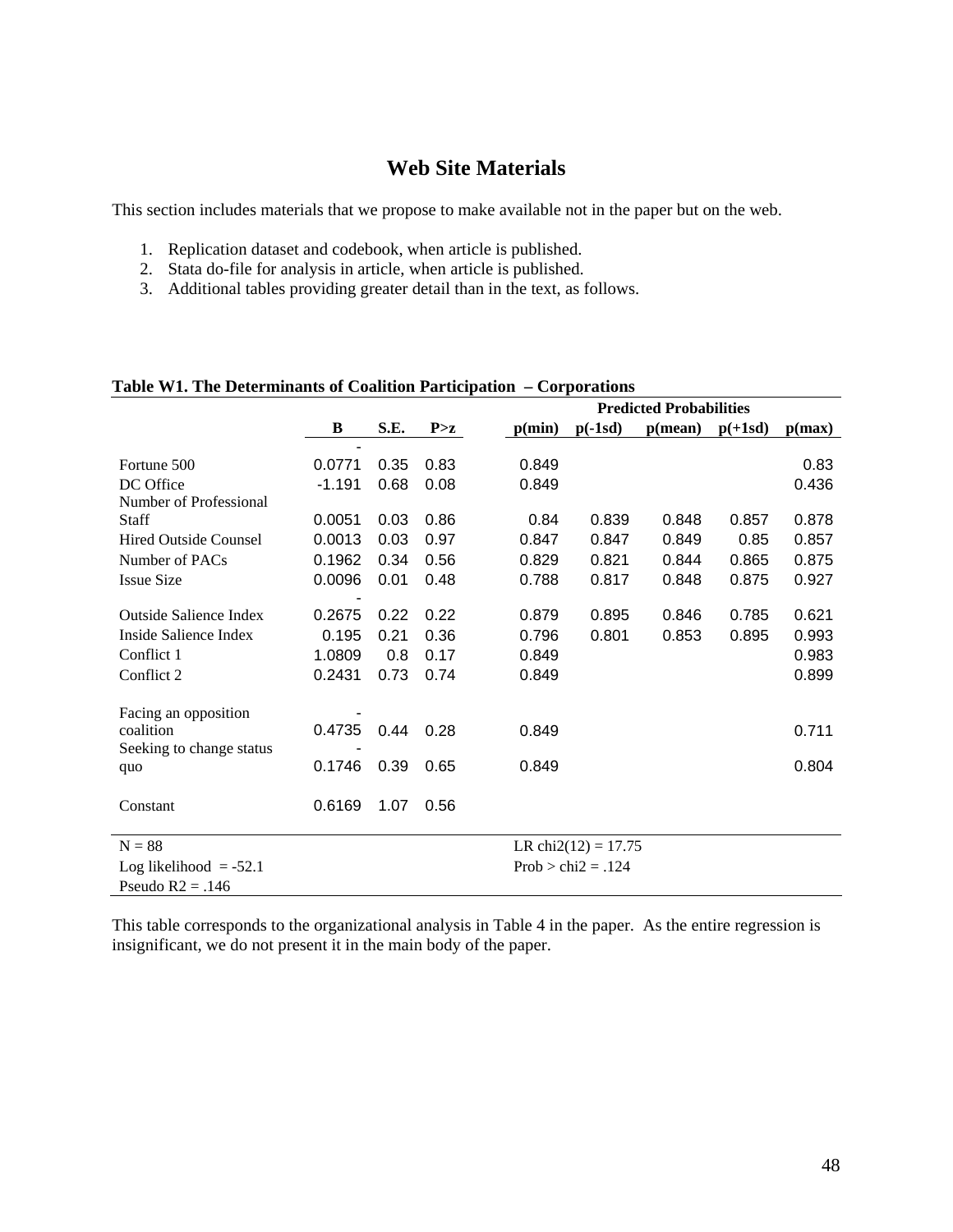| *************                                                         |                      | Number of        | Pattern of |
|-----------------------------------------------------------------------|----------------------|------------------|------------|
|                                                                       | Number of            | Issues in a      | Coalition  |
|                                                                       | <b>Issues Active</b> | Coalition        | Behavior   |
| Part A. Organizations Involved in 5+ Issues                           |                      |                  |            |
|                                                                       |                      |                  |            |
| U.S. Chamber of Commerce                                              | 12                   | 4                | Mixed      |
| Sierra Club                                                           | 11                   | 1                | Mixed      |
| <b>AFL-CIO</b>                                                        | 10                   | 1                | Mixed      |
| <b>American Medical Association</b>                                   | 9                    | 3                | Mixed      |
| <b>Consumer Federation of America</b>                                 | 9                    | $\overline{2}$   | Mixed      |
| <b>Consumers Union</b>                                                | $8\,$                | $\mathbf{1}$     | Mixed      |
| National Association of Manufacturers                                 | 8                    | 5                | Mixed      |
| <b>Natural Resources Defense Council</b>                              | 7                    | 3                | Mixed      |
| <b>AARP</b>                                                           | 6                    | $\boldsymbol{0}$ | Never      |
| <b>AFSCME</b>                                                         | 6                    | 3                | Mixed      |
| <b>American Farm Bureau Federation</b>                                | 6                    | $\mathbf{1}$     | Mixed      |
| American Federation of Teachers                                       | 6                    | $\overline{4}$   | Mixed      |
| <b>Business Roundtable</b>                                            | 6                    | $\overline{2}$   | Mixed      |
| <b>National Education Association</b>                                 | 6                    | 3                | Mixed      |
| <b>Public Citizen</b>                                                 | 6                    | $\mathbf{1}$     | Mixed      |
| <b>United Auto Workers</b>                                            | 6                    | 1                | Mixed      |
| <b>Alliance of Automobile Manufacturers</b>                           | 5                    | 1                | Mixed      |
| Friends of the Earth                                                  | 5                    | 1                | Mixed      |
| Health Insurance Association of America                               | 5                    | $\mathfrak{2}$   | Mixed      |
| US PIRG, Public Interest Research Groups                              | 5                    | $\overline{0}$   | Never      |
| Number of Groups Sometimes and Sometimes Not in a Coalition: 18 of 20 |                      |                  |            |
| Part B. Corporations Involved in 2+ Issues                            |                      |                  |            |
| <b>General Motors</b>                                                 | 4                    | $\boldsymbol{0}$ | Never      |
| Merck & Co.                                                           | 4                    | $\mathbf{2}$     | Mixed      |
| Procter & Gamble                                                      | 3                    | 1                | Mixed      |
| <b>AOL</b> Time Warner                                                | $\overline{2}$       | 0                | Never      |
| AT&T                                                                  | $\mathbf{2}$         | $\sqrt{2}$       | Always     |
| <b>Bell Atlantic</b>                                                  | $\overline{c}$       | 1                | Mixed      |
| <b>Boeing Corporation</b>                                             | $\overline{2}$       | $\boldsymbol{0}$ | Never      |
| <b>Bristol-Meyer Squibb</b>                                           | $\overline{c}$       | 1                | Mixed      |
| <b>CIGNA</b> Corporation                                              | $\overline{2}$       | 1                | Mixed      |
| Ford Corporation                                                      | $\overline{c}$       | $\boldsymbol{0}$ | Never      |
| Glaxo-Wellcome, Inc.                                                  | $\overline{c}$       | 1                | Mixed      |
| Hewlett-Packard                                                       | $\overline{2}$       | 1                | Mixed      |
| Intel                                                                 | $\overline{c}$       | 1                | Mixed      |
| MasterCard International                                              | $\overline{c}$       | $\overline{2}$   | Always     |
| Pfizer                                                                | $\overline{2}$       | 1                | Mixed      |
| Visa International                                                    | $\overline{2}$       | 1                | Mixed      |
|                                                                       |                      |                  |            |

# **Table W2. Coalition Participation among the Most Active Repeat Participants**

Number of Businesses Sometimes and Sometimes Not in a Coalition: 10 of 16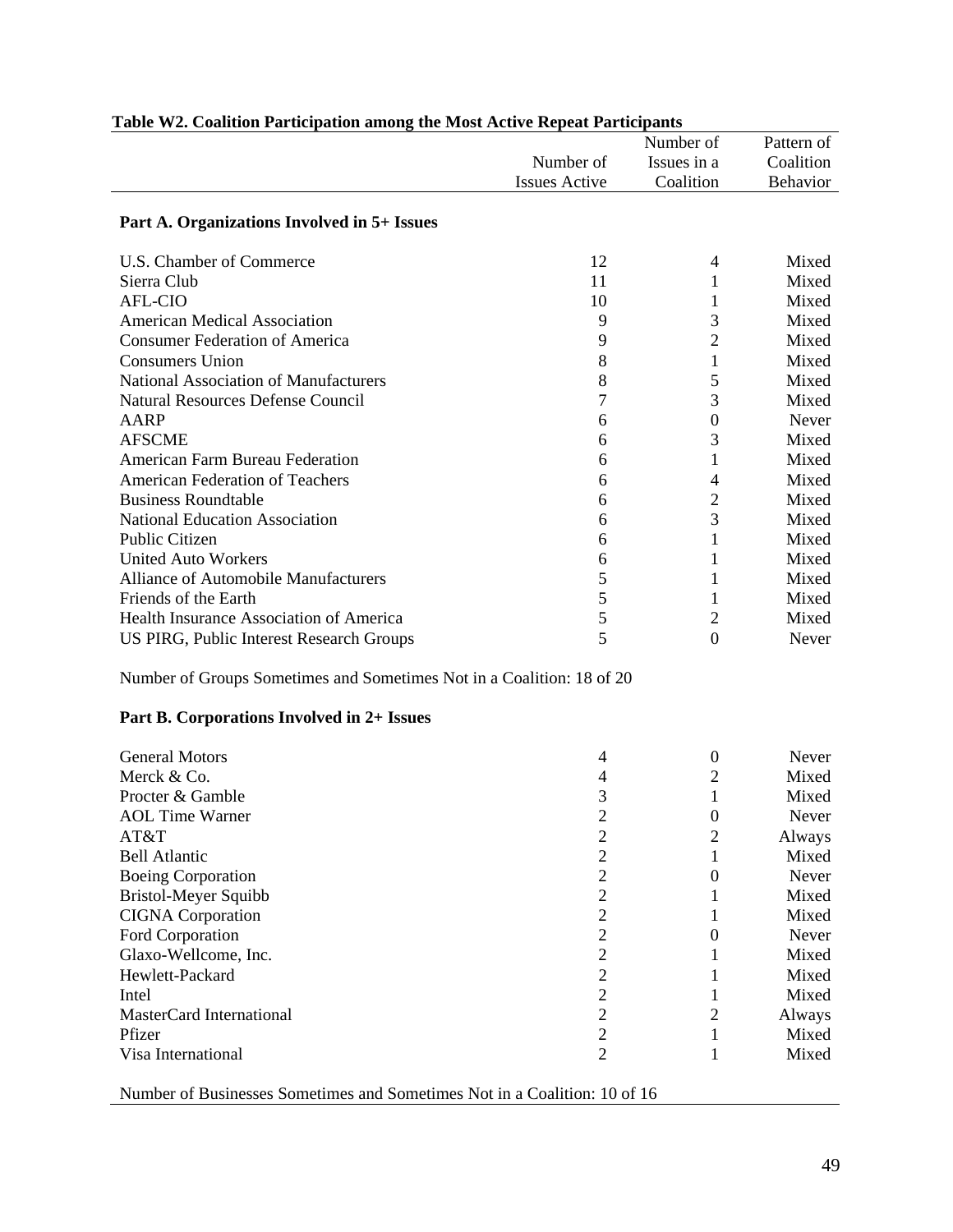Note: The table lists coalition participation by issue; some groups were also active on more than one coalition in a single issue. See text for details.

In the text we discuss these trends in general, providing some examples. This table lists the full set of repeat players, as indicated.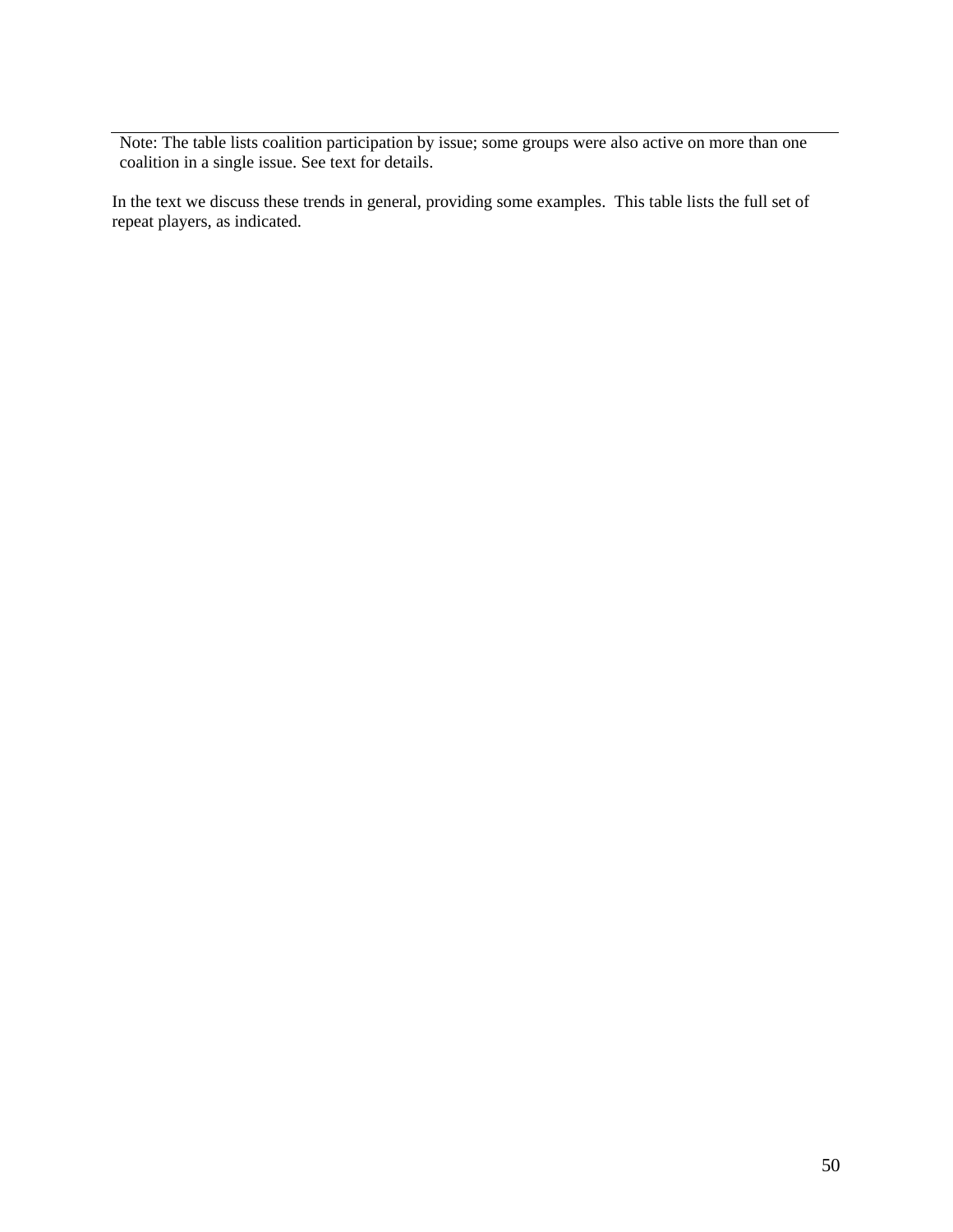#### **Table W3. A Raw Measure of Outcome Success**

| Level of Success                       |       | ⌒    | ົ    | 4     |      | 6    |     | 10   | ™otal |
|----------------------------------------|-------|------|------|-------|------|------|-----|------|-------|
| No. Achieving this<br>Level of Success | 694   | 206  | 76   | 169   | 12   | 195  | 173 | 48   | 1,573 |
| Percent                                | 44.12 | 13.1 | 4.83 | 10.74 | 0.76 | 12.4 |     | 3.05 | 100   |

Note: Zero means an advocate achieved none of its goals; the theoretical maximum is 12 for an actor which achieved each of six possible goals. Not all groups sought all six goals. See text for details.

This table simply provides more detail than in the text.

#### **Table W4. A Proportionate Measure of Outcome Success**

| Level of Success            |       | 0.4  | J.667 | 0.8  |     | . 5  | 1.6  |       | ctal |
|-----------------------------|-------|------|-------|------|-----|------|------|-------|------|
| No. Achieving This Level of |       |      |       |      |     |      |      |       |      |
| <b>Success</b>              | 688   | 32   |       |      | 127 | 29   |      | 676   | .567 |
| Percent                     | 43.91 | 2.04 | 0.57  | 0.32 | 8.1 | 1.85 | 0.06 | 43.14 | 100  |

Note: Scores range from zero (no success) to 2 (achieved each of its goals). See text for details.

This table simply provides more detail than in the text.